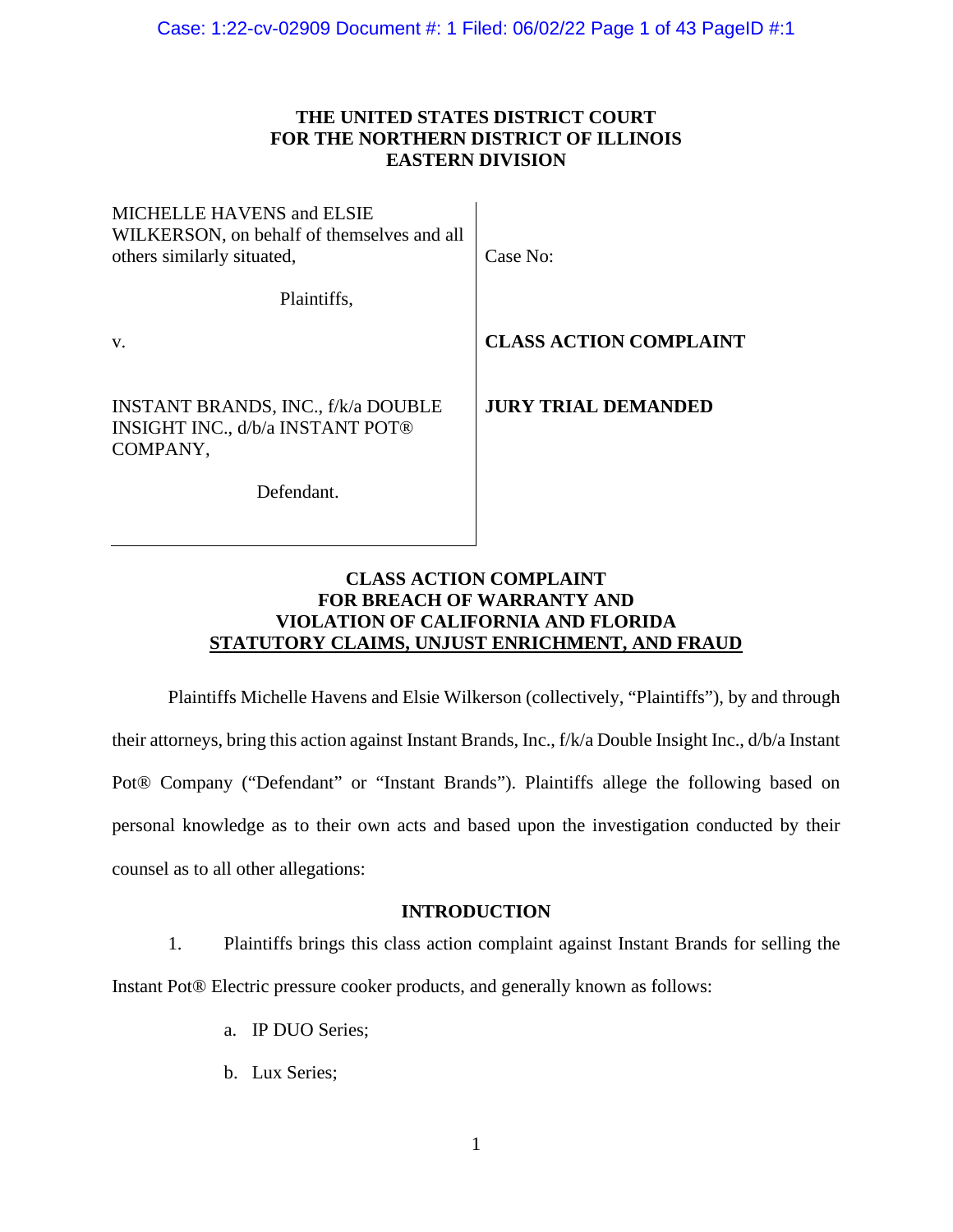- c. Viva Series;
- d. Duo Plus Series;
- e. Duo Evo Plus;
- f. Duo Crisp;
- g. Duo Nova;
- h. Nova Plus;
- i. Smart WiFi;
- j. DUO SV;
- k. Ultra Series; and,
- l. Max Series.

These pressure cookers will be collectively referred to as "Instant Pot®," "Instant Pot® Product," or "Product(s)".

2. The Product has a dangerously defective lid-locking assembly, allowing the lid to open while the contents of the cooker are under pressure during normal and expected use, so that its super-heated contents erupt from the cooker, in violation of UL Standard for Safety for Pressure Cookers, UL 136, scalding consumers with second- and third-degree burns ("the Defect").

3. Instant Brands has been aware of this dangerous Defect since at least the year 2016, if not earlier, but fraudulently concealed it, failed to disclose it, and continued to sell Products that had the defective lid-locking assembly.

4. By selling a dangerously defective Product, as further detailed in this Complaint, Instant Brands violated the common law of warranty and unjust enrichment, the Magnuson-Moss Warranty Act, and California and Florida consumer protection statutes.

# **JURISDICTION AND VENUE**

5. This Court has subject matter jurisdiction pursuant to 28 U.S.C. section 1332(d)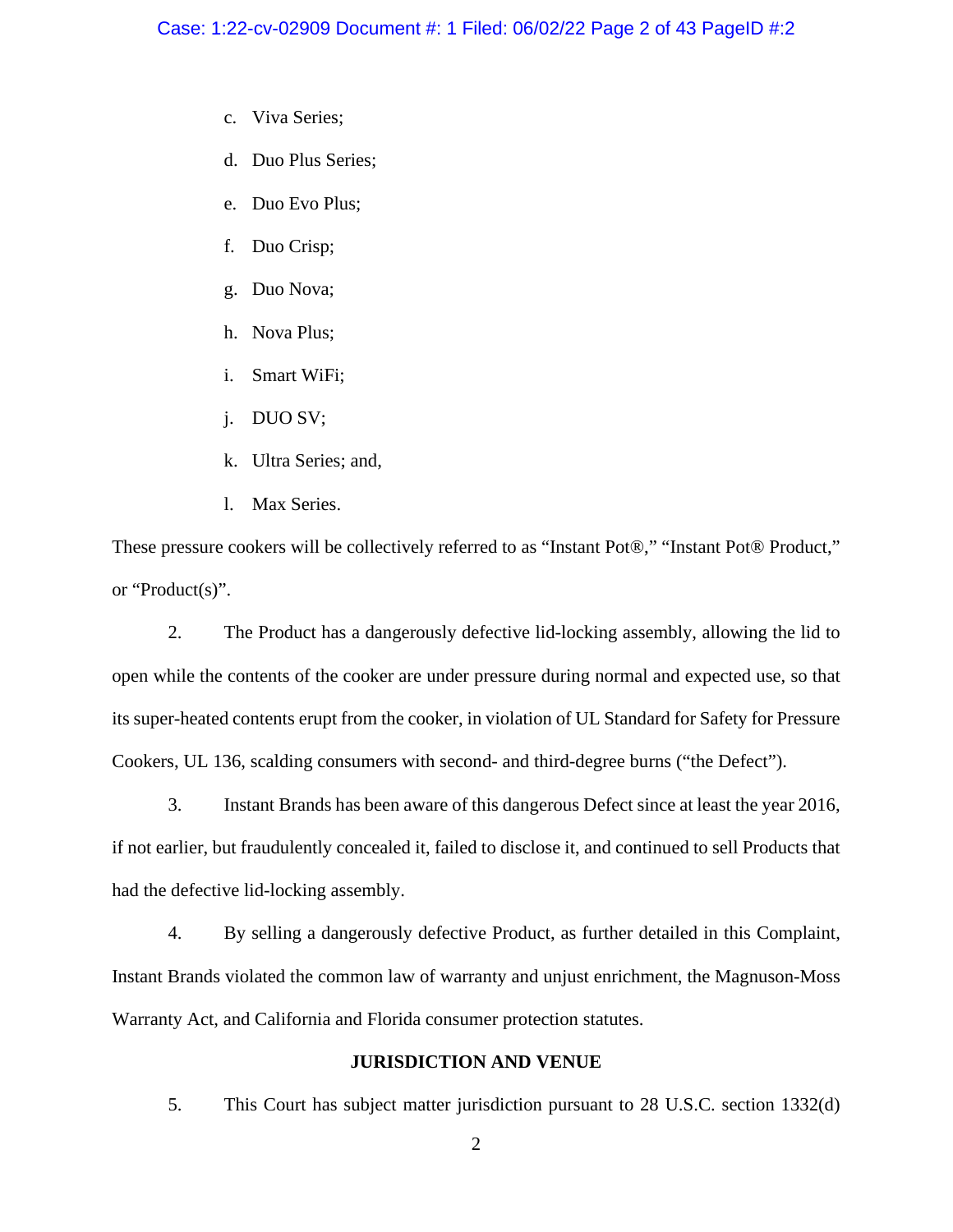## Case: 1:22-cv-02909 Document #: 1 Filed: 06/02/22 Page 3 of 43 PageID #:3

because members of the putative class are citizens of a state different from Defendant and the amount in controversy exceeds \$5 million before interest and costs.

6. This Court has personal jurisdiction over Defendant. Defendant's United States headquarters is in this Division of this District and Instant Brands advertises and sells the Product to prospective customers in this District. Defendant Instant Brands, Inc. distributed the Product to various retailers in the state of Illinois, including Walmart, Target, and Bed Bath and Beyond, among others, which sold the Product to consumers in the state of Illinois. Defendant also sold the Product to consumers in the state of Illinois by way of internet transactions facilitated by Amazon. Defendant Instant Brands, Inc. marketed the Product on the internet, expecting and knowing that some of those Products would be purchased by consumers in the state of Illinois.

7. Venue is appropriate pursuant to 28 U.S.C. section 1391(b). A substantial portion of the events and conduct giving rise to the violations alleged in this complaint occurred in this District. A substantial portion of the class members reside in this District.

# **INTRADISTRICT VENUE**

8. Venue in this Division of the District is proper because a substantial part of the events or omissions which give rise to the claim occurred in this Division and Defendant's headquarters is in this Division of this District.

# **PARTIES**

# **A. Plaintiffs**

9. Plaintiff Michelle Havens resides in Bakersfield, California, and is a citizen of the state of California.

10. Plaintiff Elsie Wilkerson resides in Lake City, Florida, and is a citizen of the state of Florida.

### **B. Defendant Instant Brands, Inc.**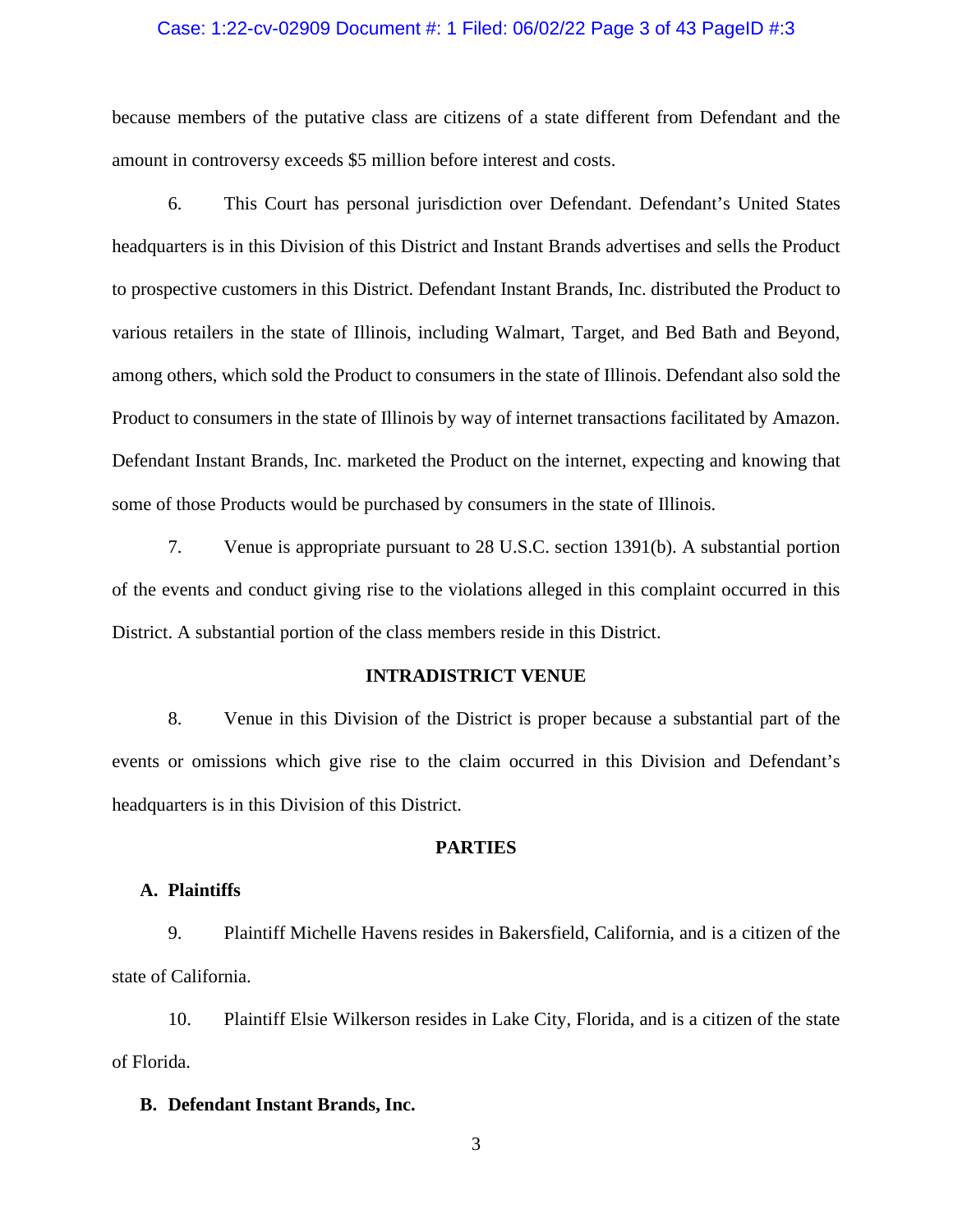### Case: 1:22-cv-02909 Document #: 1 Filed: 06/02/22 Page 4 of 43 PageID #:4

11. Defendant Instant Brands, Inc., formerly known as Double Insight, Inc., has its headquarters in Downers Grove, Illinois. Defendant's wrongful conduct, as alleged in this Complaint, is currently emanating primarily from Illinois and has been since 2009, if not earlier.

12. Instant Brands, Inc. and/or Double Insight, Inc. has at times held itself out as doing business as Instant Pot® Company.

13. Defendant Instant Brands, Inc. itself, or through its officers and employees, or through third parties acting at its request, was one of the designers of the Product.

14. The Product was manufactured in China by a third-party entity known as Guangdong Midea Consumer Electric Manufacturing Co Ltd., or an affiliate of that entity acting pursuant to a supply contract with Defendant, Instant Brands, Inc. The Product bears the registered trademark or brand name "Instant Pot®."

15. Defendant Instant Brands imported the Instant Pot® into the United States either directly, or by a third-party acting pursuant to contract with Defendant Instant Brands, Inc.

16. Defendant Instant Brands distributes the Instant Pot® in the United States either directly, or by a third-party acting pursuant to contract with Defendant Instant Brands, Inc.

17. Defendant, Instant Brands, Inc. itself, and/or through third parties acting pursuant to contract(s) with it, introduced the Instant Pot® into interstate commerce, into the United States generally, and Illinois in particular.

# **FACTUAL ALLEGATIONS**

### **A. The Instant Pot**®

18. At all times relevant to the issues alleged in this Complaint, Defendant Instant Brands, Inc. was engaged in the business of designing, manufacturing, importing, marketing, labeling, distributing, selling, and/or introducing into interstate commerce, the "Instant Pot®." The models here at issue are listed in Paragraph 1, above.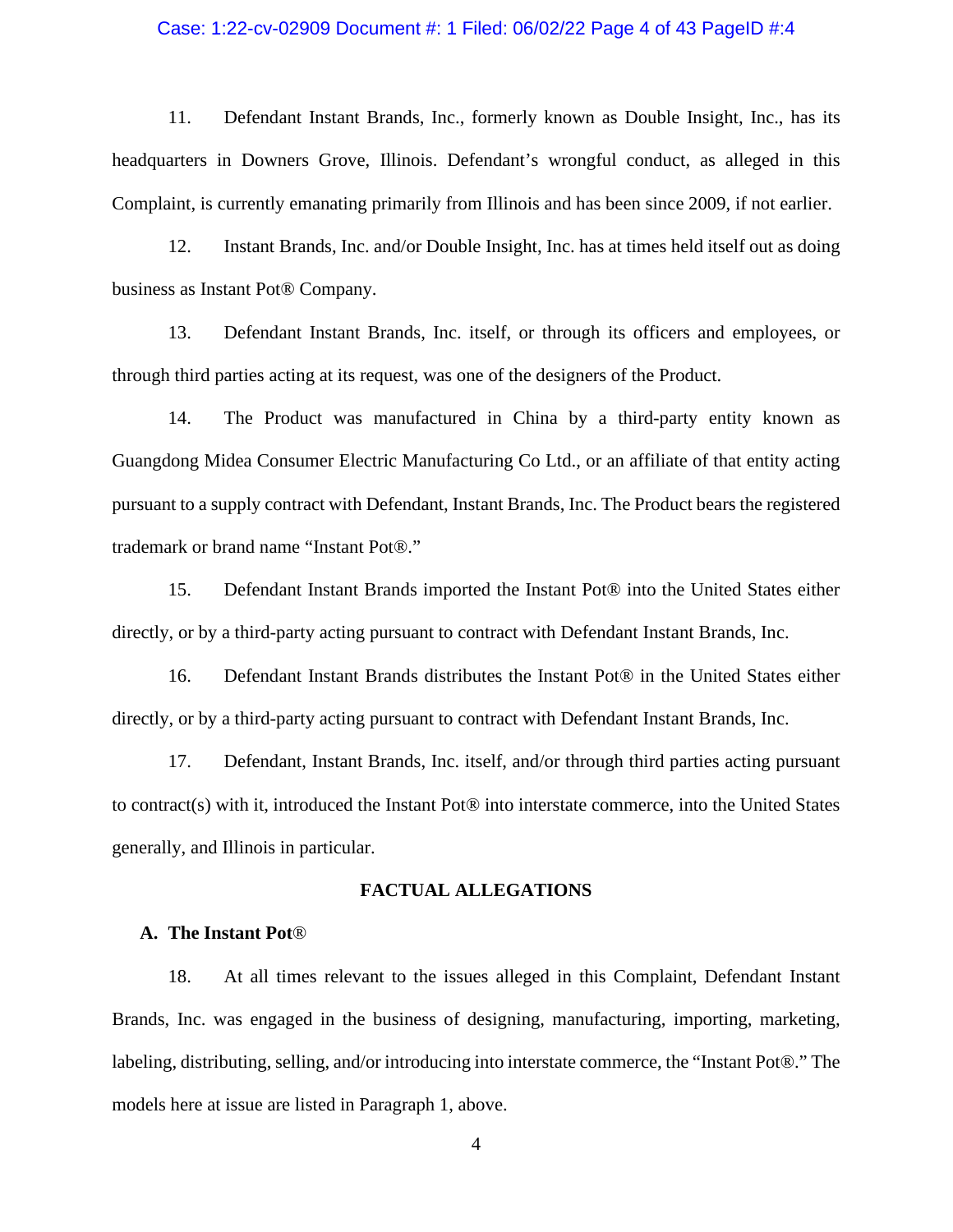# Case: 1:22-cv-02909 Document #: 1 Filed: 06/02/22 Page 5 of 43 PageID #:5

19. Instant Brands, Inc., formerly known as Double Insight Inc., claims that it "was founded in 2009 by a team of Canadian technology veterans," including Dr. Robert Wang, who claims to be the "inventor" of the Instant Pot®.

20. On March 9, 2010, the Word Mark "Instant Pot®" (*i.e.*, Trademark) was registered

with the United States Patent and Trademark Office listing Double Insight Inc. Corporation

Canada as the Owner (Registrant), Registration Number 3887207. The Instant Pot® brand is the

property of Defendant Instant Brands, Inc.

21. Instant Brands, Inc. has included the following statements on its website:

In late 2010, after eighteen grueling months of research, design and development they introduced the Instant Pot® CSG Multi-Use Programmable Pressure Cooker. . . .

Each subsequent Instant Pot® product introduction has raised the bar on functionality, user-friendliness and safety. In 2012 the company launched the Instant Pot® Lux 6-in-1 Multi-Use Programmable Pressure Cooker, 6 quart – which was the most advanced pressure cooker available on the market at the time. The Lux 6-in-1 quickly became the category best seller on Amazon, leading the company to introduce the Lux 6-in-1, 5-quart version of the product, and later the Instant Pot® Duo 7-in-1 Multi-Use Programmable Pressure Cooker. . . .

https://instantappliances.com/about-instant-brands-inc-instant-pot (last accessed September 13,

2021).

22. Some of the design and specifications for the Instant Pot® were provided to Guangdong Midea Consumer Electric Manufacturing Co Ltd., by or at the request or direction of Defendant, Instant Brands.

23. The Instant Pot® was designed and manufactured with the specification that the lid cannot be opened with less than 100 pounds of rotational force, applied gradually, while the contents of the pot are under pressure.

24. Upon information and belief, the intended safety feature of the Instant Pot®—that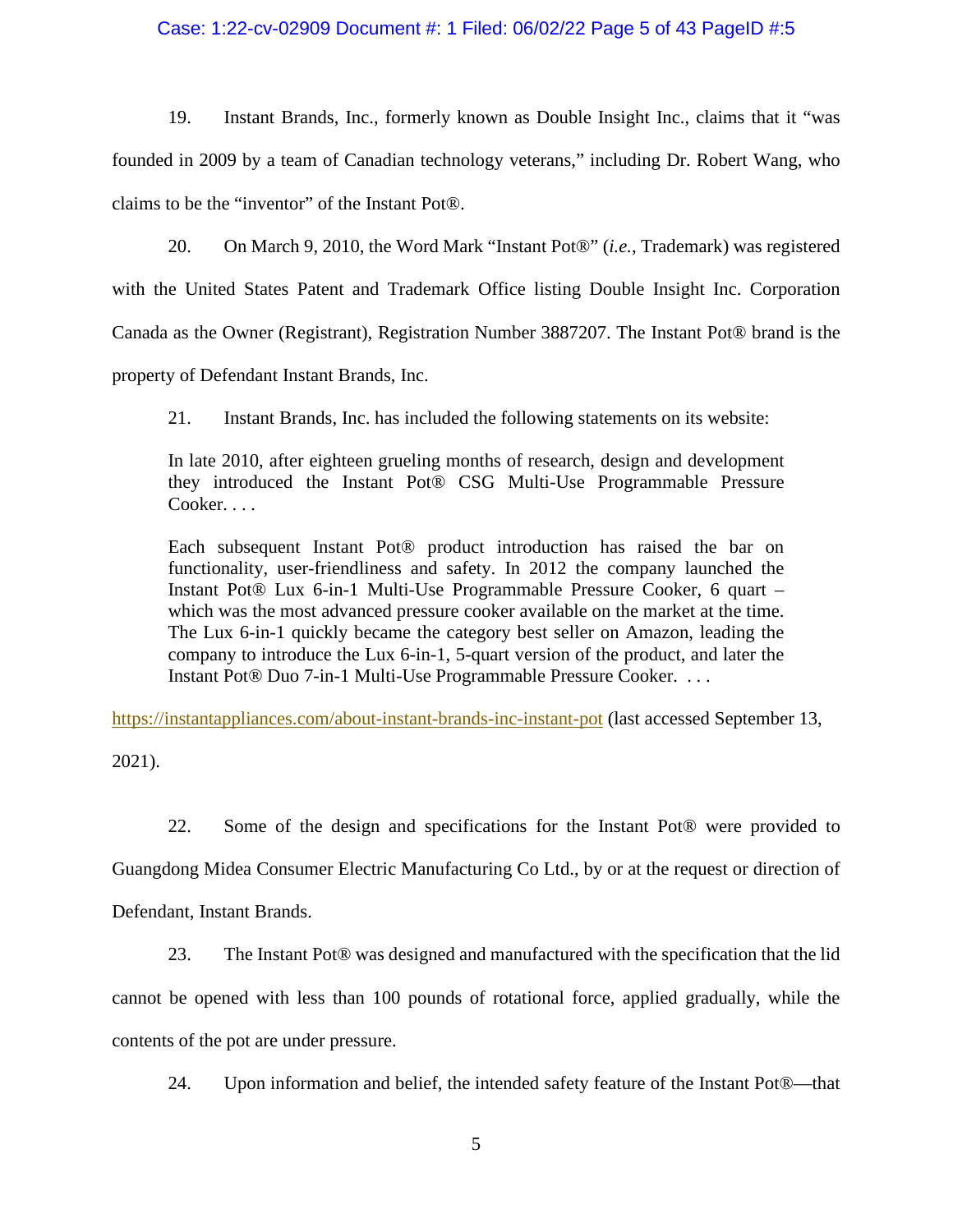#### Case: 1:22-cv-02909 Document #: 1 Filed: 06/02/22 Page 6 of 43 PageID #:6

the lid cannot be opened with less than 100 pounds of rotational force, applied gradually, while contents of the pot are under pressure—was not adequately tested in design and development of the product to ensure that it was reasonably safe under the conditions of reasonably expected use.

25. Because the Product has a dangerously defective lid-locking assembly, allowing the lid to open while the contents of the cooker are under pressure during normal and expected use, so that its super-heated contents erupt from the cooker scalding consumers with second- and third-degree burns, the Products do not possess even the most basic degree of fitness for ordinary use.

26. Upon information and belief, the Defect is substantially certain to manifest during the useful life of the Product and render the Products unmerchantable.

27. Upon information and belief, the useful lifetime of the Products, and pressure cookers in general, can be up to ten years or more.<sup>1</sup>

28. On September 27, 2013, the Instant Pot® Programmable Electric Pressure Cooker, Model IP-DUO60 Instant Pot® was issued an Underwriters Laboratories Listing, UL 9H06 E214884. The UL Listing means, in part, that when the Instant Pot® Products are under pressure the cover (or lid) should not be able to be opened by applying a rotational force of 100 pounds (445 N) or less, with the force to be applied gradually.

29. Pursuant to a supply agreement with Defendant Instant Brands, Guangdong Midea Consumer Electric Manufacturing Co Ltd., manufactured, labelled, and packaged the Instant Pot®

<sup>1</sup> https://kitchenappliancehq.com/are-instant-pots-worth-it/ ("... I would expect your Instant Pot to last five to ten years. But I've had Crock-Pots last twice that long, so it's entirely possible Instant Pots could last that long too.") (last accessed March 3, 2022); https://kitchensnitches.com/how-long-do-instant-pots-last/ ("Normally, an Instant Pot will have no problem lasting for five years (or more) if you take good care of it") (last accessed March 3, 2022); https://mybudgetrecipes.com/how-long-should-an-instant-pot-last-before-it-needsreplacing/ ("I]t is very common for Instant Pots to last anything from  $2 - 5$  years. In some cases, they can last longer if they are properly cared for….") (last accessed March 3, 2022).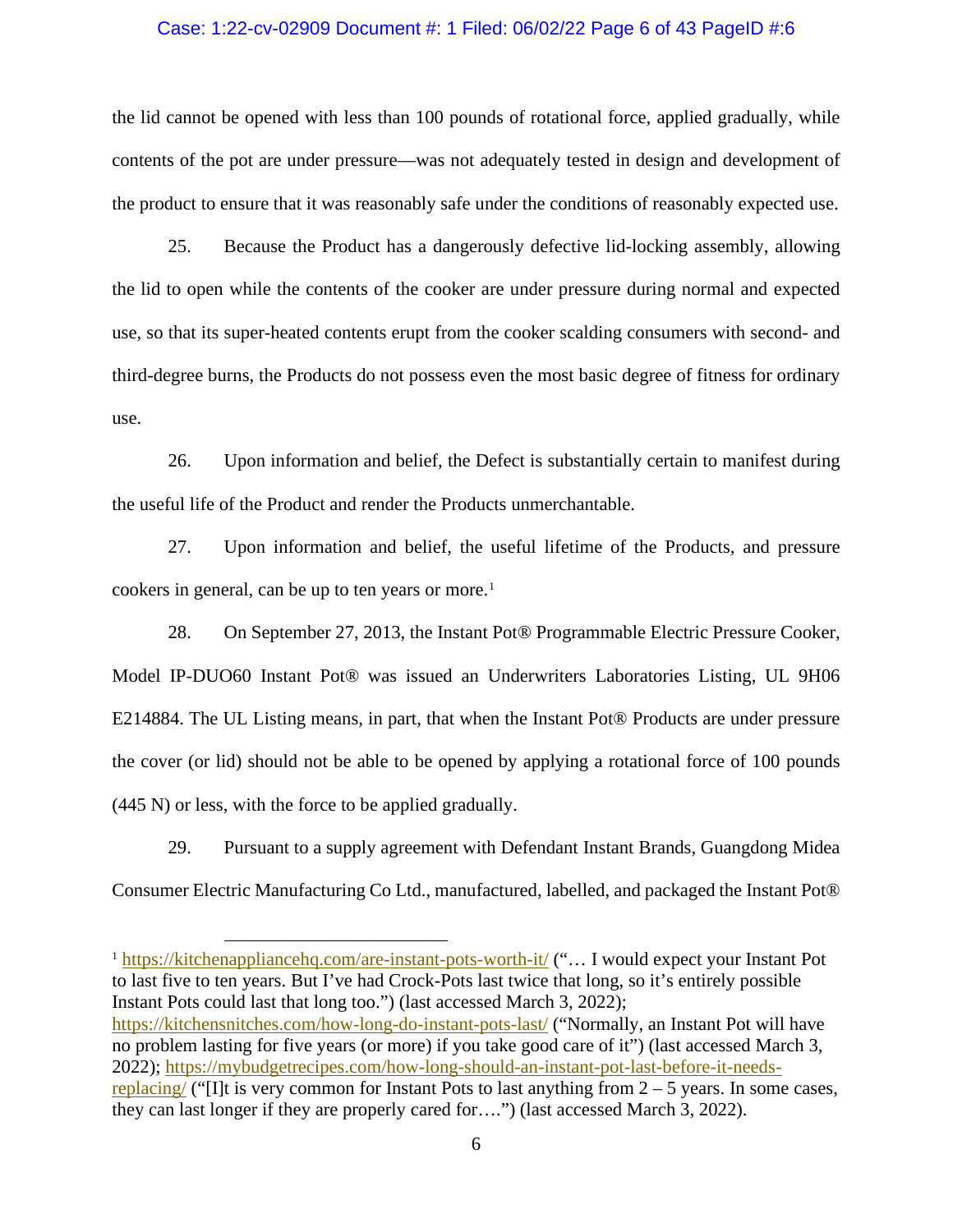# Case: 1:22-cv-02909 Document #: 1 Filed: 06/02/22 Page 7 of 43 PageID #:7

pressure cooker products that are the subject of this lawsuit.

30. Defendant Instant Brands authored and/or approved the English language information that appears on the labeling and packaging of the Instant Pot® and provided it to Guangdong Midea Consumer Electric Manufacturing Co Ltd. for use with the Instant Pot®.

31. Defendant Instant Brands authored and/or approved the English language information that appears in the User Manual for the Instant Pot® that Defendant Instant Brand provided to Guangdong Midea Consumer Electric Manufacturing Co Ltd. to include in the packaging of the Instant Pot®.

32. Guangdong Midea Consumer Electric Manufacturing Co Ltd. does not have the right to manufacture or deliver Instant Pot® branded products for anyone other than Instant Brands, Inc. or others whom Instant Brands may so designate.

### **B. Defendant Instant Brands' Knowledge of Defect**

# 1. **Notice from Users of Defect**

33. By at least March 2016, Instant Brands wasreceiving notice from users of its Instant Pot® Products, and continued to receive notice, that the lid of the Product had opened while the contents of the cooker were under pressure, causing the super-heated contents of the Product to erupt from the pot and cause serious burn injuries to the user of the Product. These are just some of the notices:

a. **March 8, 2016**, from a user of a DUO60 Instant Pot® purchased from Amazon on November 27, 2015:

Your pot malfunctioned. I opened the lid and hot soup splashed out of the pot all over me. I was seen in the ER and have 2nd degree burns all over my chest.

b. **August 24, 2016**, from a user of an Instant Pot® purchased from Amazon in July of 2016: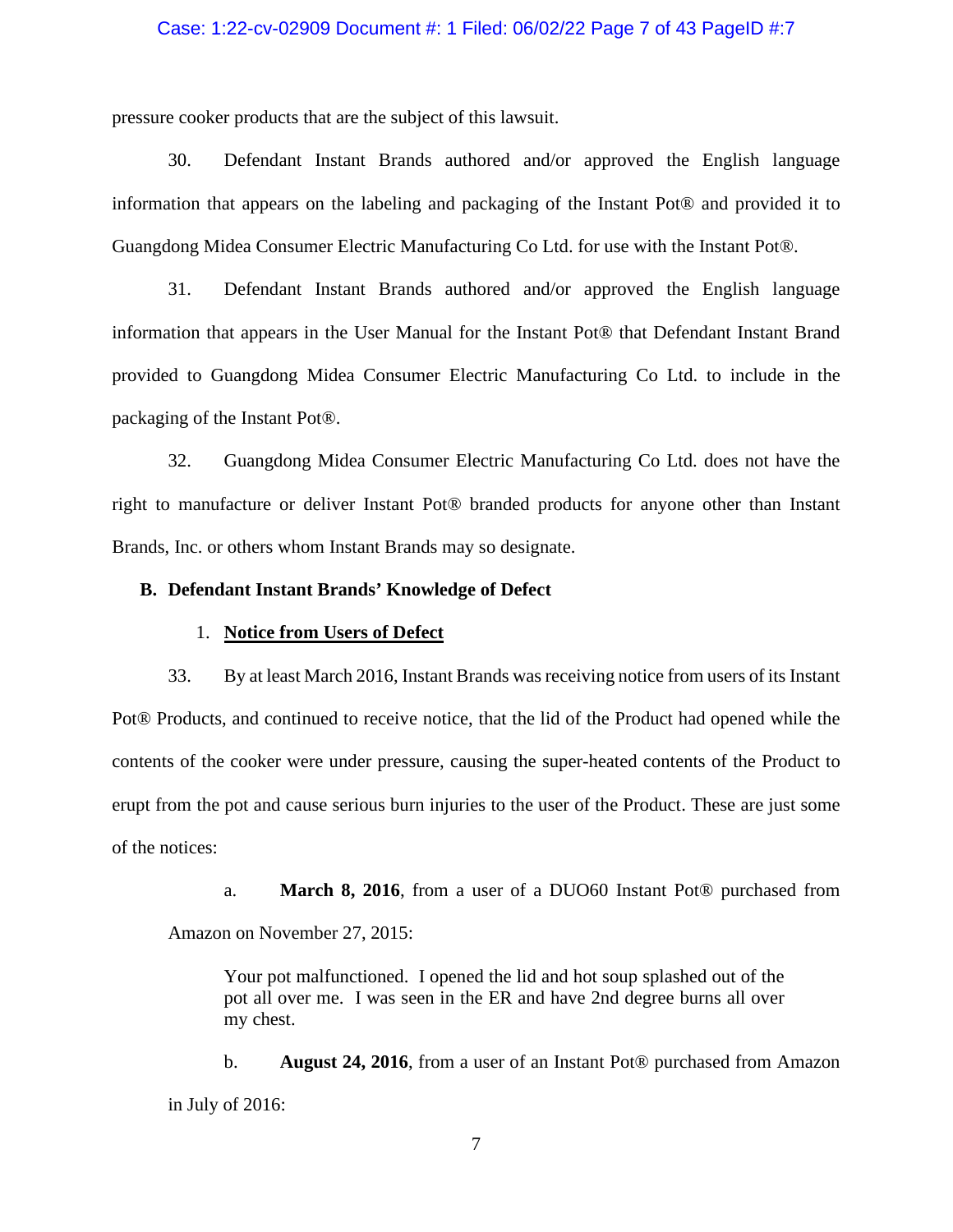[T]his past Sunday, I had a traumatic encounter. I had the machine in soup mode, and it was cooking for several hours. The machine let me know when it was fine, and I opened the lid. And when I did, a forceful blast occurred. Food and steam shot out of the machine. I suffered severe second- and third-degree burns.

c. **September 7, 2016**, from a user of an Instant Pot® IP-DUO60 V2

purchased from Amazon on July 13, 2016:

After signaling off and beeping, when I tried to remove the lid the pressure cooker exploded contents causing 2nd and first-degree burns. Paramedics were called and transport to burn trauma unit followed.

d. **October 7, 2016**, from a user of an Instant Pot® DUO60 V2, manufactured

in April of 2016, purchased from Amazon on September 6, 2016:

I suffered a second degree burn on 9/13/16 from using your Instant Pot® pressure cooker. The model I have is IP-DUO60 V2. We just purchased it from Amazon on 9/6/16 and this was only my second time using it. When the accident happened, I was making ox tail soup and when I turned the lid to take it off, it popped off completely and the soup spilled all over my body. It is my understanding that the pot has a safety function where it should not open if there is still too much pressure so this should never have happened.

e. **January 2, 2017**, from a user of an Instant Pot® recently purchased:

[L]ast night, after cooking and decompressing for over 5 mins, when I twisted the lid it exploded off with some force. Luckily I was not hit with the lid but my hands got quite burnt from the hot liquid which splashed everywhere.

f. **January 5, 2017**, from a user of an Instant Pot® IP-DUO60 V2,

manufactured in September of 2016:

Isn't there supposed to be a safety feature to prevent opening the lid if pressure is built up? I've just spent the last two hours at urgent care and the pharmacy. . . . After the cycle completed and the machine beeped, I switched the vent to Venting. After that, I twisted the lid and the liquid shot out forcefully – enough to land some of the liquid in a tall container about 8 inches away from the pot.

g. **January 7, 2017**, from a user of an Instant Pot® IP-DUO60 V2, manufactured in April of 2016: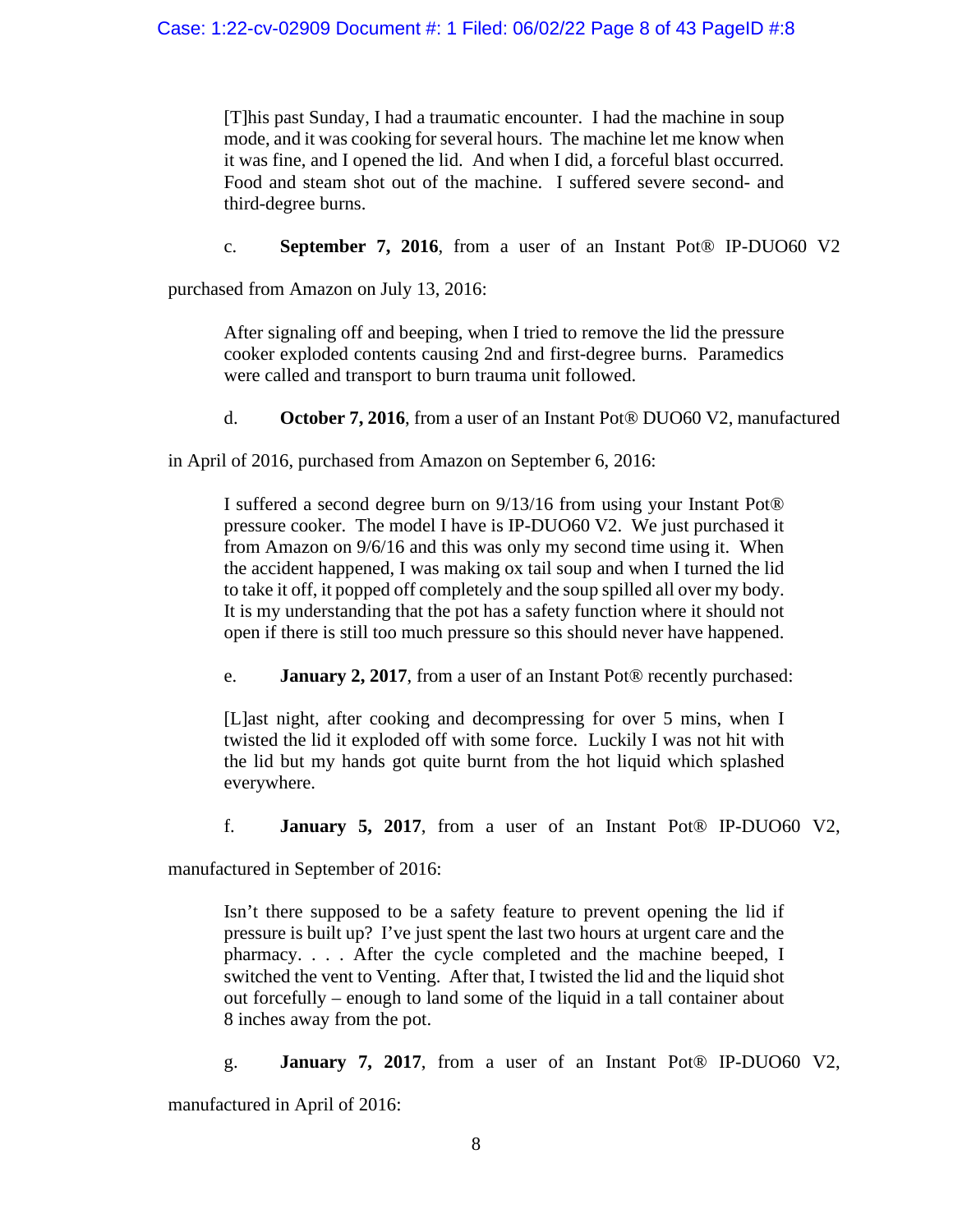I was making soup when it happened. I had put it on manual for 8 minutes. My level was to 4L, so it was below the full level. It had ended and went into the automatic [sic] steam release mode. I then went ahead and started to vent. It vented until there was really no more steam coming out and then when I went to open it the lid flew off and soup came flying out and scalded me.

h. **January 13, 2017**, from a user of an Instant Pot® DUO60 V2,

manufactured in May of 2016, Serial Number 160560.50046:

The float valve was down. I released the steam through the float valve until it wasn't coming out anymore, then put it back to the closed position. Then I attempted to open it, assuming if there was pressure it wouldn't allow me to open it. It moved, so I slowly began to open it, then when it unlocked it violently erupted out of the pot and onto my hands, the floor, the cooking surface, the counter, just all over.

i. **March 8, 2017**, from a user of an Instant Pot® IP-DUO60 V2,

manufactured in September of 2016, purchased from Amazon:

I used my Instant Pot® ® on Monday night to make a soup. I let the pressure release on its own and went over to check on it. I began to open the lid and the top exploded off and the contents of my pot blew out all over my kitchen, leaving first degree burns on my forearm. Plastic lids to jars were melted completely. This product is dangerous. I purchased through Amazon and am going to ask them for a refund.

j. **April 6, 2017**, from a user of an Instant Pot® IP-DUO60 V2, manufactured

in November of 2016, purchased from Amazon in January of 2017:

On Tuesday 4/4/17 I cooked soup in the pot. After it was done it went to keep warm mode as usual. I let it sit as I always do. After a while I went to check the soup. I moved the release valve to make sure no steam was in the pot. I then turned the lid and the pot exploded all over the counter and my right hand and forearm.

k. **April 17, 2017**, from a user of an Instant Pot® IP-DUO60 V2,

manufactured in August of 2016, Serial Number 160860.45453, purchased from Amazon:

Your product resulted in a second degree burn and multiple other burns. You claim that your Saftey [sic] Lid Lock prevents accidental opening when pressurized. However, when we opened the lid, after releasing the pressure using the release valve, it spewed boiling liquid several feet across the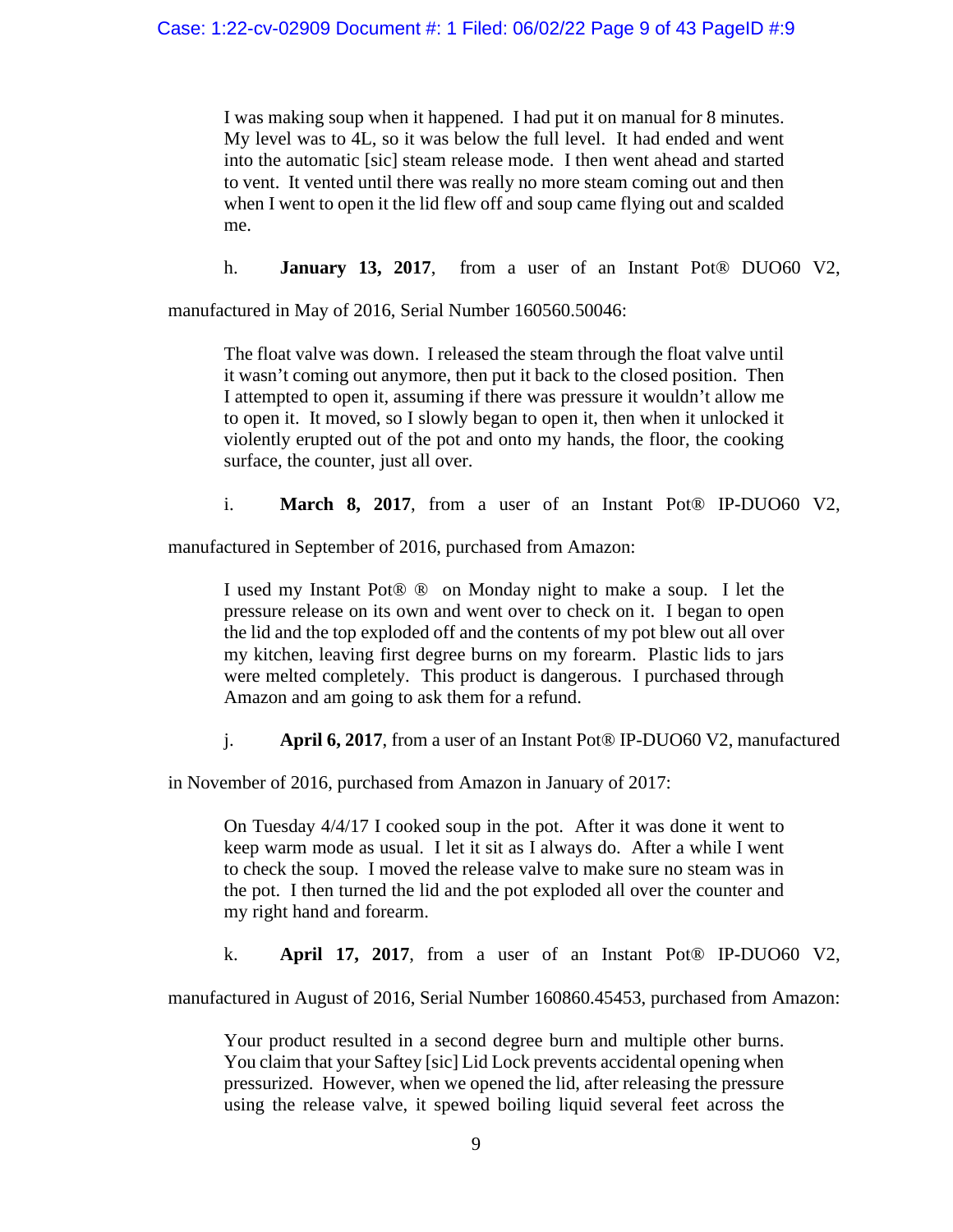kitchen and severely burned a kid, which resulted in a hospital trip. . . . The injured kid received 1st and 2nd degree burns but is healing well so far.

l. **May 8, 2017**, from a user of an Instant Pot® DUO60:

Yesterday evening my husband was opening our Instant Pot® with chicken and approximately 4 cups of broth in it when the pot malfunctioned spewing boiling hot broth all over my husband and our kitchen. My husband sustained scald burns over a large portion of his torso and groin through his clothes and several appliances on the counter were damaged in the process. The Instant Pot® had been on manual for 14 minutes; my husband released the pressure fully and the float valve went down.

m. **June 1, 2017**, from a user of an Instant Pot® DUO60 V2, manufactured in

February of 2017, Serial Number 170260.77799:

We got our pot not long ago, maybe 1.5 months. I have only used it three times and the pressurizing doesn't seem right. This last time, the pressure was not let out despite me following instructions and venting, and the whole pot pretty much exploded. When we opened the lid soup literally shot everywhere covering our cabinets, inside drawers, everywhere on our wooden floors. Disaster.

n. **August 16, 2017**, from a user of an Instant Pot® DUO60 V2, manufactured

in May of 2016, Serial Number 160560.20630:

When I went to release it – major steam had already been released and I then felt it was taking too long and was probably done. There was a slight resistance but when I turned it – it opened and the broth inside splashed out.

o. **September 13, 2017**, from a user of an Instant Pot® DUO60 V1,

manufactured in September of 2015, Serial Number 150960.03280:

The incident happened almost exactly a year ago in March 2017. I was making chicken bone broth. I used about a pound of chicken bones, lots of garlic, Instant Pot® cider vinegar, salt, and filled it with water just below where is says max. I closed the lid, sealed it, pressed Manual and set it for one hour and a couple minutes later, it beeped and showed on the screen no pressure (in fewer letters: I think it looked like this, NOPRES) It had never happened before, so it was confusing because I had made a bunch of batches of the same thing before. I went over to look at it, made sure it vented, and felt the lid. It was hard to open, but I figured because it said it had no pressure that it would be ok to open. That was really a bad idea on my part.....the lid flew off and broth went everywhere. Thankfully my mother-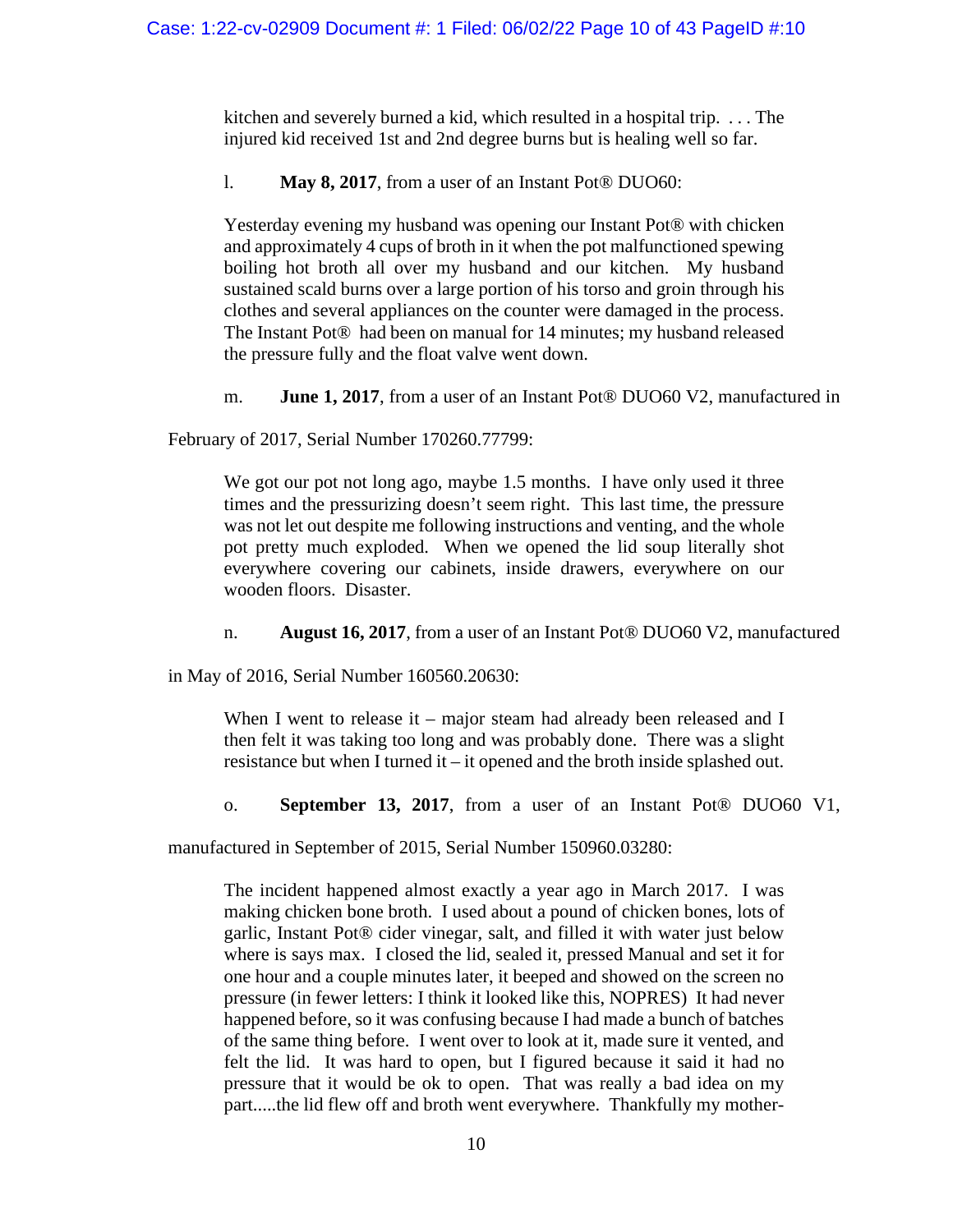in-law was there to help me and only part of me that was burned was my right arm.

p. **September 20, 2017**, from a user of an Instant Pot® DUO60, manufactured

in August of 2015, Serial Number 150860.20256:

We used our pressure cooker to make Instant Pot<sup>®</sup> ® sauce yesterday. The pressure was released, and my husband opened the lid. The pressure apparently was not released, and the lid exploded off and hot Instant Pot® ® sauce severally burned my husband's [sic] face and arms, my grandsons [sic] face, and my shoulder and neck. Can you please explain how this could have happened? We turned the release pressure button on the top of the machine.

# 2. **Instant Brand's 2017 New Locking Pin Assembly**

34. Sometime before October 26, 2017, an Electric Pressure Cooker, Model IP-DUO60 V2.1, with what was called a "new construction of Locking Pin Assembly," was submitted by the manufacturer to Underwriters Laboratories [UL] for examination and testing.

35. On or around October 26, 2017, pursuant to UL Standard 136, UL conducted Cover Opening and Locking Mechanism Operation tests of an Electric Pressure Cooker, Model IP-DUO60 V2.1, with the "new construction of Locking Pin Assembly."

36. On or around October 26, 2017, after conducting Cover Opening and Locking Mechanism Operation tests of an Electric Pressure Cooker, Model IP-DUO60 V2.1, with the new construction of Locking Pin Assembly, UL issued a "New" certification of the UL listing for the DUO60 V2.1, and some other Instant Pot® pressure cooker products.

37. Upon information and belief, Insta Brands designed or caused to be designed the "new construction of Locking Pin Assembly" because Insta Brands was aware of the Defect.

38. Upon information and belief, Instant Brands continued to manufacture the Instant Pot® Products without using the new Locking Pin Assembly and may not ever have used the new Locking Pin Assembly.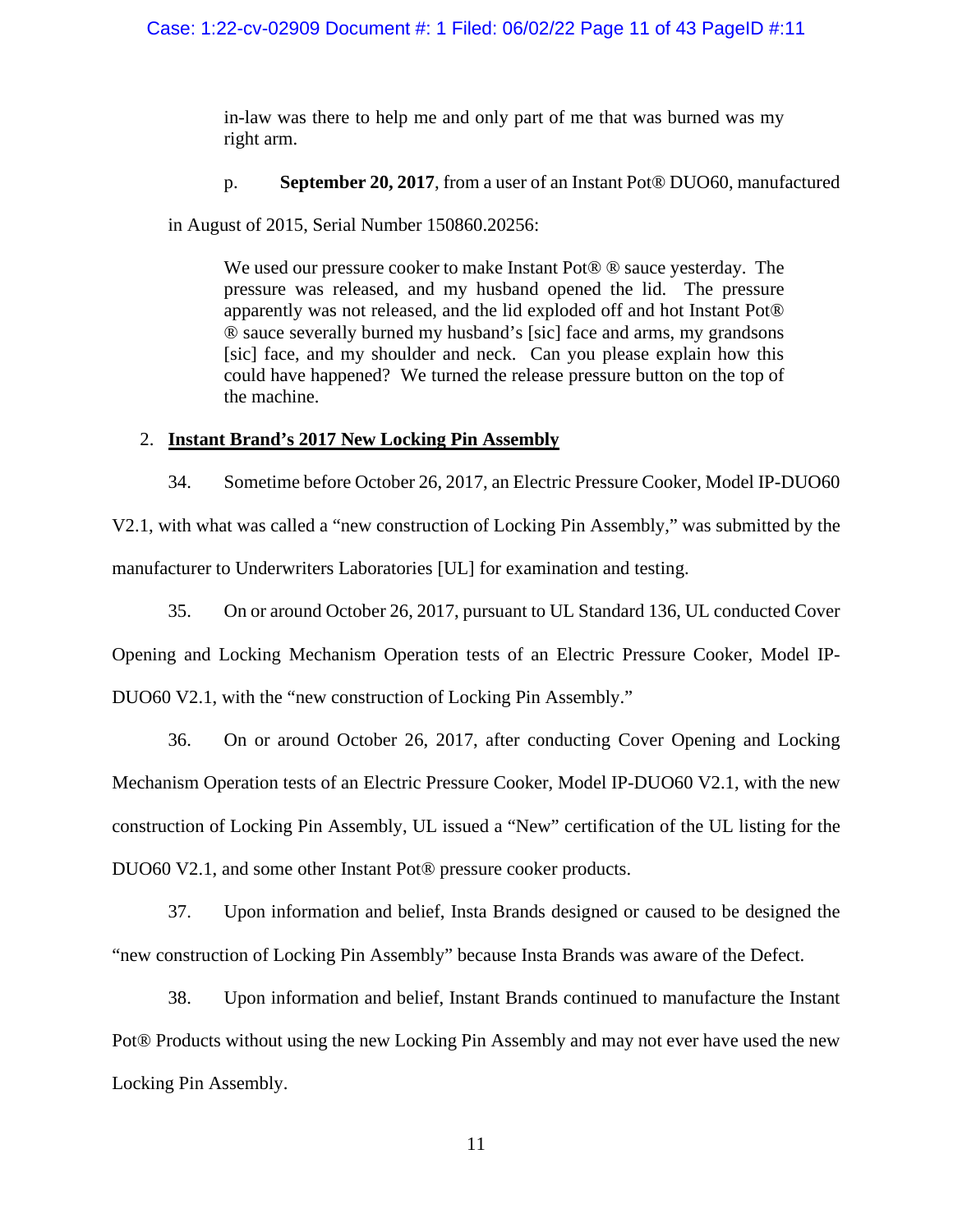#### 3. **Continued Notice of Defect**

39. Upon information and belief, in 2018, Instant Brands continued to receive notice from users of its Instant Pot® Products that the lid of the Product had opened while the contents of the cooker were under pressure, the super-heated contents of the Product erupted from the pot, and caused serious burn injuries to the user of the Product.

40. On information and belief, in 2019, Instant Brands continued to receive notice from users of its Instant Pot® Products that the lid of the Product had opened while the contents of the cooker were under pressure, causing the super-heated contents of the Product to erupt from the pot and cause serious burn injuries to the user of the Product.

41. On information and belief, in 2020 Instant Brands continued to receive notice from users of its Instant Pot® Products that the lid of the Product had opened while the contents of the cooker were under pressure, causing the super-heated contents of the Product to erupt from the pot and cause serious burn injuries to the user of the Product.

42. In December of 2020, Defendant Instant Brands knew, or should have known, that on November 24, 2020, the United States Consumer Product Safety Commission published a recall by one of Instant Brands' Competitors, Sunbeam, its Crockpot Pressure a pressure cooker, a product substantially similar to the Instant Pot® Products at issue here, that allegedly had a defect that cause the lid to suddenly detach while the product is in use, posing burn risks to consumers from hot food and liquids ejected from the product.

43. On information and belief, in 2021, Instant Brands continued to receive notice from users of its Instant Pot® Products that the lid of the Product had opened while the contents of the cooker were under pressure, causing the super-heated contents of the Product to erupt from the pot and cause serious burn injuries to the user of the Product.

44. Defendant Instant Brands has not disclosed the Defect or issued pre- or post-sale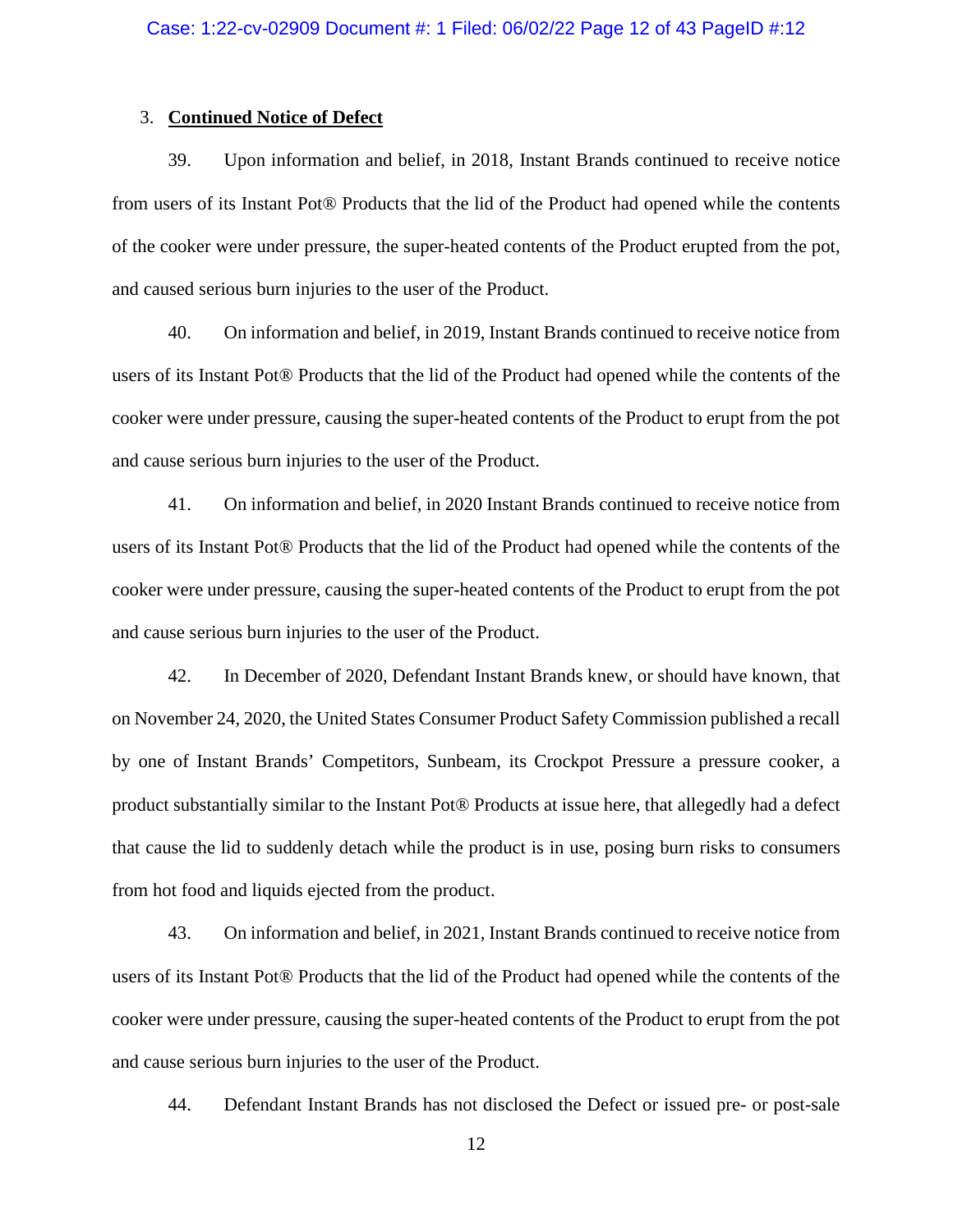### Case: 1:22-cv-02909 Document #: 1 Filed: 06/02/22 Page 13 of 43 PageID #:13

warnings to consumers or purchasers that the lid of some of the Instant Pot® Products have been reported to open while the contents were under pressure.

45. Defendant Instant Brands has not recalled any Instant Pot® Product in order to eliminate the risk that the lid may be opened by users while the contents are under pressure.

46. Defendant Instant Brands has not offered to any consumers the option to exchange the lid of their product for a lid that includes "new construction of Locking Pin Assembly."

47. Defendant Instant Brands has not offered to any consumers the option to exchange their Product for one free from the Defect.

#### 4. **Notice of Lawsuit for Product with Substantially Similar Lid**

48. In May 2016, Defendant Instant Brands knew, or should have known, that one of its competitors, Tristar Products, Inc. ("Tristar"), which made a pressure cooker substantially similar to the Instant Pot Product at issue here, was sued in the U.S. District Court for the Northern District of Ohio<sup>2</sup> where the plaintiffs alleged that certain pressure cookers made by Tristar had a defect that allowed users to open the pressure cookers' lids even though built-up pressure remained inside the pressure cooker.

49. In May 2017, Defendant Instant Brands knew, or should have known, that on April 24, 2017, the U.S. District Court in the Norther District of Ohio had granted class certification in the civil action against Tristar of claims regarding allegations that the pressure cooker substantially similar to the Instant Pot Product at issue here, had a defect that allowed users to open the pressure cookers' lids even though built-up pressure remained inside the pressure cooker.

50. In August of 2018, Defendant Instant Brands knew, or should have known, that on August 3, 2018, the U.S. District Court in the Norther District of Ohio had approved a class action

<sup>2</sup> *Chapman, et al. v. Tristar Products Inc.*, Case No. 1:16-cv-01114, N.D. Ohio, filed May 10, 2016.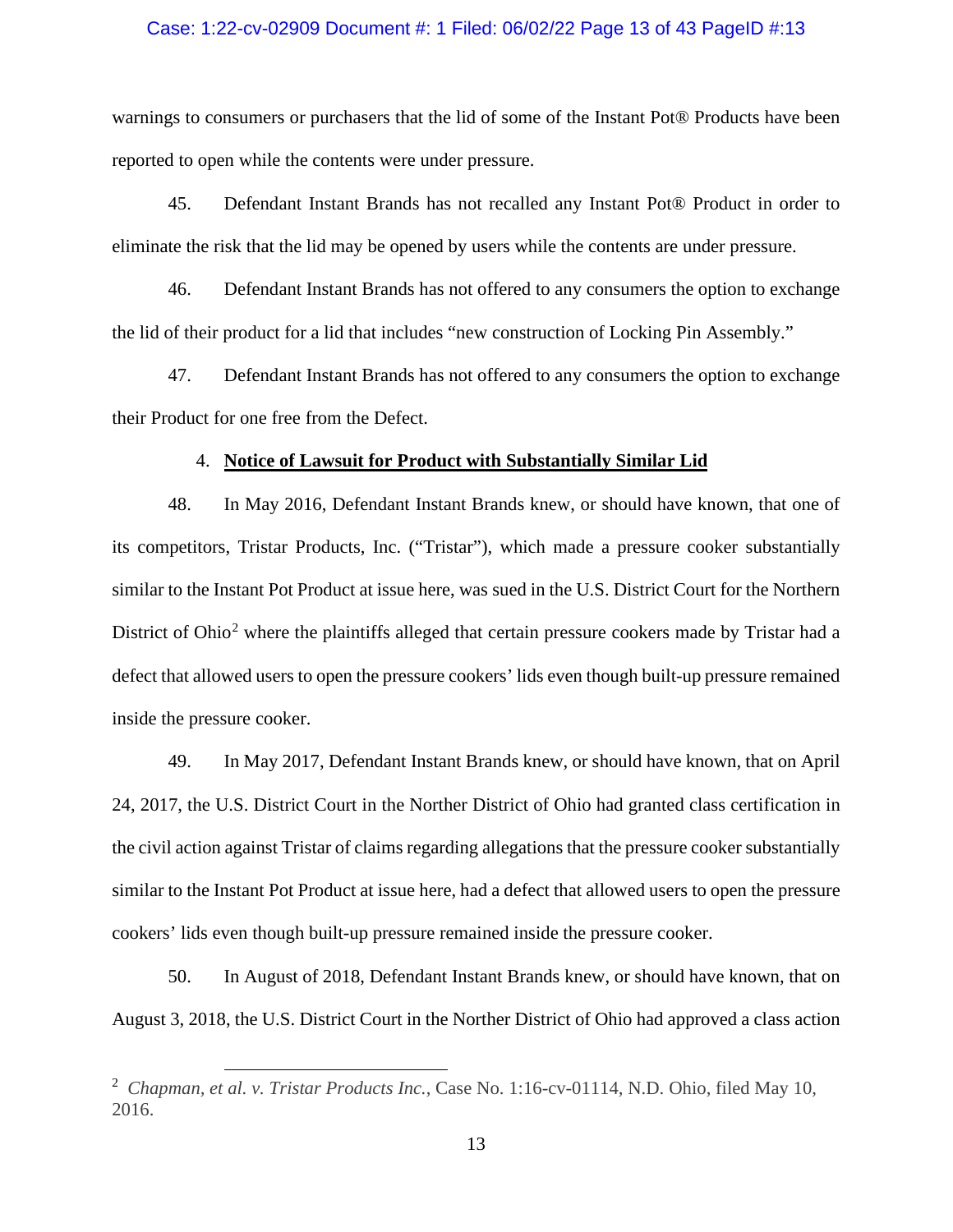### Case: 1:22-cv-02909 Document #: 1 Filed: 06/02/22 Page 14 of 43 PageID #:14

settlement of a civil action against one of its competitors, Tristar Products, Inc. ("Tristar"), which made a pressure cooker substantially similar to the Instant Pot Product in issue here, that allegedly had a defect that allowed users to open the pressure cookers' lids even though built-up pressure remained inside the pressure cooker.

51. Defendant had a duty to Plaintiffs and Class Members to disclose the defective nature of the Product because:

- (a) Defendant was in a superior position to know the true state of facts about the safety defect contained in the Product;
- (b) The omitted facts were material because they directly impact the safety of the Product;
- (c) Defendant knew the omitted facts regarding the Defect were not known to or reasonably discoverable by Plaintiffs and Class Members;
- (d) Defendant made partial disclosures about the quality of the Product without revealing the true defective nature; and,
- (e) Defendant actively concealed the defective nature of the Product from Plaintiffs and Class Members.

52. Defendant had a duty to ensure that the Product was safe and that its lids did not suffer from the Defect because Defect directly impacts the safety of the Product.

# **C. Defendant's Marketing of the Instant Pot®**

53. Defendant represented that the Instant Pot® had safety features such that the lid cannot be opened while contents of the pot are under pressure. However, Upon information and belief, the intended safety feature of the Instant Pot® (that the lid cannot be opened while contents of the pot are under pressure) was not adequately tested in design and development of the product to ensure that it was failsafe under the conditions of reasonably expected use.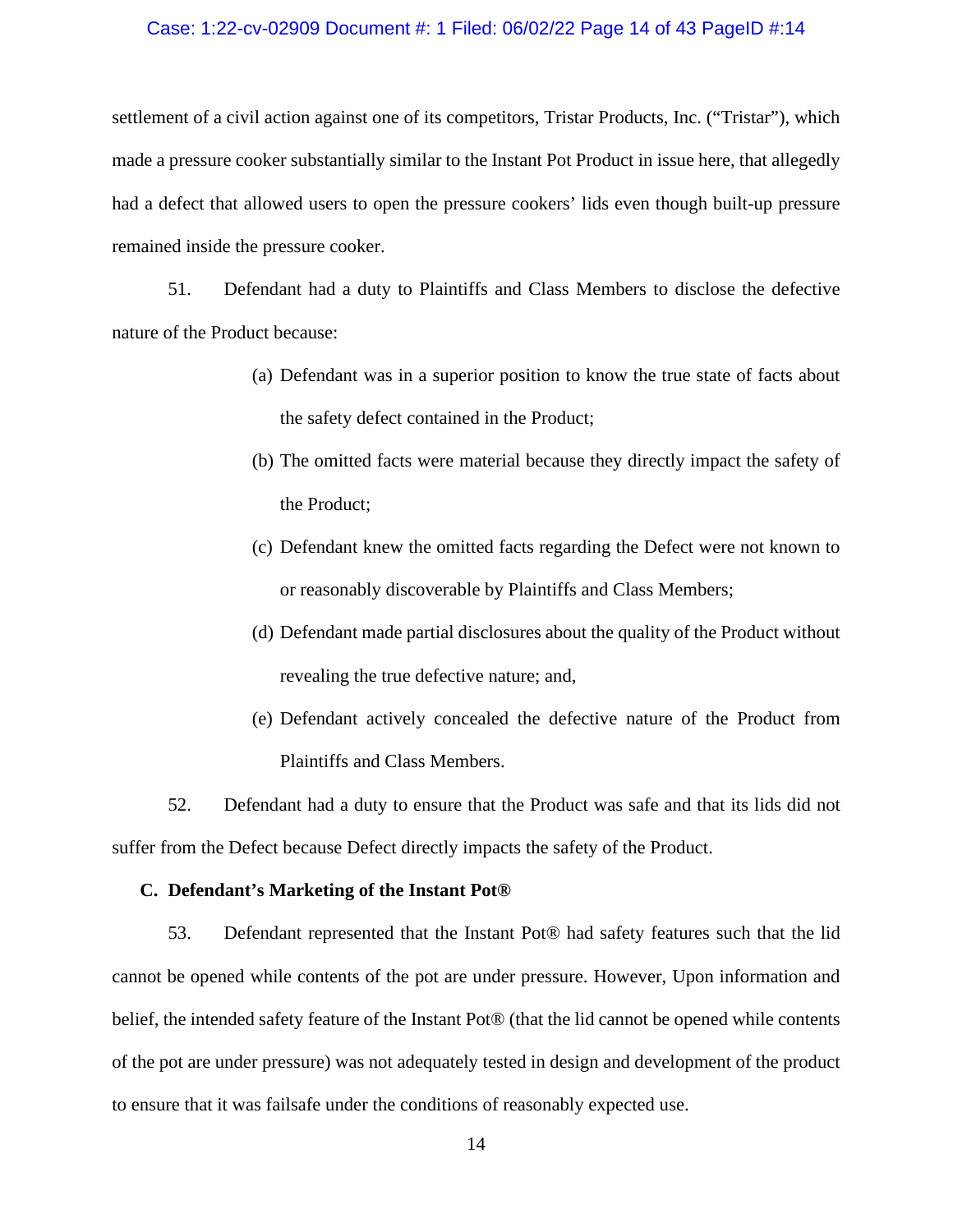# Case: 1:22-cv-02909 Document #: 1 Filed: 06/02/22 Page 15 of 43 PageID #:15

54. Defendant marketed the Instant Pot® with the following claims and representations:

(a) These claims appeared on the box in which the Product was delivered to each of the Plaintiffs:

> "As a safety feature, until the float valve drops down, the lid is locked and cannot be opened."

"Safe, Convenient and Dependable!"

"10 Proven Safety Mechanisms,"

"Pressure Regulator Protection,"

"Leaky Lid Protection" (collectively, the "Packaging Representations").

(b) These claims appear in the User Manual<sup>3</sup> on pages  $8$  and  $22$ :

"[The Instant Pot®] . . . protects you with 10 proven safety mechanisms and patented technologies."

"As a safety feature, until the float valve drops down, the lid is locked and cannot be opened."

(c) This claim appears on YouTube:4

"You can use your Instant Pot® with confidence, knowing that it is not going to explode."

(d) These claims and representations appear on Defendant's web site for the

DUO line: $5$ 

"Instant Pot® is carefully designed to eliminate many common errors that may cause harm or spoil food."

"[The Instant Pot® ] passed the stringent UL certification giving you uncompromised safety and peace of mind . . . ."

[The Instant Pot®] . . . protects you with 10 proven safety mechanisms and patented technologies."

"Instant Pot® Duo is a smart Electric Pressure Cooker designed to be Safe, Convenient and Dependable."

<sup>3</sup> https://instantpot.com/wp-content/uploads/2017/ 07/DUO-Series-Manual-English-January-24- 2018-web.pdf (last accessed September 9, 2021).

<sup>4</sup> https://www.youtube.com/watch?v=w1RKj9E8TY0 (last accessed September 12, 2021).

<sup>5</sup> https://instantpot.com/portfolio-item/duo-6-quart/ (last accessed September 9, 2021).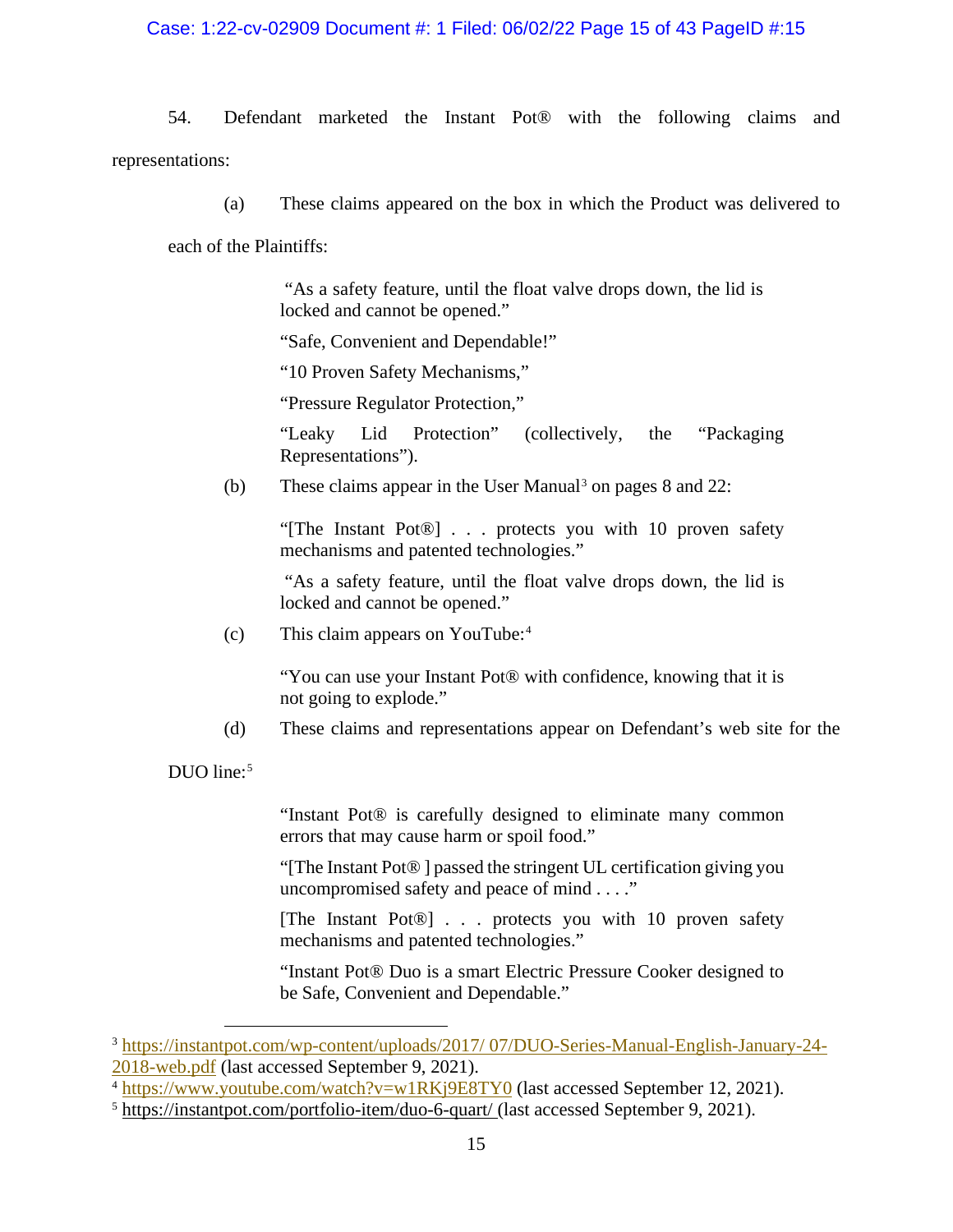"These greatly improve cooking result and maintain consistence. Instant Pot® is carefully designed to eliminate many common errors that may cause harm or spoil food. It passed the stringent UL certification giving you uncompromised safety and peace of mind and protects you with 10 proven safety mechanisms and patented technologies."

"Instant Pot® Duo uses the latest 3rd generation technology with an embedded microprocessor, which monitors the pressure and temperature, keeps time and adjusts heating intensity. 3 temperatures in 'Sauté' for searing, simmering or thickening and 3 temperatures in 'Slow Cook' to provide greater flexibility."

(e) These claims and representations appear on Defendant's web site for all of

the Instant Pot® pressure cookers: 6

"With the steam release open, pressure never builds up in the cooking pot."

"All Instant Pot® models are 3rd Generation electric pressure cookers."

"3rd Generation Electric Pressure Cookers are Equipped with Smart Programming and Enhanced Safety."

"With the microprocessor programs, more sophisticated safety mechanisms become possible. For instance, one common mistake is misplacing the stream release at the open position while starting cooking. With the steam release open, pressure never builds up in the cooking pot."

"With the advance in pressure and temperature sensor accuracy, the 3rd Generation electric pressure cookers implement sophisticate control with digital technology. Two most remarkable features are Smart Programming and Enhanced Safety. These features greatly improve cooking result, maintain consistence and enhance safety."

55. Plaintiffs and Class Members were exposed to Instant Brand's omission about the

Product before and immediately after purchase and within the time period in which they could

have returned their Instant Pot® without penalty.

56. Each Plaintiff saw the external packaging – which Instant Brands developed –

before purchasing or using the Product and or before they could have returned their Instant Pot®

<sup>6</sup> https://Instant Pot®.com/portfolio-item/three-generations-of-electric-pressure-cookers/ (last accessed September 9, 2021).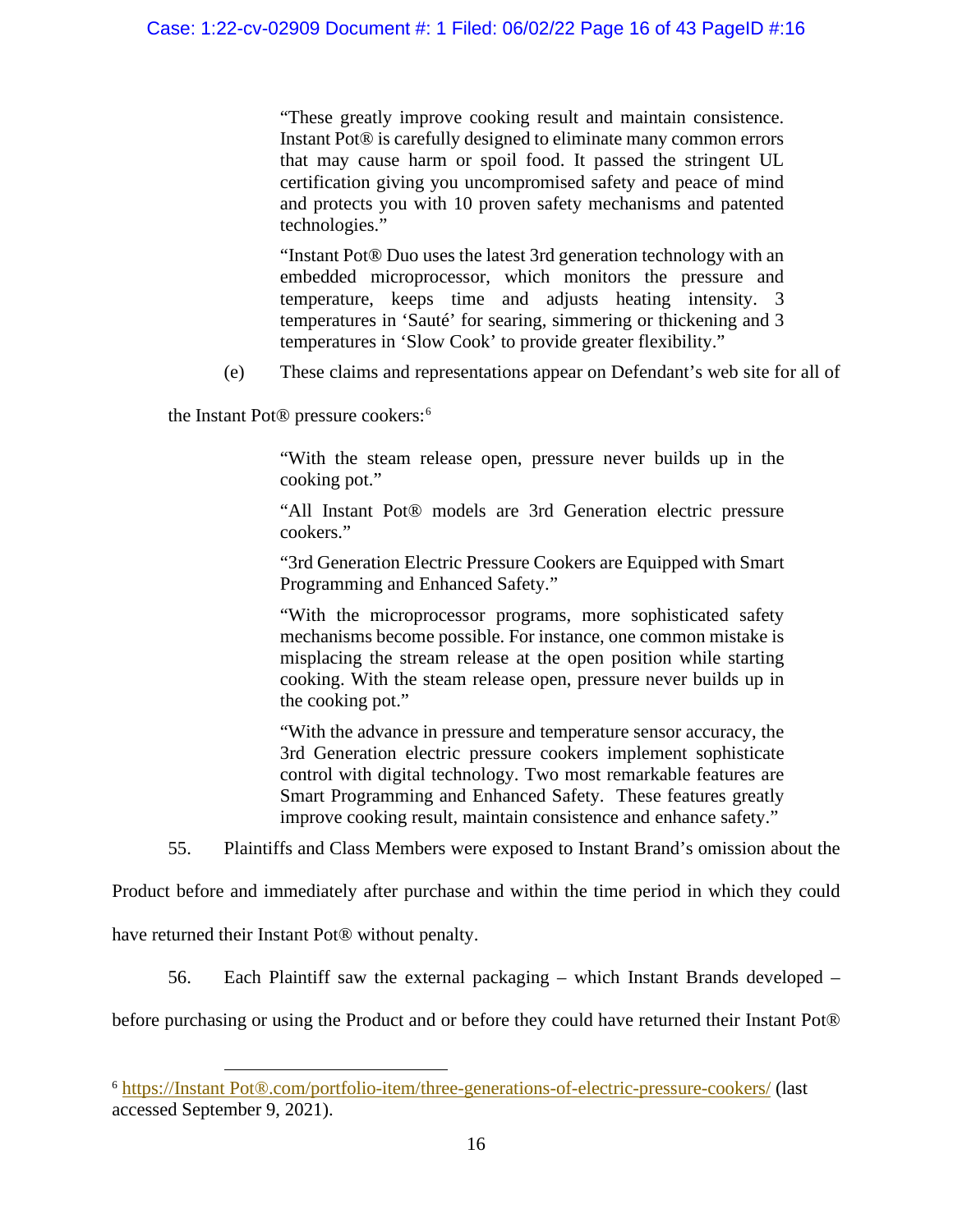# Case: 1:22-cv-02909 Document #: 1 Filed: 06/02/22 Page 17 of 43 PageID #:17

without penalty.

57. Upon information and belief, each Class Member saw the external packaging – which Instant Brands developed – before purchasing or using the Product and or before they could have returned their Instant Pot® without penalty.

58. None of the informational sources Plaintiffs encountered – advertisements, websites, external packaging – disclosed that the Instant Pot® is defective.

59. Upon information and belief, Insta Brands was aware that consumers not only prefer but require the pressure cookers that they purchase to be safe for their reasonably expected and intended use.

60. Upon information and belief, Insta Brands intentionally omitted revealing the Defect in order to give consumers a false sense of safety and to ensure that consumers purchased the Products.

# **D. Instant Brands' Inadequate Quality Assurance Inspection and Testing**

61. The design and performance of the Instant Pot® is subject to certain industry standards, including but not limited to Underwriters Laboratories [UL] Standard 136 (8th Edition), Standard for Pressure Cookers; American Society for Testing and Materials [ASTM], ASTM F1217 - 17, Standard Specification for Cooker, Steam; and American National Standards Institute [ANSI].

62. UL 136 Standard for Safety, Pressure Cookers, requires, in part, that when a pressure cooker vessel is under pressure the cover (or lid) should not be able to be opened by applying a force of 100 pounds (445 N), with the force to be applied gradually.

63. Defendant Instant Brands has a duty to ensure that, when the Product is under pressure, the cover (or lid) cannot be opened by applying a force of 100 pounds (445 N) or less, with the force applied gradually.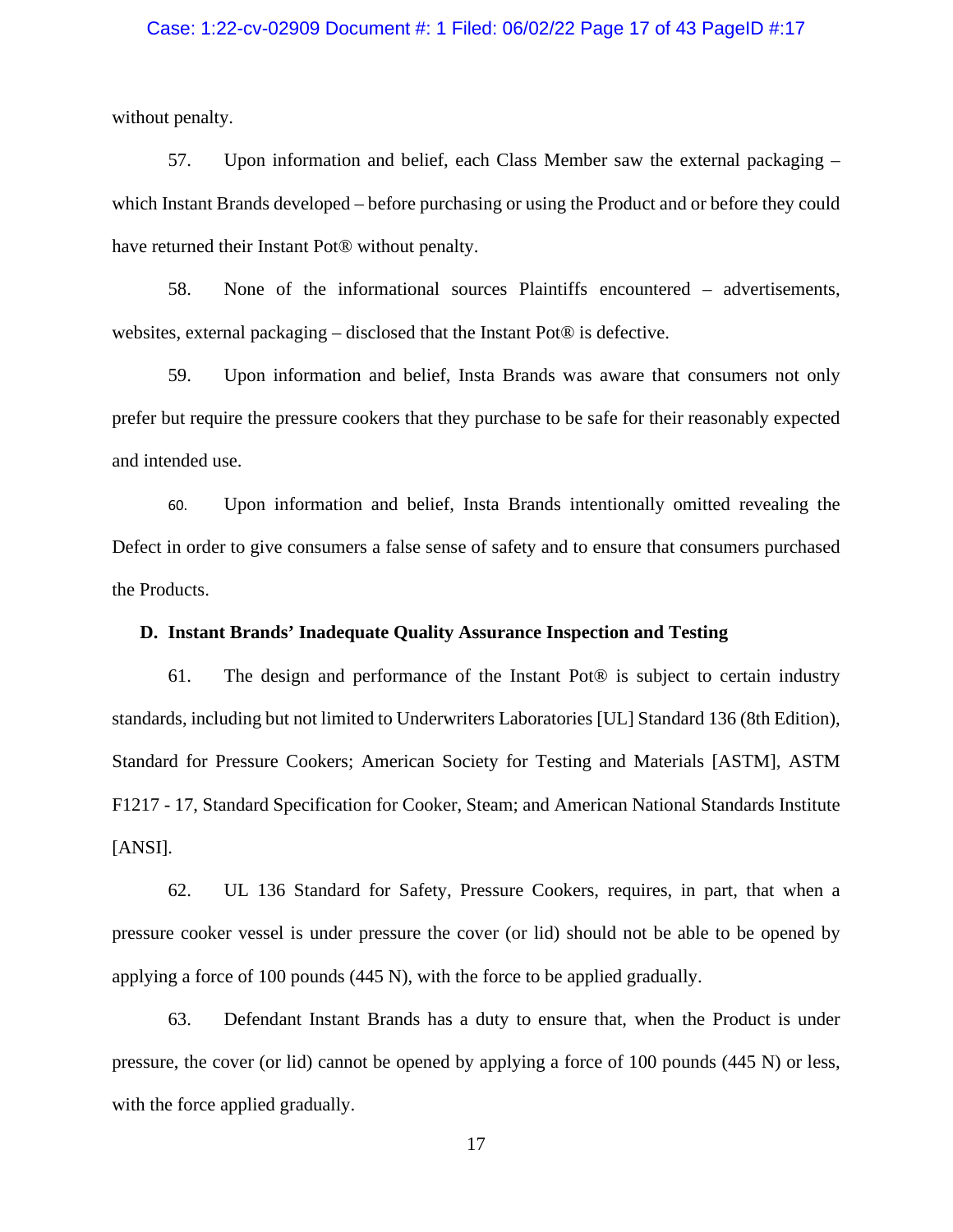### Case: 1:22-cv-02909 Document #: 1 Filed: 06/02/22 Page 18 of 43 PageID #:18

64. Pursuant to applicable industry standards, a pressure cooker sold for consumer use should not be designed or constructed in such a way that the lid can be opened by the consumer when the contents of the pot are still under pressure, without the use of a force in excess of 100 pounds.

65. Defendant Instant Brands has a duty to comply with industry standards and to ensure that the Product is not designed or constructed in such a way that the lid can be opened by the user when the contents of the pot are still under pressure, without the use of a force in excess of 100 pounds.

66. It is the standard in the industry, and the duty of any entity importing products, or having products made for it by a third party, to do quality assurance inspection and testing to assure that the products that are being provided to it conform with the design and quality specifications of the entity for whom the products were made.

67. The purpose of quality assurance inspection and testing prior to accepting delivery of any products delivered from a third party is to assure that the products that are being provided conform with the design and quality specifications of the entity for whom the product was made.

68. Defendant Instant Brands had a duty to do quality assurance inspection and testing regarding the design and performance of the Instant Pot® products.

69. Upon information and belief, Defendant Instant Brands did not do adequate quality assurance inspection and testing regarding the design and performance of the Instant Pot® products.

70. Defendant Instant Brands had a duty to do quality assurance inspection and testing prior to accepting delivery of Instant Pot® products from Guangdong Midea Consumer Electric Manufacturing Co Ltd. that were intended to be sold in the United States.

71. Upon information and belief, Defendant Instant Brands did not do adequate quality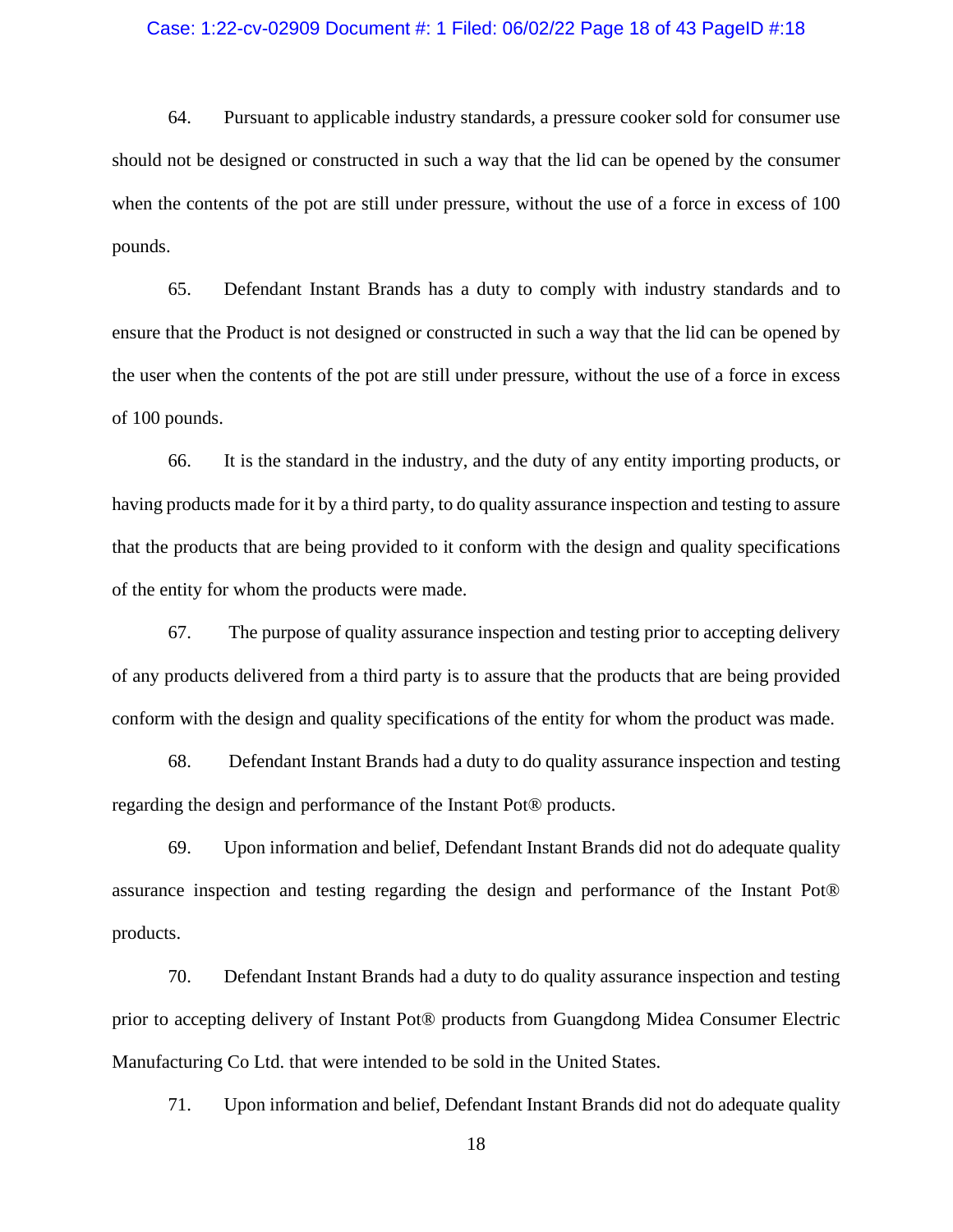### Case: 1:22-cv-02909 Document #: 1 Filed: 06/02/22 Page 19 of 43 PageID #:19

assurance inspection and testing prior to accepting delivery of Instant Pot® products from Guangdong Midea Consumer Electric Manufacturing Co Ltd. that were intended to be sold and distributed in the United States.

#### **E. Plaintiffs' Instant Pot® Purchases**

#### 1. **Plaintiff Michelle Havens**

72. Plaintiff Michelle Havens purchased her Instant Pot® Product in or around December 2018.

73. Without any knowledge of the Defect, in or around December 2018, Plaintiff Havens made a trip to Kohls located on Rosedale Highway in Bakersfield, California in search of a pressure cooker. When she arrived at Kohls during the holiday season, she was greeted by a large display of various pressure cookers. Plaintiff Havens settled on the Instant Pot® IP-DUO60 V3 after viewing the packaging, the Packaging Representations, and seeing no mention of any defect, deciding that that model best suited her needs.

74. Shortly before filing the present complaint, Plaintiff Havens became aware of Defendant's failures as they pertain to the Defect after speaking with counsel. After learning of the Defect and the serious safety concerns, Plaintiff Havens became fearful of using her Instant Pot® Product and so she discontinued using it. Plaintiff Havens feels safer now that her Instant Pot® Product is stored out of reach outside of her home and is no longer used.

75. Plaintiff Havens was never informed by Instant Brands, or by any other agent of Instant Brands, that the Havens Product suffered from the lid Defect. Instant Brand's omissions were material to Plaintiff Havens. Had Instant Brands or its agents disclosed its knowledge of the Defect before Plaintiff Havens purchased the Havens Product, Plaintiff Havens would have seen and been aware of the disclosures. Moreover, Plaintiff Havens would not have purchased the Havens Product or would have returned it.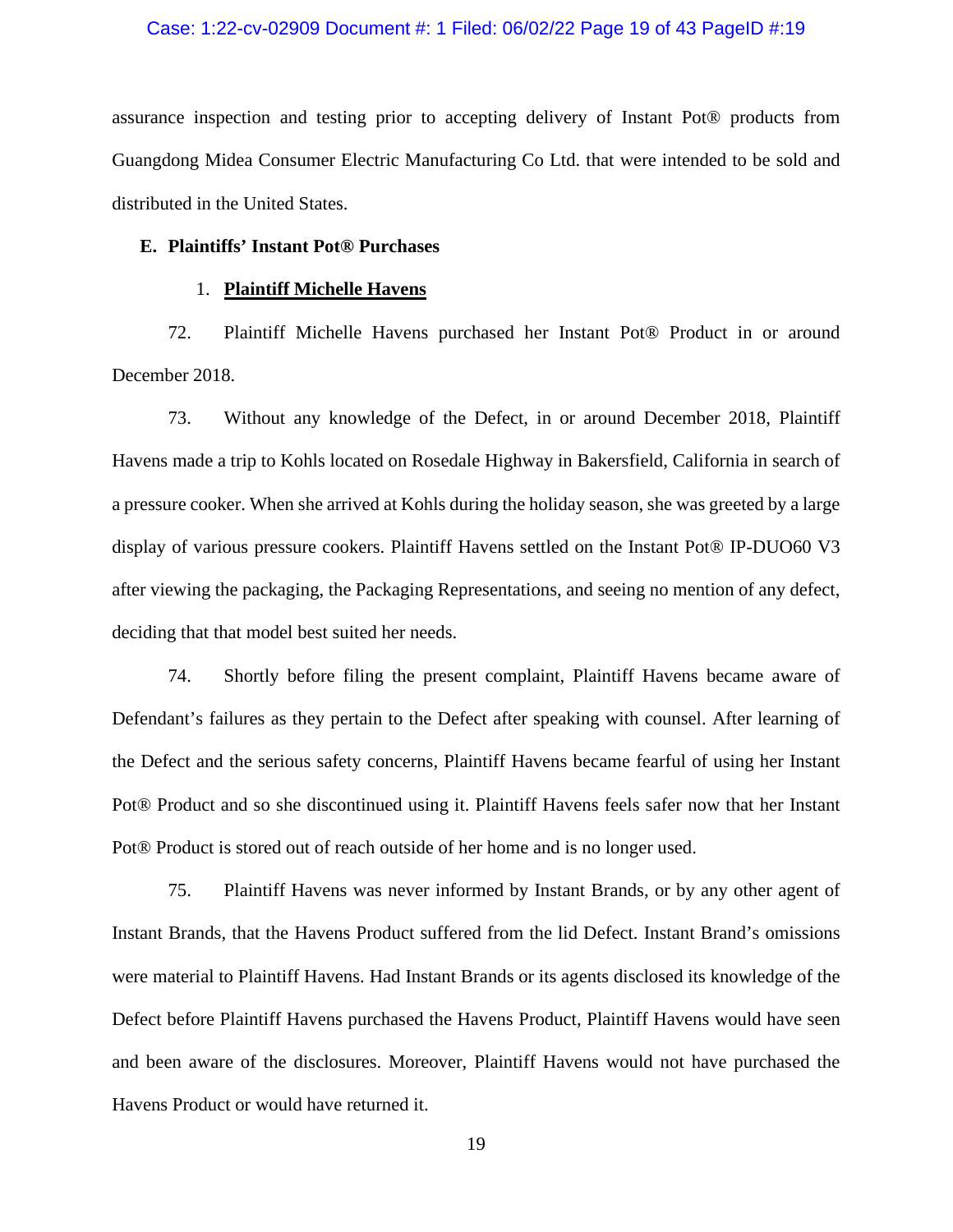#### 2. **Plaintiff Elsie Wilkerson**

76. Plaintiff Elsie Wilkerson purchased her Instant Pot® Product on or about the winter of 2018.

77. On or about the winter of 2018, without any knowledge of the Defect, Plaintiff Wilkerson visited the QVC Outlet store in Brandon, Florida to purchase a pressure cooker. The QVC Outlet store had a large display with numerous pressure cookers to choose from. Plaintiff Wilkerson examined the boxes of various models and chose the Instant Pot® Six Quart Viva Cobalt 60—after viewing the packaging, the Packaging Representations, and seeing no mention of any defect—as that model best suited her needs. Plaintiff Wilkerson trusted that Defendant would provide her a safe and reliable Instant Pot®.

78. Shortly before filing the present complaint, Plaintiff Wilkerson became aware of Defendant's failures as they pertain to the Defect after speaking with counsel. After learning of the Defect, Plaintiff Wilkerson became fearful of using the Instant Pot® due to serious safety concerns and has since discontinued using her Instant Pot®.

79. The Wilkerson Product bears an Underwriters Laboratories Listed mark. Upon information and belief, her Instant Pot® was manufactured in 2018.

80. Plaintiff Wilkerson was never informed by Instant Brands, or by any other agent of Instant Brands, that the Instant Pot® suffered from the lid defect. Instant Brand's omissions of the Defect were material to Plaintiff Wilkerson. Had Instant Brands or its agents disclosed their knowledge of the Defect before Plaintiff Wilkerson purchased her Instant Pot®, Plaintiff Wilkerson would have seen and been aware of the disclosures. Moreover, Plaintiff Wilkerson would not have purchased the Instant Pot® or would have returned it.

# **CLASS ALLEGATIONS**

81. Plaintiffs bring this action against Defendant individually and as a class action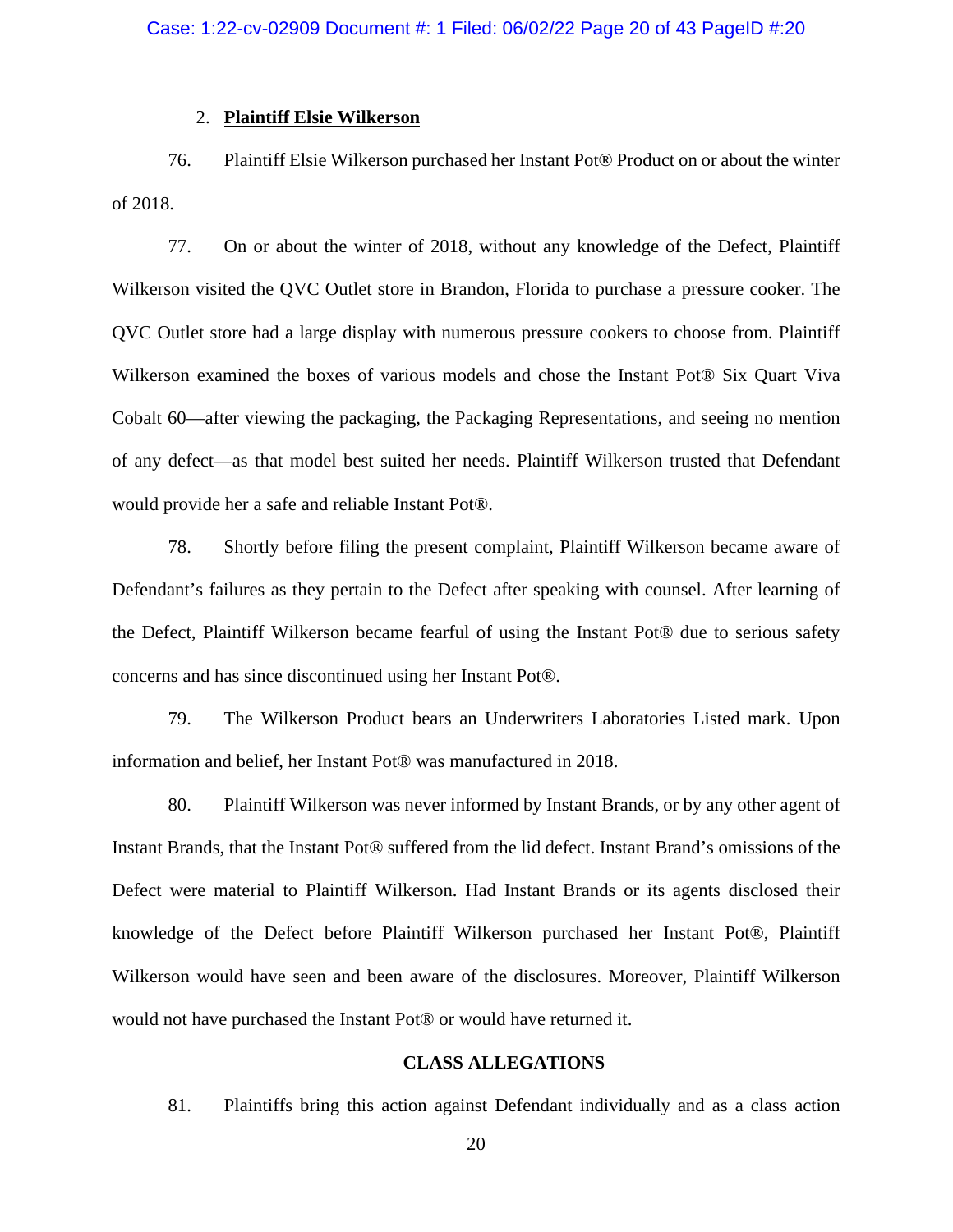# Case: 1:22-cv-02909 Document #: 1 Filed: 06/02/22 Page 21 of 43 PageID #:21

pursuant to Fed. R. Civ. P. 23(a), 23(b)(2), and 23(b)(3) on behalf of: all persons in the United States who purchased and own an Instant Pot® after September 27, 2013 (the "Nationwide Class"). The Instant Pot® pressure cookers include:

- a. IP DUO Series;
- b. Lux Series;
- c. Viva Series;
- d. Duo Plus Series;
- e. Duo Evo Plus;
- f. Duo Crisp;
- g. Duo Nova Series;
- h. Nova Plus Series;
- i. SmartSeries;
- j. DUO SV;
- k. Ultra Series; and
- l. Max Series.

82. Plaintiff Michelle Havens further brings this action on behalf of: all persons who reside in California and who purchased after September 27, 2013 and own an Instant Pot® (the "California Subclass").

83. Plaintiff Elsie Wilkerson further brings this action on behalf of: all persons who reside in Florida, who purchased after September 27, 2013 and own an Instant Pot® (the "Florida Subclass").

84. The Nationwide Class, California Subclass, and Florida Subclass are collectively referred to here as the "Class" or "Classes." Excluded from the Classes are: (a) any Judge or court personnel assigned to this case and members of their immediate families; and (b) Defendant, any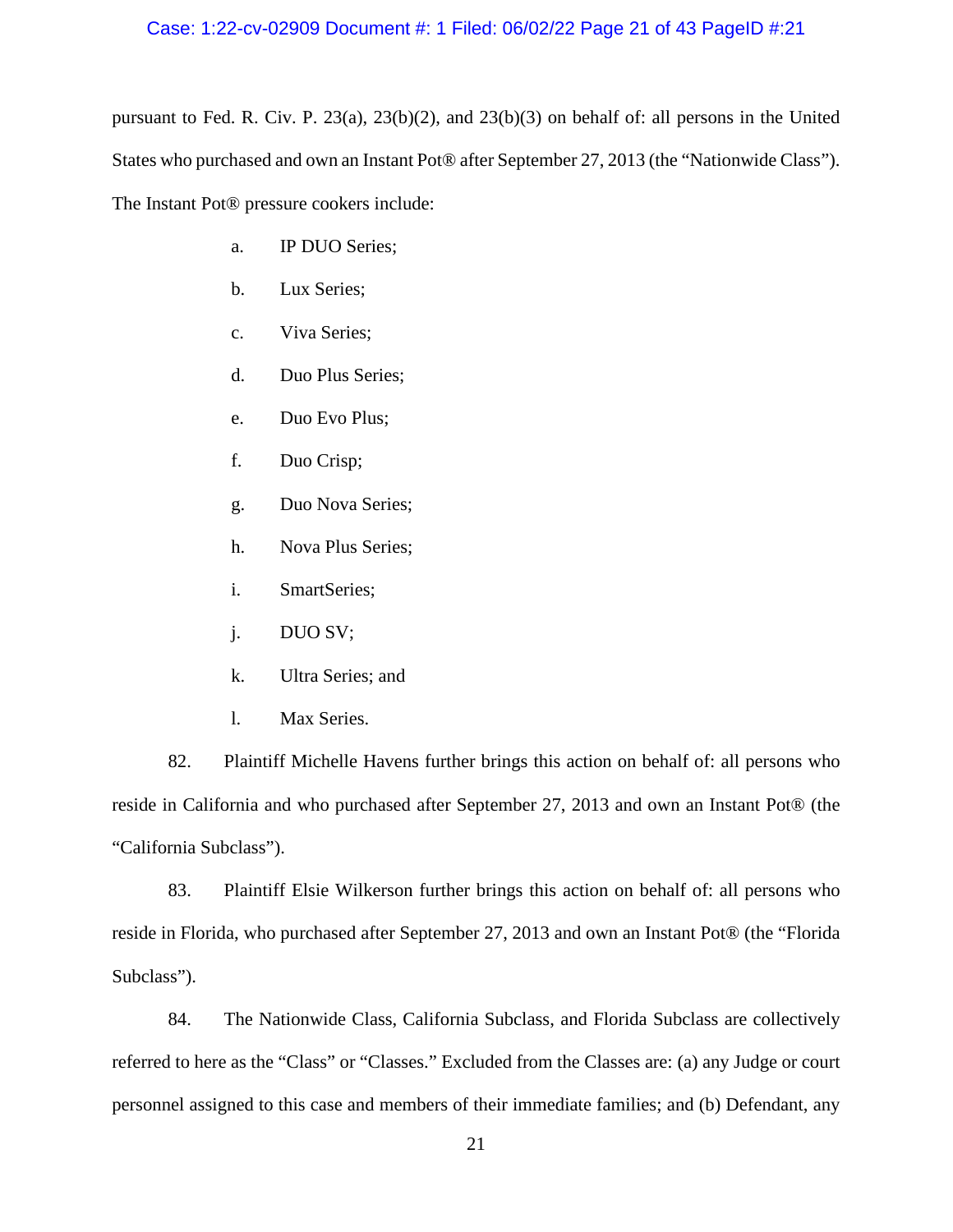### Case: 1:22-cv-02909 Document #: 1 Filed: 06/02/22 Page 22 of 43 PageID #:22

parent, affiliate, or subsidiary of Defendant, any entity in which any Defendant has a controlling interest, any of Defendant's officers or directors, and any successor or assign of Defendant.

85. Numerosity: The members of each Class are so numerous that joinder of all members is impracticable. While the exact number of Class Members is presently unknown, each Class consists of hundreds of thousands of people. The exact number of Class Members can be determined by Defendant's sales information and other records.

86. Commonality: Common questions of law and fact exist as to all members of each Class, including, without limitation:

a. Whether the Instant Pot® designed and sold by Defendant possesses a material defect;

b. Whether the Defect creates an unreasonable risk that the lid of the Instant Pot® can be opened by the user/consumer applying less than 100 pounds of rotational force, applied gradually, while its contents are under pressure, resulting in its super-heated contents erupting from the pot and causing serious inures by scalding the use/consumer, and others nearby;

c. Whether the Defect creates an unreasonable risk that the lid of the Instant Pot® may open spontaneously while its contents are under pressure, resulting in its super-heated contents erupting from the pot and causing serious inures by scalding the use/consumer, and others nearby;

d. Whether Defendant knew or should have known that the Instant Pot® possessed the Defect at the time of sale;

e. Whether Defendant omitted to disclose the Defect;

f. Whether Defendant concealed the Defect, once it knew of the defect;

g. Whether Defendant breached express warranties relating to the Instant Pot®;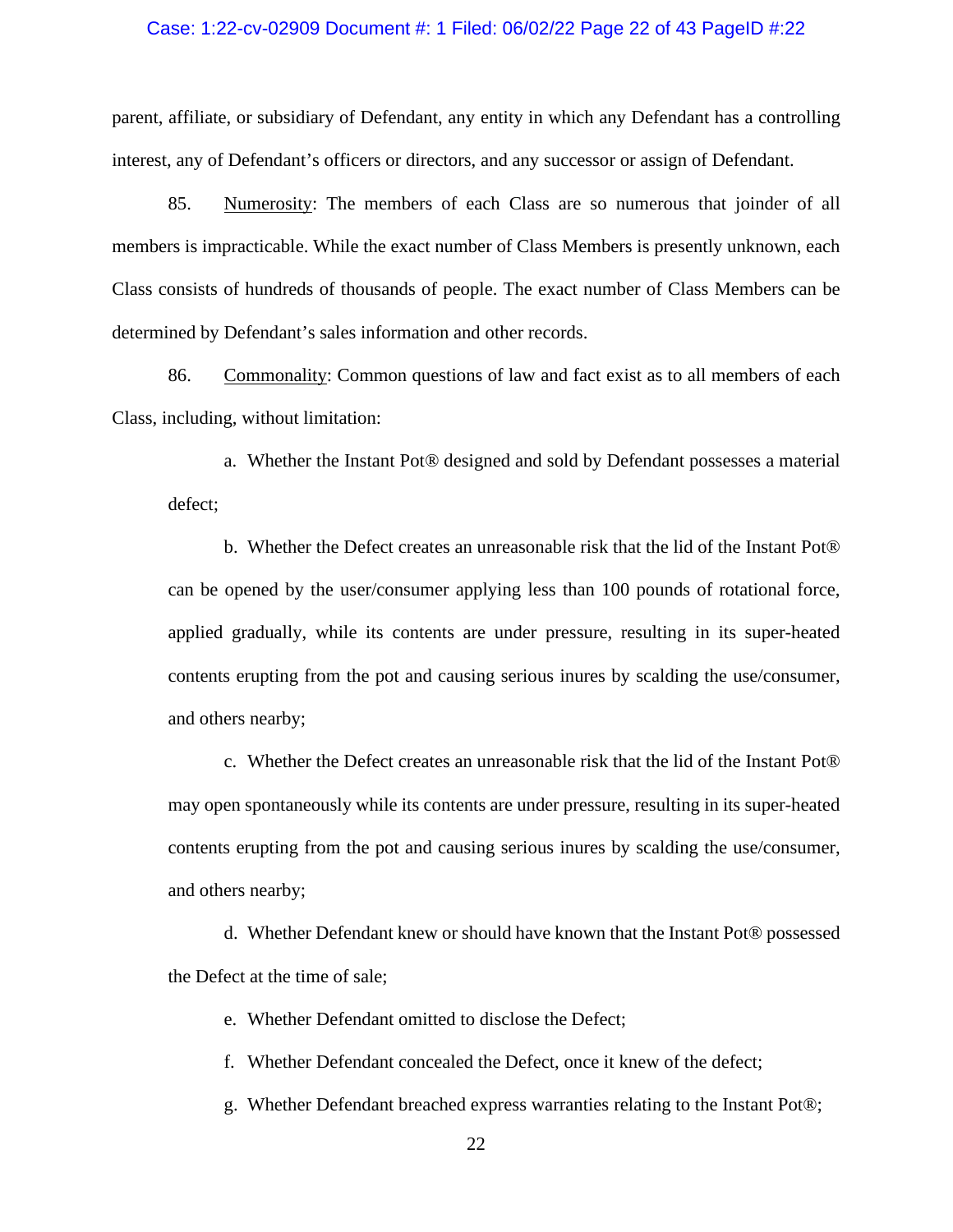# Case: 1:22-cv-02909 Document #: 1 Filed: 06/02/22 Page 23 of 43 PageID #:23

h. Whether Defendant breached implied warranties of merchantability relating to the Instant Pot®;

i. Whether Defendant violated the Magnusson-Moss Warranty Act;

j. Whether Defendant breached consumer protection statutes of California and Florida;

k. Whether Plaintiffs and Class Members are entitled to damages;

l. Whether Plaintiffs and Class Members are entitled to replacement or repair of their defective Instant Pot®;

m. Whether Plaintiffs and Class Members are entitled to restitution of the purchase price they paid for their defective Instant Pot®; and

n. Whether Plaintiffs and Class Members are entitled to other equitable relief, including an injunction requiring that Defendant engage in a corrective notice campaign and/or a recall.

87. Typicality: Plaintiffs have the same interest in this matter as all Class Members, and Plaintiffs' claims arise out of the same set of facts and conduct by Defendant as the claims of all Class Members. Plaintiffs' and Class Members' claims all arise out of Defendant's sale of the defective Instant Pot® that has created a significant safety risk to consumers, and from Defendant's failure to disclose the Defect.

88. Adequacy of Representation: Plaintiffs are committed to pursuing this action and have retained competent counsel experienced in consumer and product liability class action litigation. Accordingly, Plaintiffs and their counsel will fairly and adequately protect the interests of the Class Members.

89. Injunctive/Declaratory Relief: The elements of Rule 23(b)(2) are met. Defendant is continuing to commit the unlawful practices alleged here, and Class Members will remain at an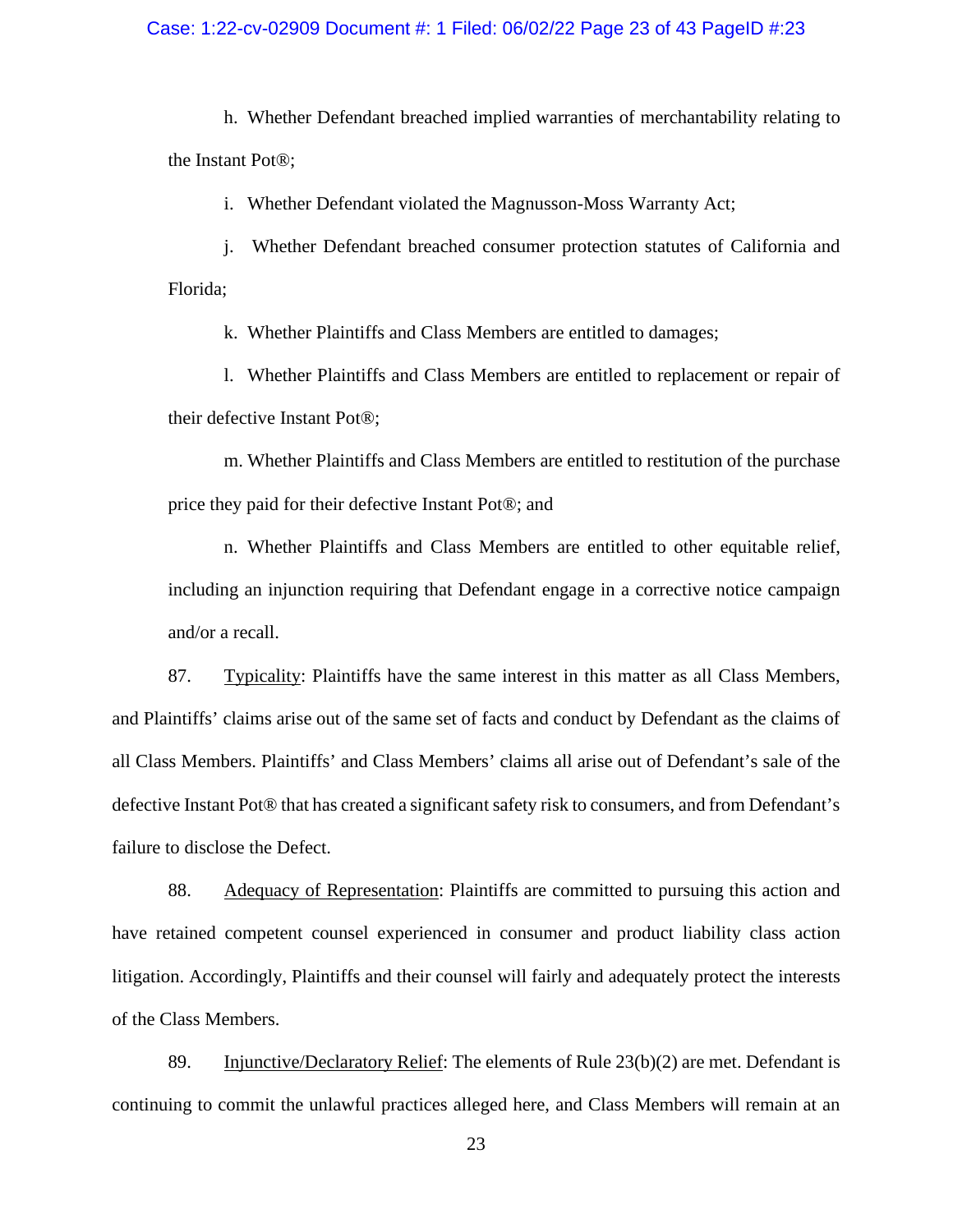### Case: 1:22-cv-02909 Document #: 1 Filed: 06/02/22 Page 24 of 43 PageID #:24

unreasonable and serious safety risk as a result of the Defect. Defendant has acted and refused to act on grounds that apply generally to the Class, such that final injunctive relief and corresponding declaratory relief is appropriate for the Class as a whole.

90. Predominance: The elements of Rule 23(b)(3) are met. The common questions of law and fact enumerated above predominate over the questions affecting only individual Class Members, and a class action is the superior method for the fair and efficient adjudication of this controversy. The likelihood that individual Class Members will prosecute separate actions is remote due to the time and expense necessary to conduct such litigation. Serial adjudication in numerous venues is not efficient, timely, or proper. Judicial resources will be unnecessarily depleted by resolution of individual claims. Joinder on an individual basis of hundreds or thousands of claimants in one suit would be impractical or impossible. Individualized rulings and judgments could result in inconsistent relief for similarly situated Plaintiffs.

# **TOLLING OF THE STATUTES OF LIMITATIONS**

91. Defendant knew or reasonably should have known that the Product was defective before its sale. Defendant intentionally concealed material truths and disclosed half-truths while at the same time concealing material information that would have corrected consumers' perceptions concerning the Product from the general public and Class Members, while continuing to falsely represent that the Product is safe and fit for its intended use.

92. Defendant affirmatively represented to the general public, among other things, that the Product was safe, and that the lid would not come off when the contents were under pressure. Through these representations, Defendant created a reasonable expectation among ordinary consumers that the product was safe to use for its intended purpose.

93. Based upon Defendant's misrepresentations and concealment, Defendant is equitably estopped from asserting a statute-of-limitations defense.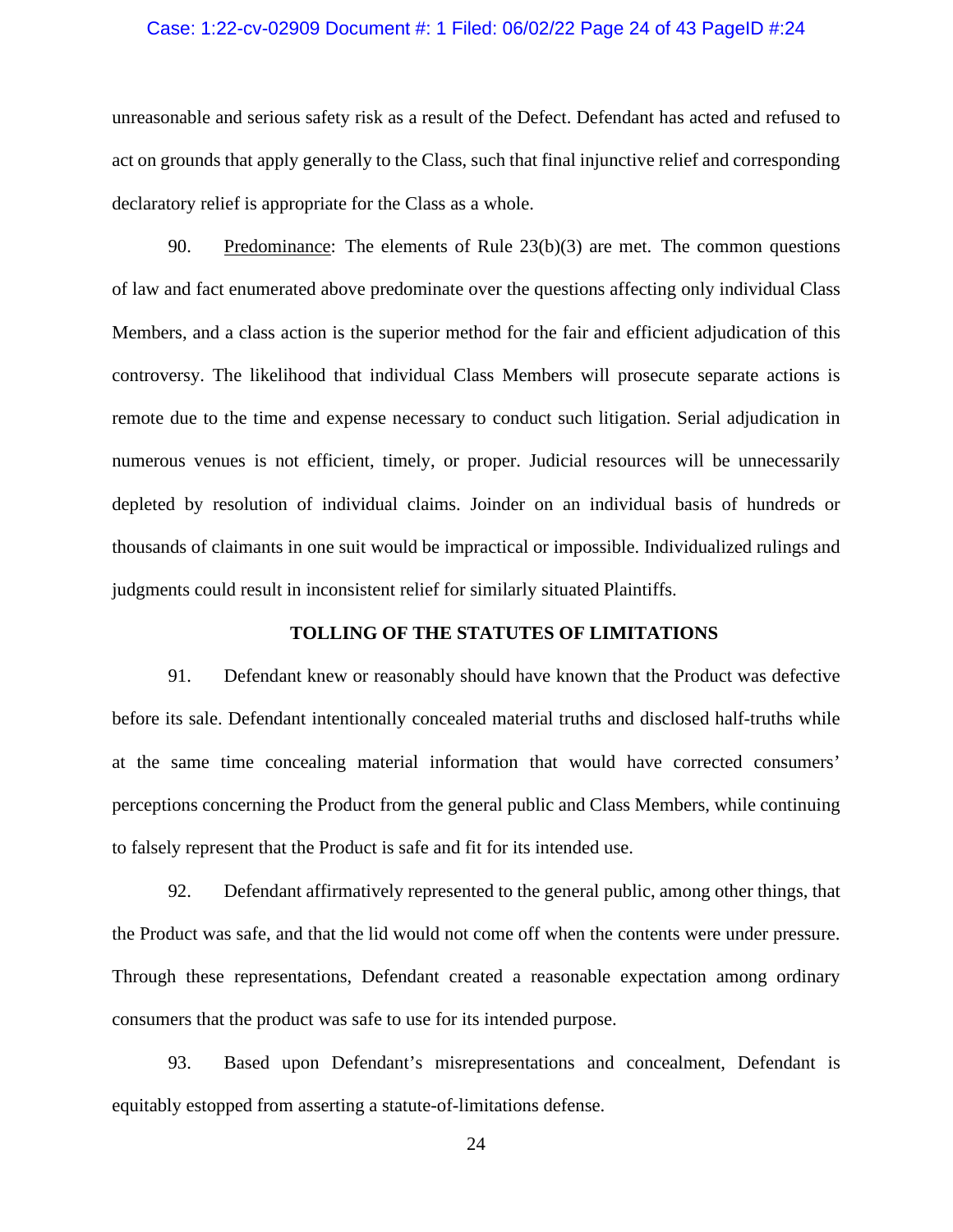#### Case: 1:22-cv-02909 Document #: 1 Filed: 06/02/22 Page 25 of 43 PageID #:25

94. Plaintiffs and the Class Members could not have reasonably discovered the Defect and that it was wrongfully caused by Defendant until shortly before the filing of this Complaint. As a result of Defendant's active and continuing concealment of the Defect and/or failure to inform Plaintiffs and the Class of the Defect, any and all statutes of limitations otherwise applicable to the allegations here have been tolled.

95. In fact, prior to the purchase of the Instant Pot® Products, Plaintiffs had neither knowledge nor notice that there was any defect in the design, manufacture or labeling of the Instant Pot®.

96. The claims alleged here accrued upon the discovery of the Defect and that it was wrongfully caused by Defendant. Because the Defect is hidden and Defendant failed to disclose the true character, nature, and quality of the Instant Pot®, Plaintiffs and Class Members did not discover, and could not have discovered, the Defect through reasonable and diligent investigation. Thus, any applicable statutes of limitations have been tolled by Defendant's knowledge, misrepresentation, and/or concealment and denial of the facts as alleged here.

# **FIRST CLAIM FOR RELIEF Breach of Express Warranty (On behalf of the Nationwide Class, or alternatively, the California and Florida Subclasses)**

97. Plaintiffs repeat and re-allege each and every allegation contained in paragraphs 1 through 97 as if fully set forth herein.

98. In connection with its sale of the Instant Pot®, Defendant expressly provided a One (1) Year Limited Warranty ("Warranty") that it was free from defects in materials and workmanship. Upon information and belief, each Instant Pot® has an identical or substantially identical Warranty. A copy of the Warranty is attached as **Exhibit A** to this Complaint.]

99. The Instant Pot® is defectively designed as a whole unit and is covered by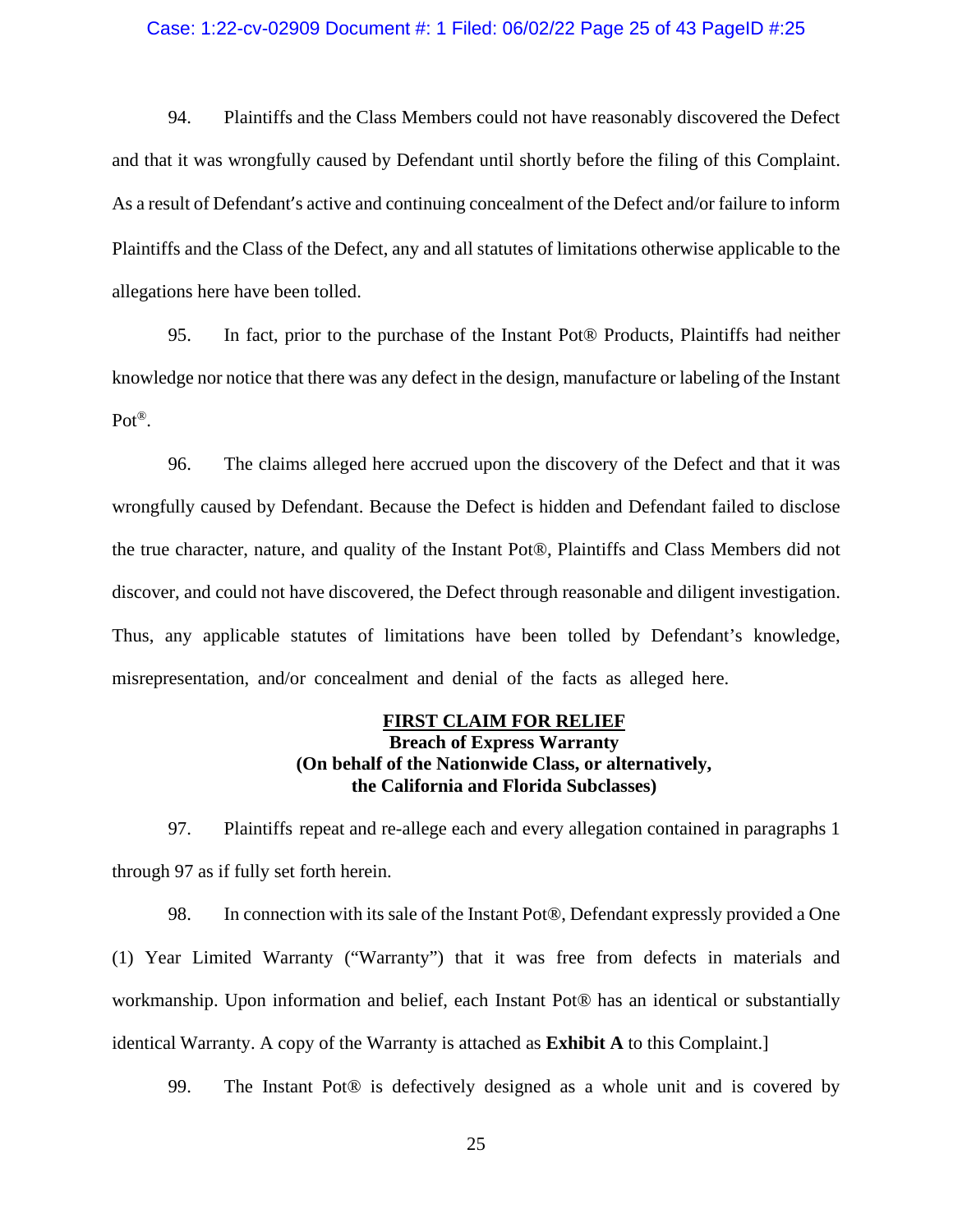### Case: 1:22-cv-02909 Document #: 1 Filed: 06/02/22 Page 26 of 43 PageID #:26

Defendant's Warranty.

100. Plaintiffs and the Class have privity of contract with Defendant through their purchase of the Instant Pot® from an authorized retailer as stated in the written Warranty that accompanied the purchase and expressly applies to purchasers of the Instant Pot®.

101. The express written Warranty covering the Instant Pot® was a material part of the bargain between Defendant and consumers. At the time it made this express Warranty, Defendant knew of the purpose for which the Instant Pot® was to be used and designed and intended it to be used for that specific purpose.

102. Defendant breached its express Warranty by selling an Instant Pot® that was not free of defects, not made for years of safe and dependable operation, not made from merchantable material and workmanship, and could not be used for the ordinary purpose of preparing meals at home. Defendant breached its express written Warranty to Plaintiffs and Class Members in that the Instant Pot® is defective when made, and thus contains the Defect on the very first day of purchase, creating a serious safety risk to Plaintiffs and Class Members.

103. The Instant Pot® that each Plaintiff purchased was subject to the Defect and caused each of them injury because they would not have purchased the Product had they known of the Defect.

104. Defendant expressly warranted in writing that it would repair or replace any defect in the Instant Pot® or refund the purchase price of the Instant Pot® if repair or replacement is not feasible.

105. Defendant breached the Warranty to repair or replace the defective Instant Pot® when it failed to do so despite its knowledge of the Defect, and/or despite its knowledge of alternative designs, materials, and/or options for manufacturing the Instant Pot®.

106. Upon information and belief, Defendant received notice and has known of the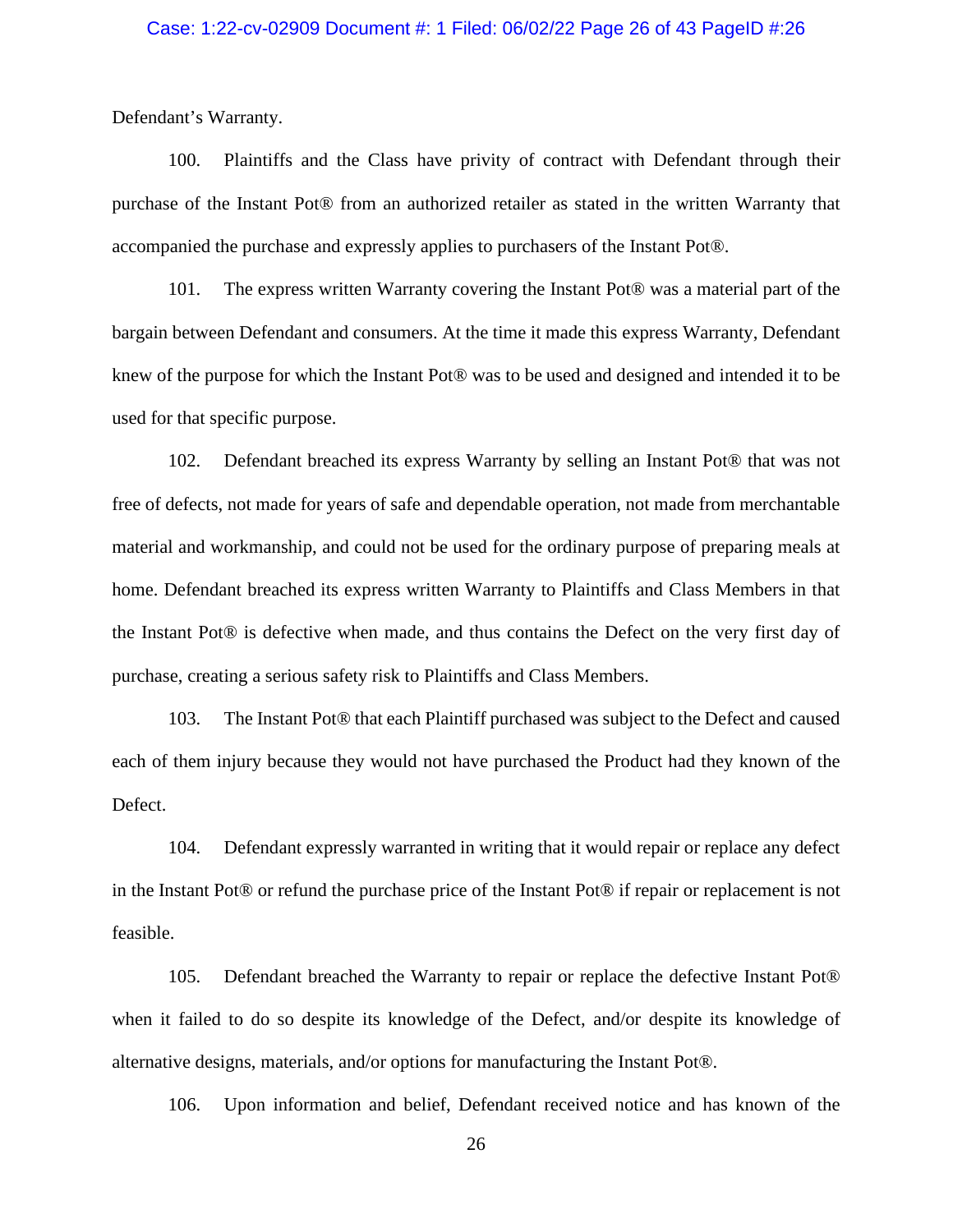# Case: 1:22-cv-02909 Document #: 1 Filed: 06/02/22 Page 27 of 43 PageID #:27

Defect since at least 2016 through customer warranty claims reporting problems with the Instant Pot®, customer complaints, and its own internal and external testing.

107. Despite having notice and knowledge of the Defect, Defendant failed to provide an Instant Pot® to each Plaintiff and Class Member that did not have the Defect, failed to provide free repairs of the defective Instant Pot®, and failed to provide any form of compensation for the damages resulting from the Defect.

108. As a result of Defendant's breach of its express written Warranty, Plaintiffs and Class Members have suffered damages.

# **SECOND CLAIM FOR RELIEF Breach of Implied Warranty of Merchantability (On behalf of the Nationwide Class, or alternatively, the California and Florida Subclasses)**

109. Plaintiffs repeat and re-allege each and every allegation contained in paragraphs 1 through 97 as if fully set forth herein.

110. The Instant Pot® purchased by Plaintiffs and Class Members was defectively designed and manufactured and posed a serious and immediate safety risk to consumers and the general public.

111. All of the Instant Pots® sold by Defendant left Defendant's facilities and control with the Defect that was caused by a defective design incorporated into the manufacture of the Instant Pot®.

112. The Defect places Plaintiffs and Class Members at a serious safety and property damage risk upon using the Instant Pot® in their homes.

113. The law imposes a duty requiring manufacturers or sellers of a product to ensure that the product is merchantable and reasonably fit for the ordinary purposes for which such a product is used, and that the product is acceptable in trade for the product description. This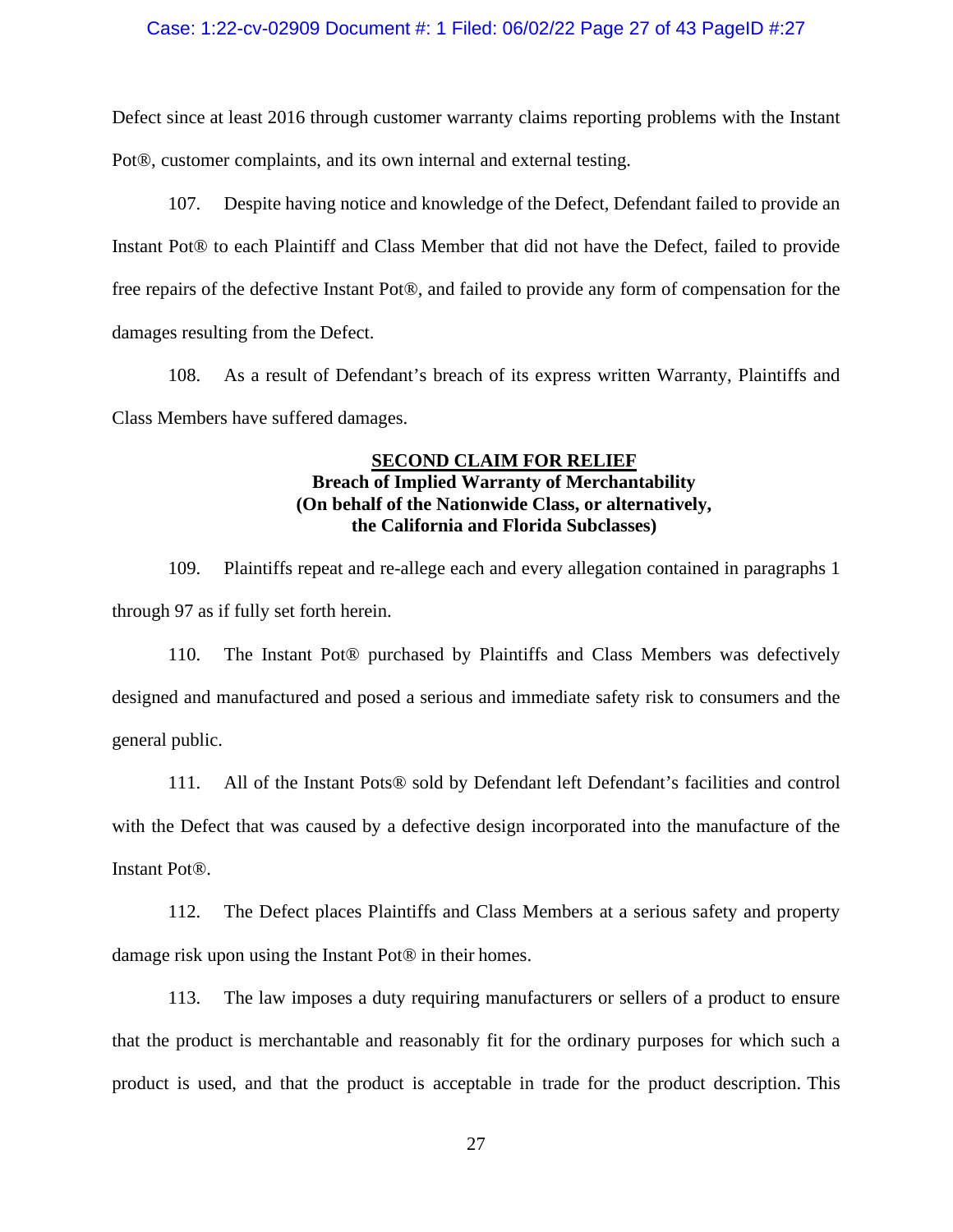### Case: 1:22-cv-02909 Document #: 1 Filed: 06/02/22 Page 28 of 43 PageID #:28

implied warranty of merchantability is part of the basis of the bargain between Defendant and purchasers, including Plaintiffs and the Class Members.

114. Defendant breached the implied warranty of merchantability because the Instant Pot® is defective and poses a serious safety risk, was not fit for the ordinary purposes for which it was used, would not pass without objection, and failed to conform to the standard performance of like products. This Defect is substantially certain to manifest during the reasonable expected life of the product in any product that does not have the new locking lid assembly.

115. Defendant knew, or should have known, that the Instant Pot® posed a safety risk and was defective, and that it breached the implied warranties at the time it sold the Instant Pot® to Plaintiffs and Class Members or otherwise placed them into the stream of commerce.

116. As a direct and proximate result of Defendant's breach of the implied warranties, Plaintiffs and Class Members bought the Instant Pot® without knowledge of the Defect or the serious safety risk.

117. As a direct and proximate result of Defendant's breach of the implied warranties, Plaintiffs and Class Members purchased unsafe and defective Instant Pots® that were not fit to be used for their intended purpose of preparing food in a residential setting.

118. As alleged in detail above, Defendant received notice of the Defect and of its breaches of express and implied warranties through customer warranty claims reporting problems with the Instant Pot®, customer complaints, and its own testing.

119. Despite having notice and knowledge of the Defect, Defendant failed to provide a Defect-free Instant Pot® to Plaintiffs and Class Members, failed to provide free repairs of the defective Instant Pot®, and failed to provide any form of compensation for the damages resulting from the Defect.

120. Any attempt by Defendant to disclaim the implied warranty was improper,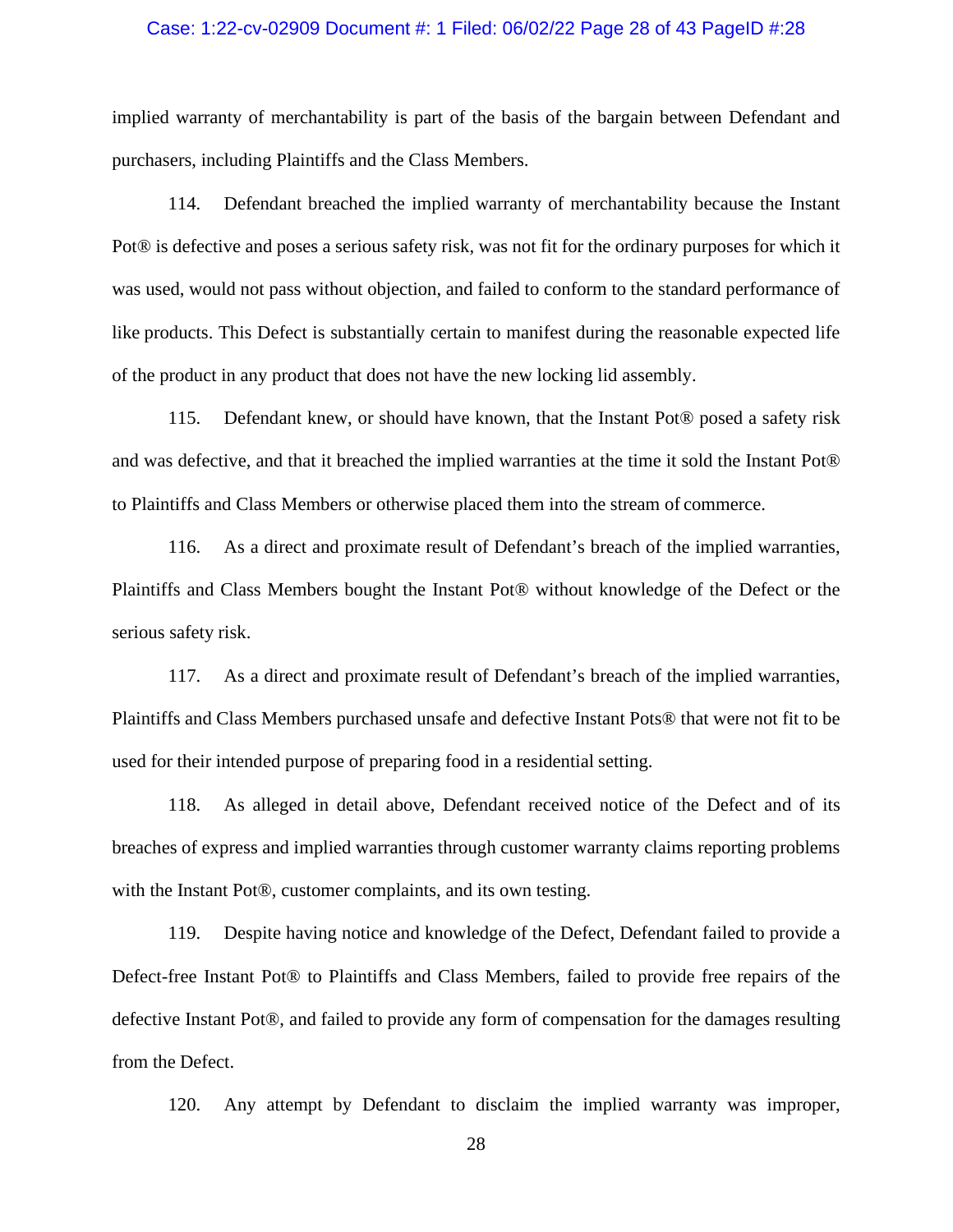## Case: 1:22-cv-02909 Document #: 1 Filed: 06/02/22 Page 29 of 43 PageID #:29

insufficient, and of no effect.

121. As a direct and proximate result of Defendant's breach of the implied warranties, Plaintiffs and Class Members have suffered damages.

# **THIRD CLAIM FOR RELIEF**

# **Violation of the Magnuson Moss Warranty Act, 15 U.S.C. § 2301** *et seq.* **(On behalf of the Nationwide Class, or alternatively, the California and Florida Subclasses)**

122. Plaintiffs repeat and re-allege each and every allegation contained in paragraphs 1 through 97 as if fully set forth herein.

123. Congress enacted the Magnuson-Moss Warranty Act, 15 U.S.C. section 2301 *et seq.* in response to widespread consumer complaints regarding misleading and deceptive warranties. The Act imposes civil liability on any "warrant" for failing to comply with any obligation under written and implied warranties. 15 U.S.C. § 2310(d)(1).

124. The Product is a "consumer product" as that term is defined by 15 U.S.C. § 2301(1).

125. Plaintiffs and the Class Members are "consumers" as that term is defined by 15 U.S.C. section 2301(3).

126. Instant Brands is a "supplier" as that term is defined by 15 U.S.C. section 2301(4).

127. Instant Brands is a "warrantor" as that term is defined by 15 U.S.C. section 2301(5).

128. Instant Brands has failed to remedy the Defect, despite its knowledge and notice of the Defect in the Instant Pot®.

129. Instant Brands expressly warranted the Product would be free of defects.

130. At the time Instant Brand issued written Warranties for the Instant Pot®, it knew that the Product had the propensity to prematurely fail and posed an unreasonable safety hazard because of the Defect. Instant Brands' continued misrepresentations and omissions concerning the Defect, as well as Instant Brands' failure to abide by its own written and implied warranties, are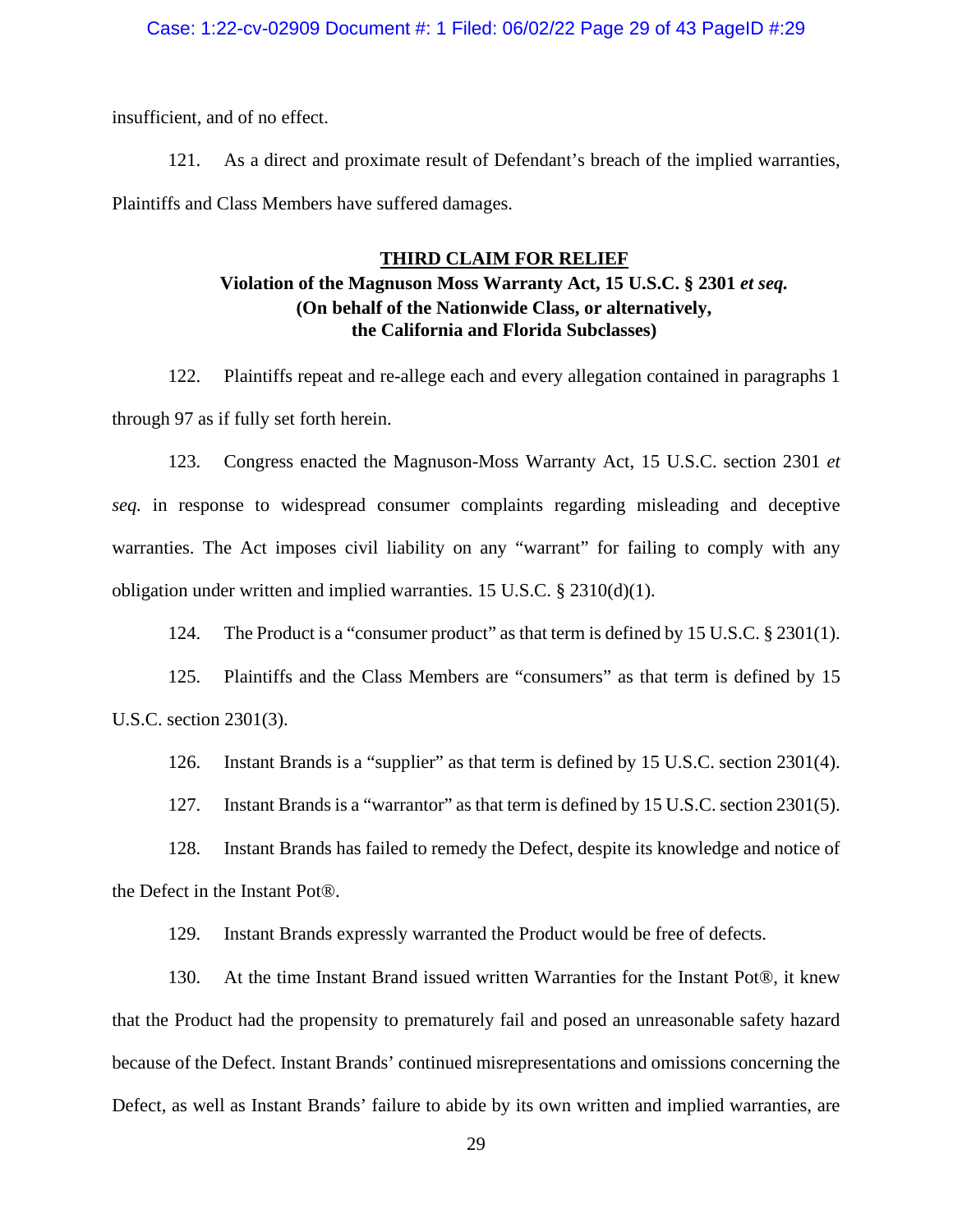### Case: 1:22-cv-02909 Document #: 1 Filed: 06/02/22 Page 30 of 43 PageID #:30

"unfair methods of competition in or affecting commerce, and [are] unfair or deceptive acts or practices in or affecting commerce." Accordingly, Instant Brands' behavior is unlawful under 15 U.S.C. sections 2310(b).

131. Instant Brands provided Plaintiffs and Class Members with "written warranties" as that term is defined by 15 U.S.C. section 2301(6).

132. A consumer who is damaged by the failure of the supplier, warrantor, or service contractor to comply with any obligation under this title, or a written warranty, implied warranty, or service contract, may bring suit for damages and other legal and equitable relief in any court of competent jurisdiction in any state. 15 U.S.C. § 2310(d)(1).

133. When Plaintiffs and the Class Members purchased their Product, Instant Brands expressly warranted that it would cover repairs arising out of defects in materials and workmanship, as well as manufacture, without cost to the consumer for one year after purchase.

134. Plaintiffs and Class Members used the Product in a manner consistent with its intended use and performed each and every duty required under the terms of the Warranty.

135. Plaintiffs and the Class Members seek to recover damages caused as a direct result of Instant Brands' breach of its written and implied warranties and its unlawful conduct. Damages include the purchase price and/or costs associated with repairing or replacing the Products with non-defective products.

136. Suppliers who offer a written warranty on a consumer product are prohibited from disclaiming or modifying implied warranties. 15 U.S.C. § 2308(a). The duration of an implied warranty may only be restricted to the duration of a limited written warranty of reasonable duration. 15 U.S.C. § 2308(b). Instant Brands' Warranty provides a warranty period of one-year, so, under the Magnuson-Moss Warranty Act, Instant Brands cannot disclaim implied warranties with respect to Product failures that occurred within the one-year period offered in Instant Brands'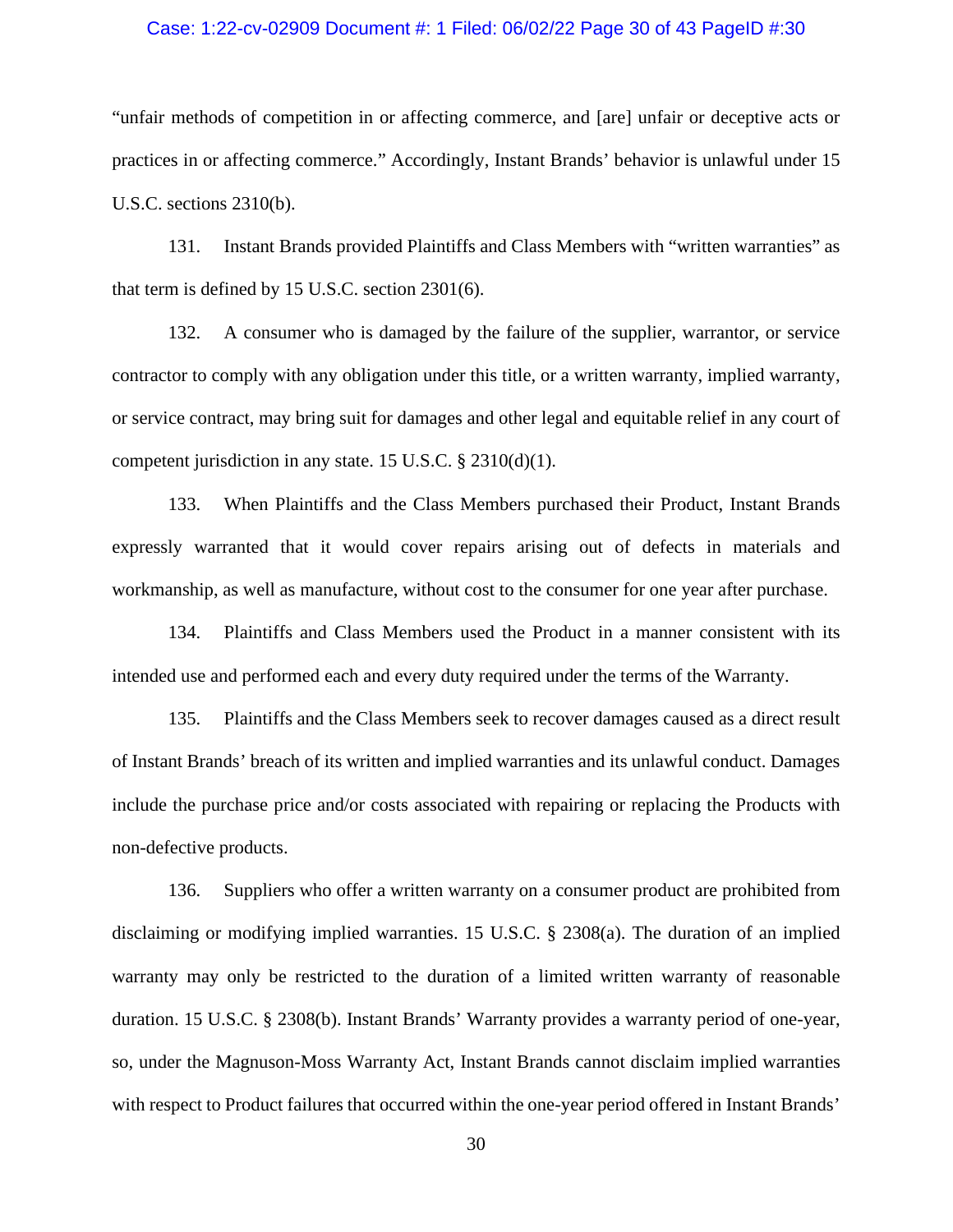Warranty.

137. Instant Brands' attempt to disclaim implied warranties for failures caused by the Defect that occurred within the duration of the Warranty is null and void as a violation of the Magnuson Moss Warranty Act.

138. All jurisdictional prerequisites have been satisfied.

139. Under 15 U.S.C. section 2310, on their own behalf and on behalf of the Class, Plaintiff Havens sent notice of Havens sent notices of violations of the Magnuson-Moss Warranty Act to Instant Brands on September 13, 2021. Plaintiff Wilkerson sent similar notice on September 17, 2021.

140. Plaintiffs' Magnuson-Moss Warranty Act notices were sent via certified mail, return receipt requested, to Instant Brands' principal place of business, advising Instant Brands that it is in violation of the Magnuson-Moss Warranty Act and that Plaintiffs are acting on behalf of a class, and affording Instant Brands a reasonable opportunity to cure its failure to comply.

141. Plaintiffs were injured by Instant Brands' Magnuson-Moss Warranty Act violations. Accordingly, Plaintiffs and the Class Members suffered damages caused by Instant Brands' breach of express and implied warranties and are entitled to recover damages, including, but not limited to, restitution, equitable relief, and attorneys' fees and costs pursuant to 15 U.S.C. section 2310.

# **FOURTH CLAIM FOR RELIEF Fraud By Omission (On behalf of the Nationwide Class, or alternatively, the California and Florida Subclasses)**

142. Plaintiffs repeat and re-allege each and every allegation contained in paragraphs 1 through 97 as if fully set forth herein.

143. Plaintiffs bring this claim on behalf of the Nationwide Class, or alternatively, the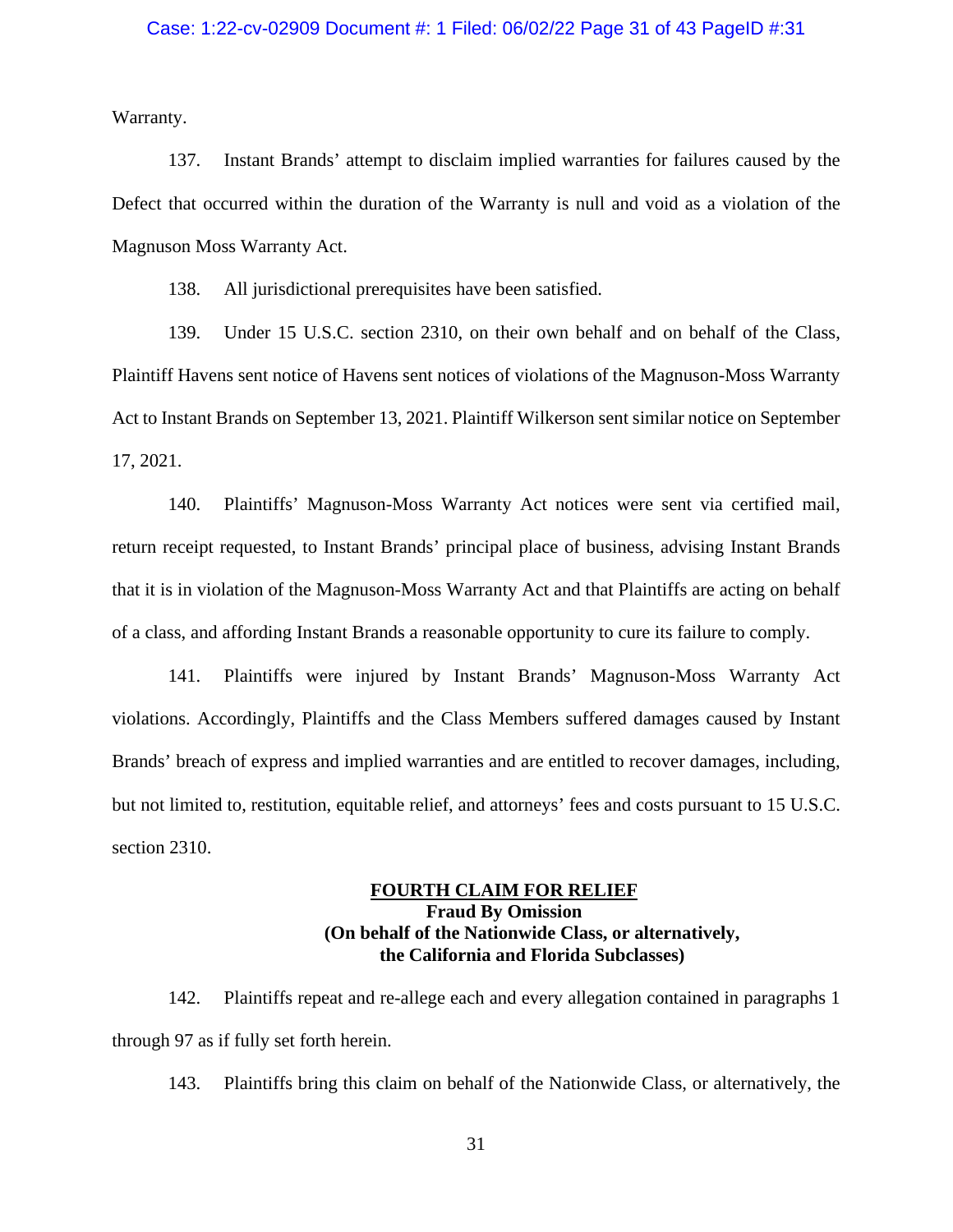### Case: 1:22-cv-02909 Document #: 1 Filed: 06/02/22 Page 32 of 43 PageID #:32

law of the state in which each respective Plaintiff purchased an Instant Pot®.

144. Defendant knew that the Product suffered from the Defect, that it was defectively designed and/or manufactured, and was not suitable or safe for its intended use.

145. Defendant concealed from and failed to disclose to Plaintiffs and Class Members the defective nature of the Product.

146. Defendant had a duty to Plaintiffs and Class Members to disclose the defective nature of the Product because:

- (a) Defendant was in a superior position to know the true state of facts about the safety defect contained in the Product;
- (b) The omitted facts were material because they directly impact the safety of the Product;
- (c) Defendant knew the omitted facts regarding the Defect were not known to or reasonably discoverable by Plaintiffs and Class Members;
- (d) Defendant made partial disclosures about the quality of the Product without revealing the true defective nature; and,
- (e) Defendant actively concealed the defective nature of the Product from Plaintiffs and Class Members.

147. Because the Defect in the Product is latent and unobservable until it arises, Plaintiffs and Class Members had no reasonable means of knowing that Instant Brands' representations concerning the Product were incomplete, false, misleading, or that it had failed to disclose that the Product was defective. Plaintiffs and Class Members did not discover, and reasonably could not have discovered, Instant Brands' deceit before they purchased the Product or before they could have returned their Instant Pot® without penalty.

148. Had Plaintiffs and Class Members known that the Product is defective, they would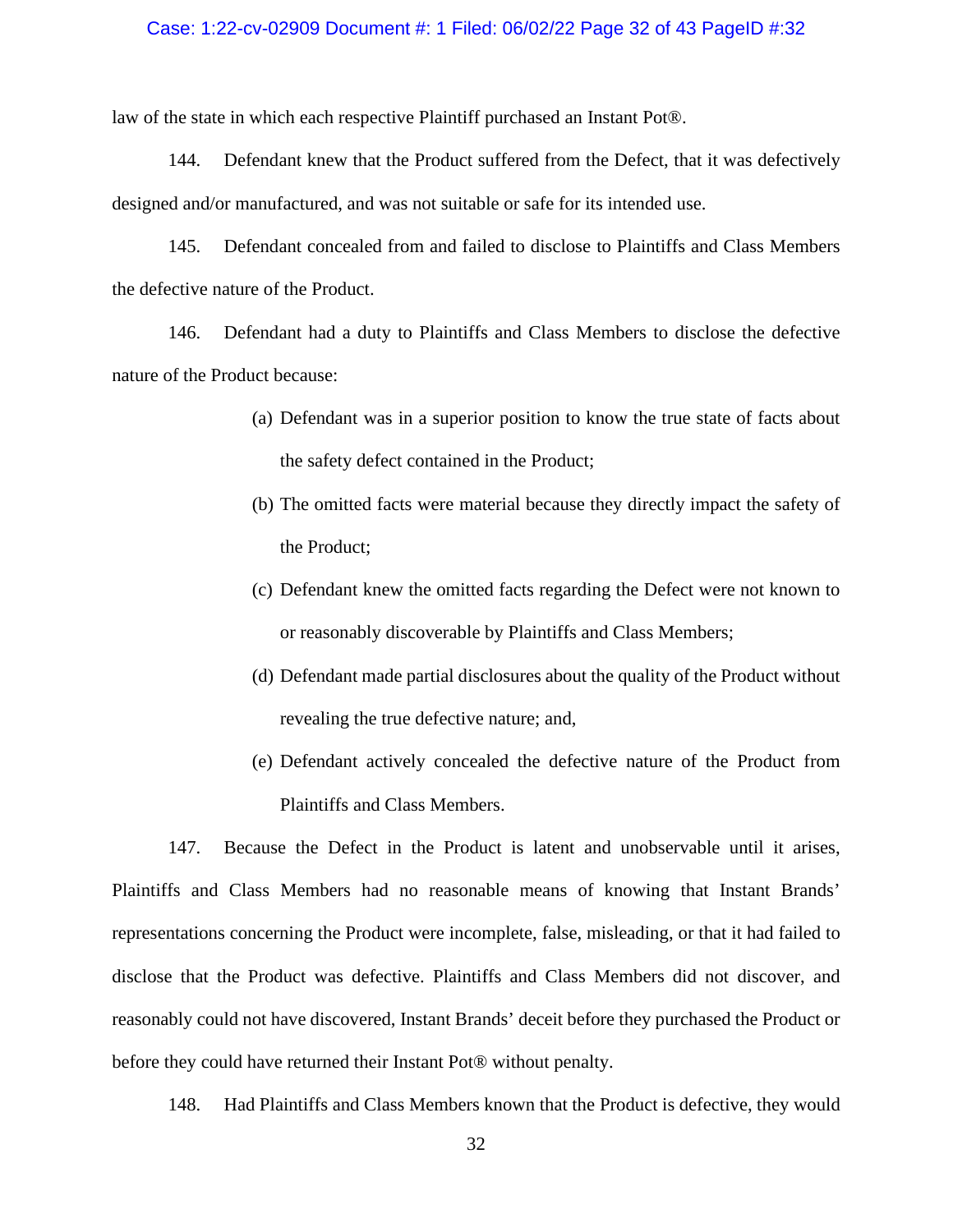### Case: 1:22-cv-02909 Document #: 1 Filed: 06/02/22 Page 33 of 43 PageID #:33

not have purchased the Product.

149. Defendant had a duty to disclose the Defect because the Defect results in a material and unreasonable safety hazard and Defendant possessed exclusive knowledge of it.

150. Defendant had a duty to disclose the Defect because of its knowledge of the Defect and its advertising statements alleged above.

151. Plaintiffs and Class Members were exposed to Instant Brand's omission about the Product before and immediately after purchase and within the time period in which they could have returned their Instant Pot® without penalty. Each Plaintiff also saw the external packaging – which Instant Brands developed – before purchasing or using the Product and or before they could have returned their Instant Pot® without penalty. None of the informational sources Plaintiffs encountered – advertisements, websites, external packaging – disclosed that the Instant Pot® is defective.

152. Defendant failed to disclose the defect to sell more of the Product, to obtain a premium price, to prevent damage to its brand, and to avoid the costs of developing a fix for the defect and repairs, replacements, and refunds under its Warranty.

153. The facts about the Product that Defendant suppressed and omitted were material, and Plaintiffs and Class Members were unaware of them when they purchased the Product. Had Instant Brands disclosed the Defect, including through advertising and the Product packaging, Plaintiffs and Class Members would not have purchased the Product.

154. When deciding to purchase an Instant Pot®, Plaintiffs and Class Members reasonably relied to their detriment upon Defendant's material omissions regarding the quality of the Product, the safety of the Product, and the absence of a product defect.

155. Plaintiffs and Class Members sustained damages as a direct and proximate result of Defendant's fraudulent omission.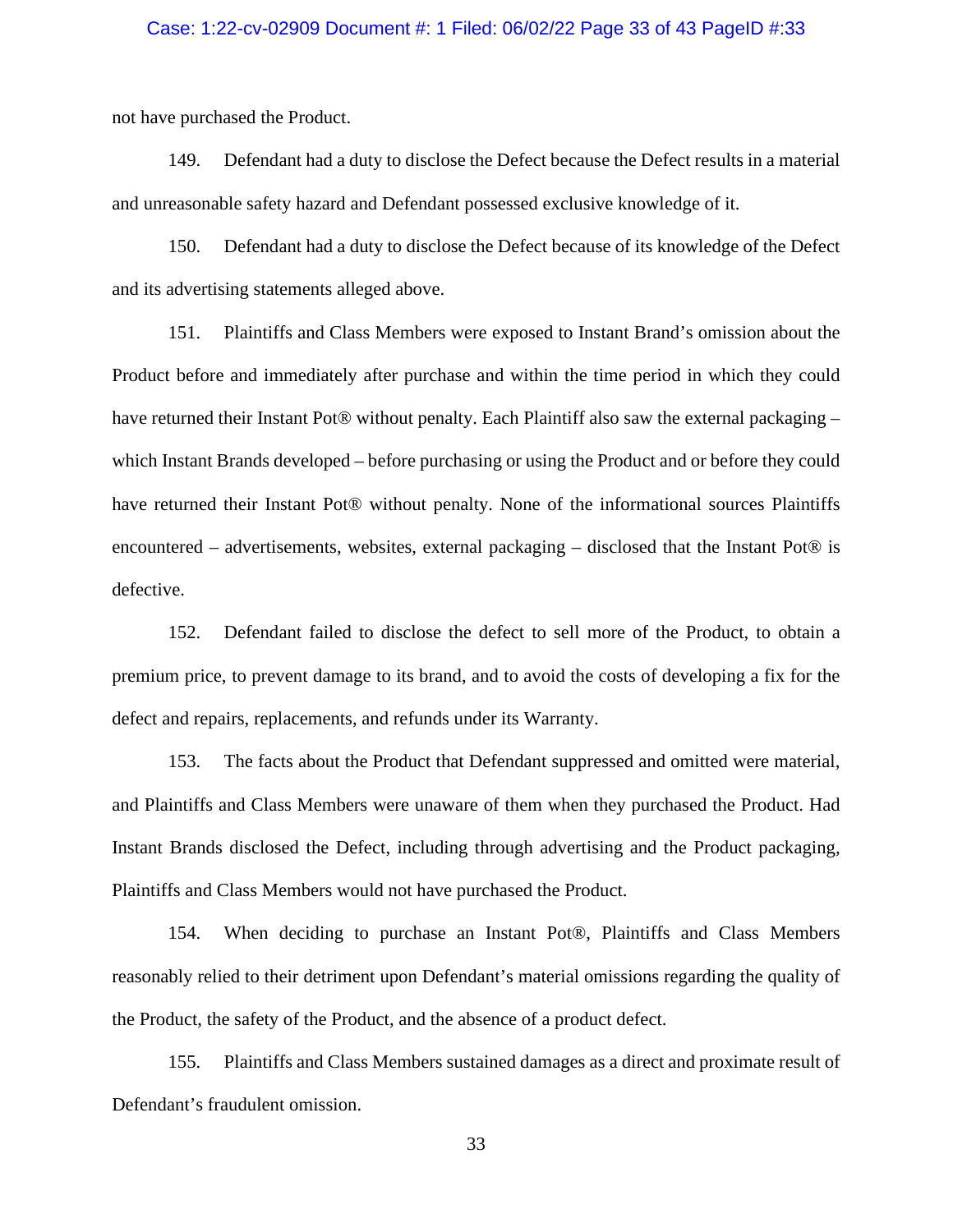### Case: 1:22-cv-02909 Document #: 1 Filed: 06/02/22 Page 34 of 43 PageID #:34

156. Defendant's fraudulent omission was malicious, oppressive, deliberate, intended to defraud Plaintiffs and Class Members and enrich Defendant, and in reckless disregard of Plaintiffs' and Class Members' rights, interests, and well-being. Defendant's conduct warrants an assessment of punitive damages in an amount sufficient to deter such conduct, to be determined according to proof.

# **FIFTH CLAIM FOR RELIEF Unjust Enrichment (On behalf of the Nationwide Class, or alternatively, the California and Florida Subclasses)**

157. Plaintiffs repeat and re-allege each and every allegation contained in paragraphs 1 through 97 as if fully set forth herein.

158. Plaintiffs and the Class have conferred an unwarranted benefit on Defendant and all revenue collected from the sale of the Product rightfully belong to Class Members and represents an unwarranted benefit conferred upon Defendant by the Class.

159. Under principles of equity and good conscience, Defendant should not be permitted to retain the benefits it gained through its actions.

160. Plaintiffs and the Class Members have suffered loss as a direct result of Defendant's conduct.

161. Among other remedies, Plaintiffs, on their own behalf and on behalf of the Class Members, seek the imposition of a constructive trust and restitution of proceeds Defendant received as a result of the conduct described in this complaint, as well as an award of attorneys' fees, costs, and interest.

# **SIXTH CLAIM FOR RELIEF Violations of the Unfair Competition Law Cal. Bus. & Prof. Code § 17200** *et seq.* **("UCL") (On behalf of the California Subclass)**

162. Plaintiffs repeat and re-allege each and every allegation contained in paragraphs 1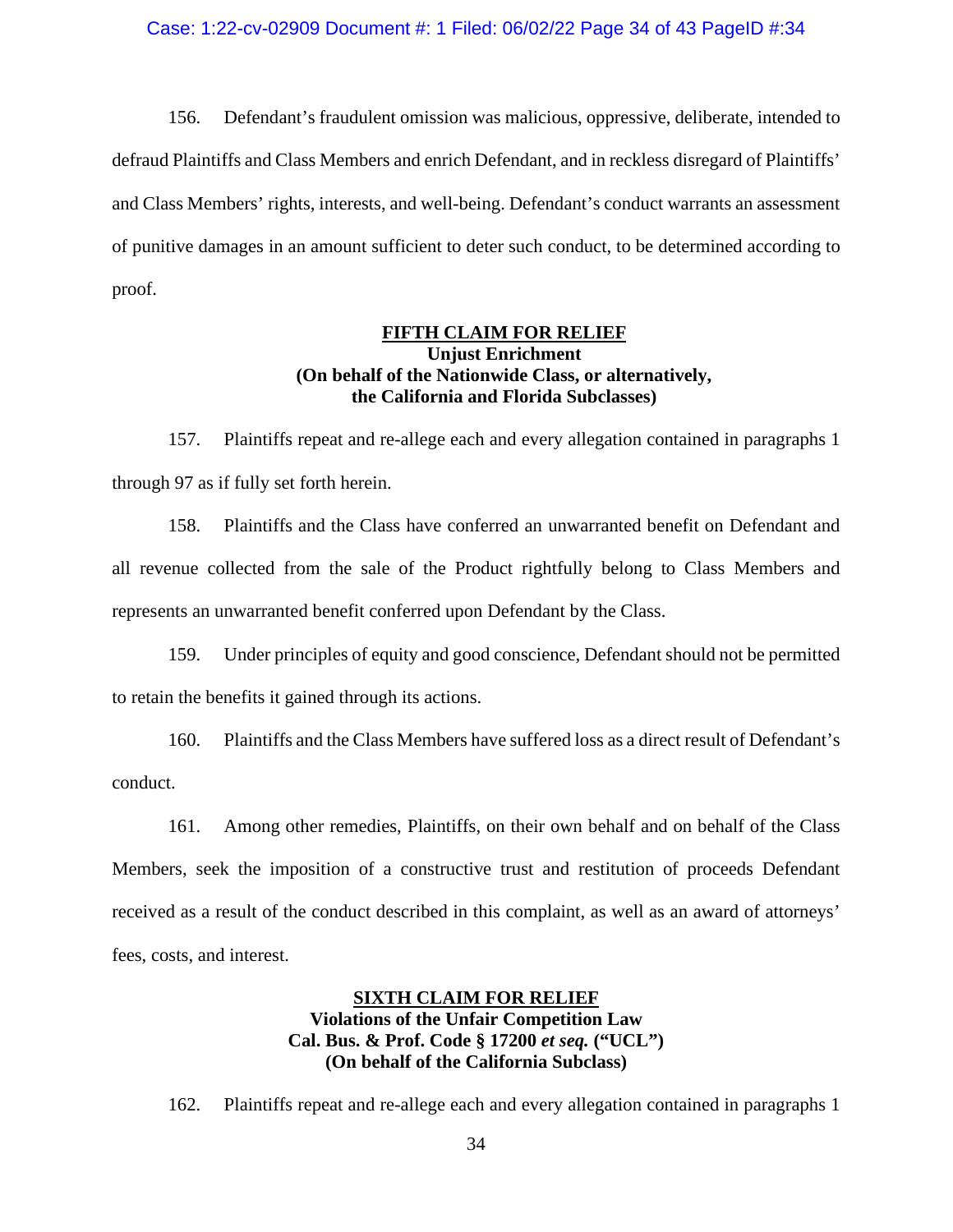through 97 as if fully set forth herein.

163. Plaintiff Havens asserts this claim on behalf of the California Subclass.

164. Defendant is a "business" as defined by Cal. Bus. & Prof. Code section 17200.

165. The UCL proscribes "any unlawful, unfair or fraudulent business act or practice and unfair, deceptive, untrue or misleading advertising." Cal. Bus. & Prof. Code § 17200.

#### **Unlawful**

166. Defendant's conduct is unlawful, in violation of the UCL, because it violates the California Consumers Legal Remedies Act and the Song-Beverly Consumer Warranty Act and the common law of warranty and fraud.

### **Unfair**

167. Defendant's conduct is unfair in violation of the UCL because it violates California public policy, legislatively declared in the Song-Beverly Consumer Warranty Act, that requires a manufacturer to ensure that goods it places on the market are fit for their ordinary and intended purposes. Defendant violated the Song-Beverly Act because the Instant Pot® contains a material and unreasonable safety hazard.

168. Defendant acted in an unethical, unscrupulous, outrageous, oppressive, and substantially injurious manner by selling the defective and unsafe Product to consumers. Defendant engaged in unfair business practices and acts in at least the following respects:

- (a) Defendant promoted and sold a product it knew was defective because it contains a Defect that constitutes a material and unreasonable safety hazard to consumers;
- (b) Defendant promoted and sold its Product with the Defect despite knowing that users do not expect the Products to be a material and unreasonable safety hazard; and
- (c) Defendant failed to disclose that the Products are defective, and represented through advertising, its website, product packaging, and other sources that the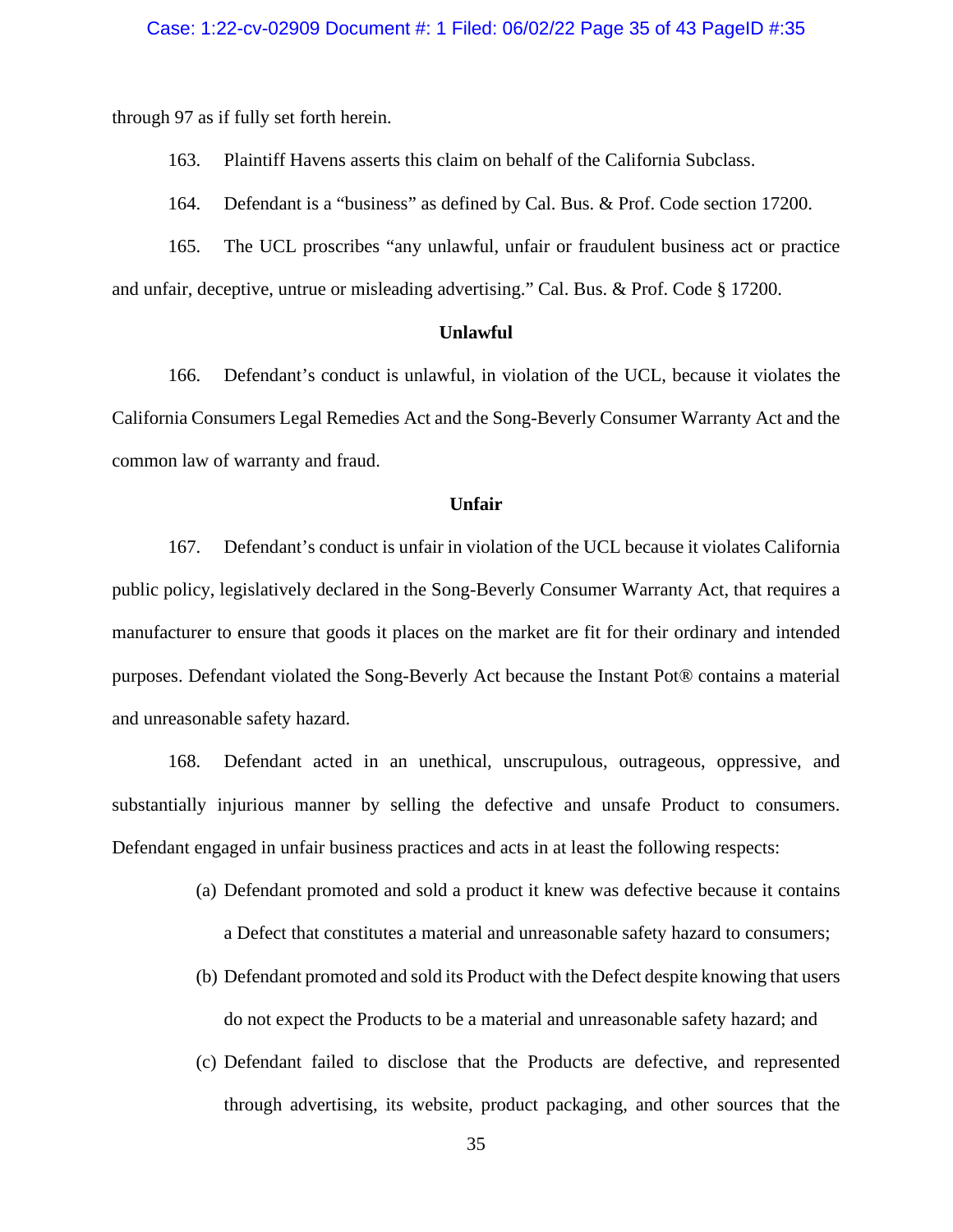Products possess particular qualities that were inconsistent with Defendant's actual knowledge of the product.

169. The gravity of harm resulting from Defendant's unfair conduct outweighs any potential utility.

170. The harm from Defendant's conduct was not reasonably avoidable by consumers.

## **Fraudulent**

171. Defendant's conduct is fraudulent in violation of the UCL because it is likely to deceive a reasonable consumer.

- 172. Defendant was under a duty to disclose the omitted information because:
	- (a) Defendant was in a superior position to know the true state of facts about the safety Defect contained in the Product;
	- (b) The omitted facts were material because they directly impact the safety of the Product;
	- (c) Defendant knew the omitted facts regarding the Defect were not known to or reasonably discoverable by Plaintiffs and Class Members;
	- (d) Defendant made partial disclosures about the quality of the Product without revealing the true defective nature; and,
	- (e) Defendant actively concealed the defective nature of the Product from Plaintiffs and Class Members.

173. Plaintiffs and Class Members suffered injury in fact, including lost money or property, as a result of Defendant's unlawful, unfair, and fraudulent acts and omissions. Absent Defendant's unlawful, unfair and fraudulent conduct, Plaintiffs and Class Members would not have purchased a Product or would have returned their Product when they could have done so without penalty.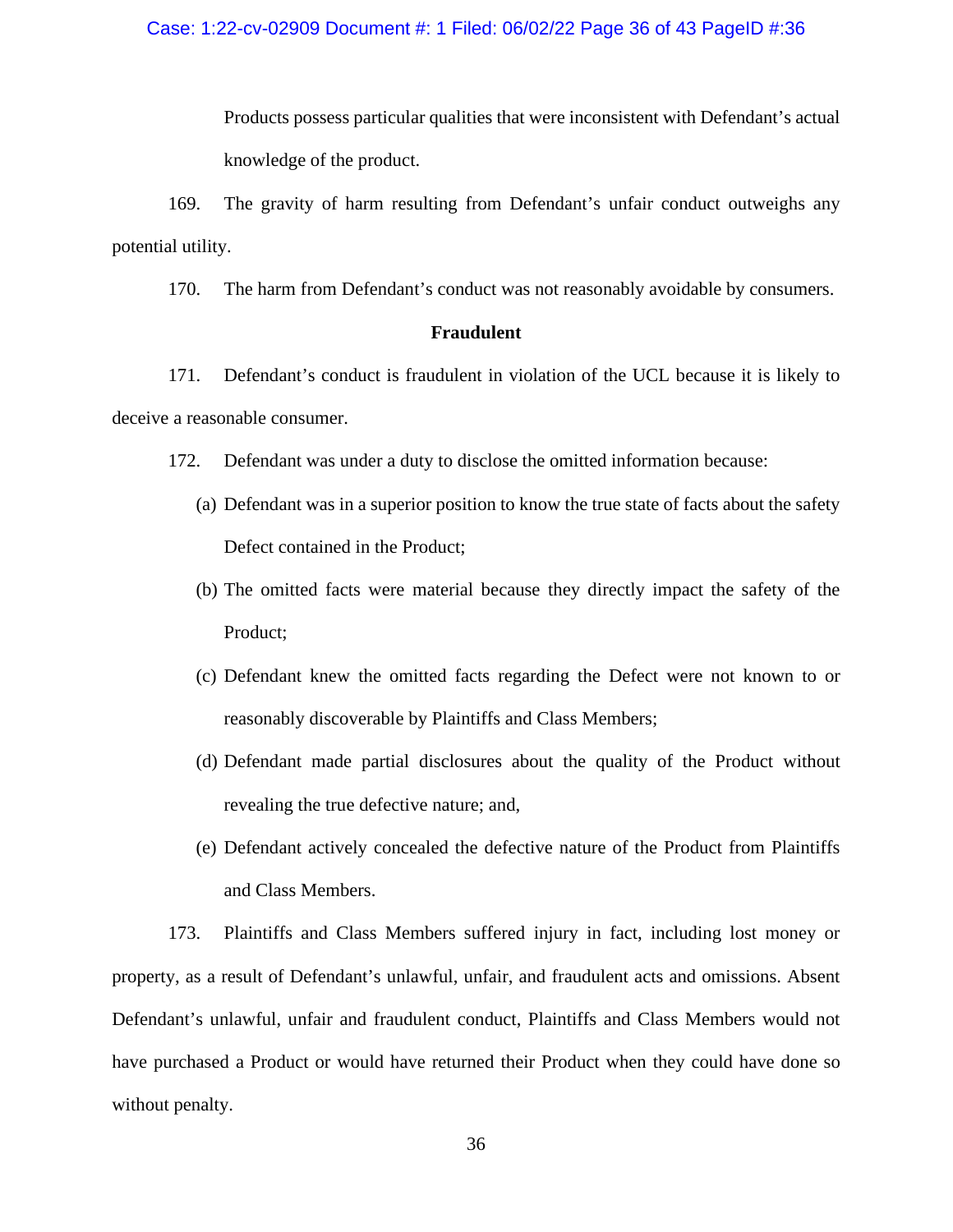### Case: 1:22-cv-02909 Document #: 1 Filed: 06/02/22 Page 37 of 43 PageID #:37

174. Plaintiffs and Class Members accordingly seek appropriate relief, including (1) restitution under the UCL; and (2) such orders or judgments as may be necessary to enjoin Instant Brands from continuing its unfair, unlawful, and fraudulent practices.

# **SEVENTH CLAIM FOR RELIEF Violations Of The Consumers Legal Remedies Act, Cal. Civ. Code § 1750** *et seq.* **("CLRA") (On behalf of the California Subclass)**

175. Plaintiffs repeat and re-allege each and every allegation contained in paragraphs 1 through 97 as if fully set forth herein.

176. Plaintiff Havens assert this claim on behalf of the California Subclass.

177. Defendant is a "person" within the meaning of California Civil Code sections 1761(c) and 1770, and provided "goods" within the meaning of sections 1761(a) and 1770.

178. Defendant has violated the Consumers Legal Remedies Act with the following actions:

- (a) Representing that the Product had characteristics, uses, and benefits it does not have in violation of Cal. Civ. Code section 1770(a)(5);
- (b) Represented that the Product is of a standard, quality, or grade when in fact it does not in violation of Cal. Civ. Code section 1770(a)(7); and
- (c) Advertised the Instant Pot® with intent not to sell it as advertised in violation of Cal. Civ. Code section  $1770(a)(9)$ .

179. Defendant's deceptive practices were specifically designed to induce Plaintiff and Class Members to purchase the Product. Defendant engaged in marketing efforts as detailed in the general allegations to reach Class Members and/or third parties on whom they relied to persuade Class Members to purchase the defective Product.

180. Defendant's misrepresentations and omissions were material. Had Plaintiff and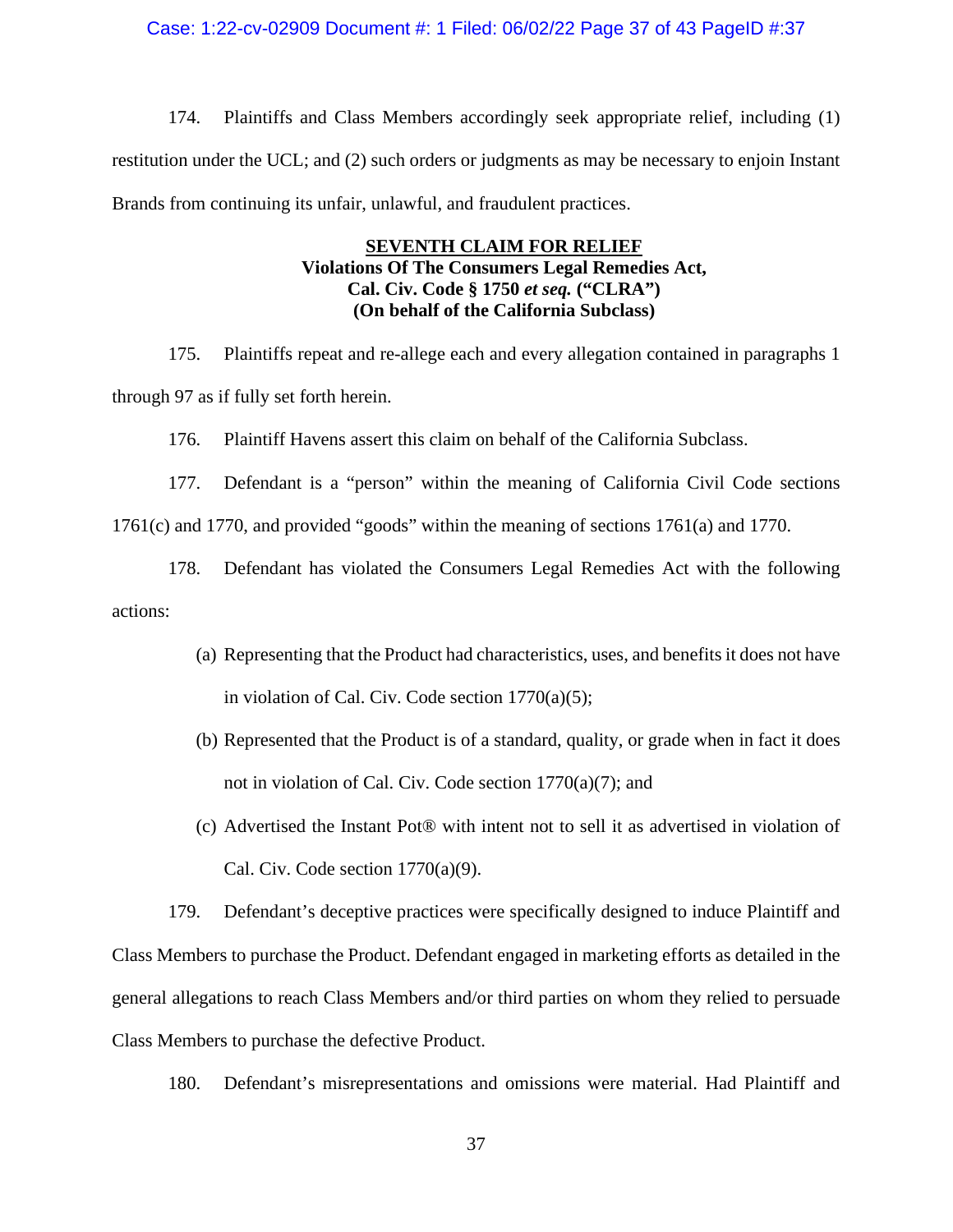### Case: 1:22-cv-02909 Document #: 1 Filed: 06/02/22 Page 38 of 43 PageID #:38

Class Members known that the Product is defective, they would not have purchased the Product or would have returned their Product when they could have done so without penalty.

181. To this day, Defendant continues to engage in unlawful practices in violation of the CLRA. Defendant continues to conceal the defective nature of the Product and has omitted to disclose, on inquiry from Plaintiff and Class Members, the Product's defective propensities.

182. Plaintiff sent a notice pursuant to Civil Code section 1782 on September 13, 2021 via certified mail, return receipt requested, to Instant Brands' principal place of business and Global Headquarters, 3025 Highland Parkway, Downers Grove, IL 605135, advising Defendant that it is in violation of CLRA and must correct, replace, or otherwise rectify the goods alleged to be in violation of California Civil Code section 1770. Defendant has failed to correct its business practices or provide the requested relief within 30 days of the notice. Thus, Plaintiff seeks monetary damages, reasonable attorneys' fees and costs, and punitive damages under the CLRA.

# **EIGHTH CLAIM FOR RELIEF Violations of the Song-Beverly Consumer Warranty Act Cal. Civ. Code § 1792** *et seq.* **(On behalf of the California Subclass)**

183. Plaintiffs repeat and re-allege each and every allegation contained in paragraphs 1 through 97 as if fully set forth herein.

184. Plaintiff Havens asserts this claim on behalf of the California Subclass.

185. Plaintiffs Havens is a "buyer" within the meaning of California Civil Code section 1791(b). Plaintiffs Havens purchased the Product in California.

186. Instant Brands is a manufacturer within the meaning of California Civil Code section 1791(j). Defendant was responsible for producing the Product and was involved in all stages of the production and manufacturing process.

187. The Product is a "consumer good" within the meaning of California Civil Code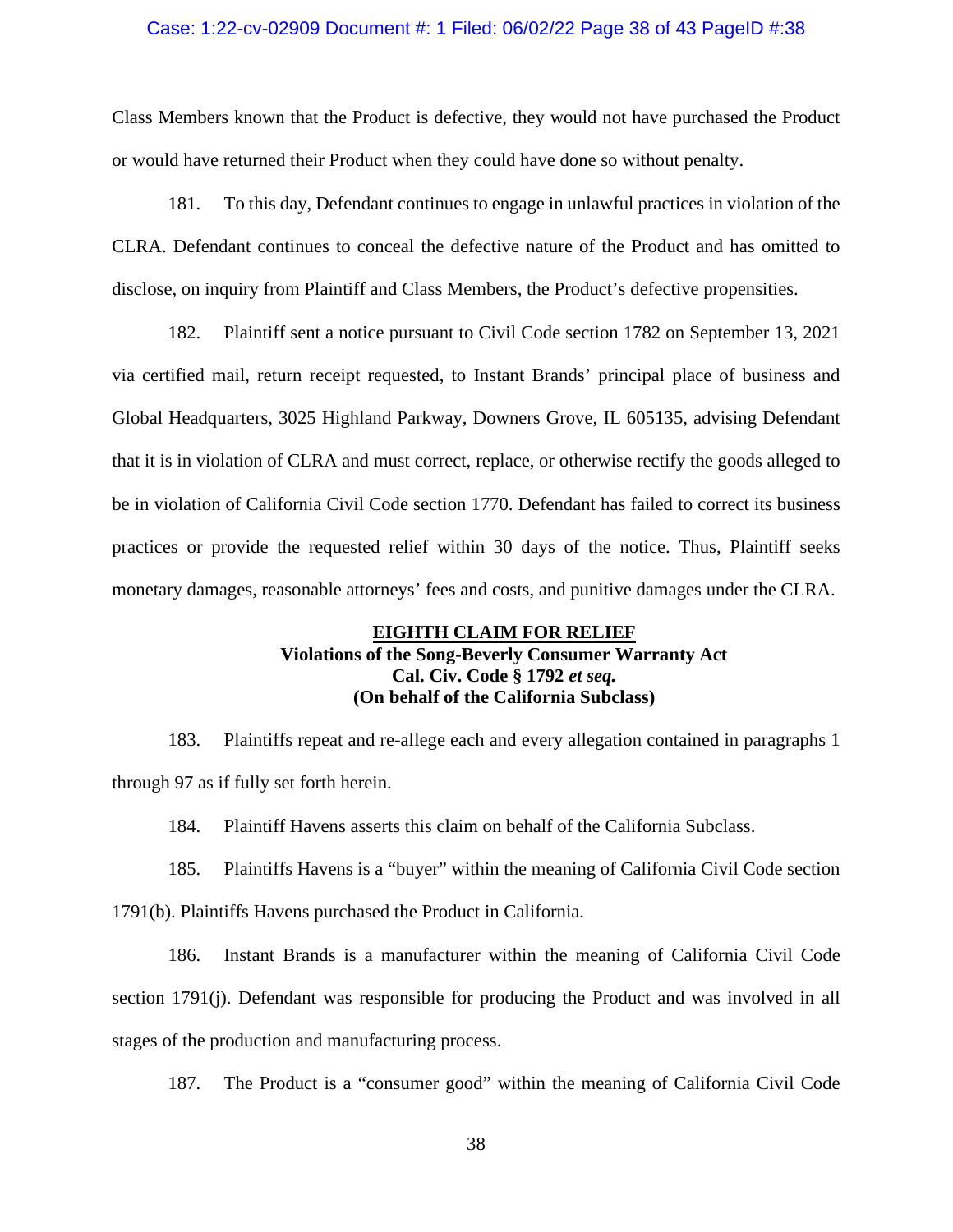# Case: 1:22-cv-02909 Document #: 1 Filed: 06/02/22 Page 39 of 43 PageID #:39

section  $1791(a)$ .

188. Defendant impliedly warranted to Plaintiff Havens and the California Subclass that the Product each purchased was "merchantable" under California Civil Code sections 1791.1 and 1792.

189. Defendant violated the implied warranty of merchantability by producing, manufacturing, and selling Products that were not of merchantable quality. The Product is defective and poses an unreasonable safety hazard. The Product is therefore unfit for the ordinary purposes for which the Product is intended and would not pass without objection in the trade.

190. The defect in the Product is latent. The Defect existed in the product at the time of sale and throughout the one-year Warranty period. Accordingly, any subsequent discovery of the Defect beyond that time does not bar an implied warranty claim under the Song-Beverly Act.

191. Any attempt by Defendant to disclaim its implied warranty obligations under the Song-Beverly Act is ineffective due to its failure to comply with California Civil Code section 1792.4(a) which requires that a disclaimer must be:

[A] conspicuous writing [] attached to the goods which clearly informs the buyer, prior to the sale, in simple and concise language of each of the following: (1) The goods are being sold on an "as is" or "with all faults" basis. (2) The entire risk as to the quality and performance of the goods is with the buyer. (3) Should the goods prove defective following their purchase, the buyer and not the manufacturer, distributor, or retailer assumes the entire cost of all necessary servicing or repair.

192. As a direct and proximate cause of Defendant's breaches of the Song-Beverly Consumer Warranty Act, Plaintiff Havens and the California Subclass have been damaged in an amount to be proven at trial.

# **NINTH CLAIM FOR RELIEF**

**Violation of the Florida Deceptive and Unfair Trade Practices Act Fla. Stat. § 501.201** *et seq.* **(On Behalf of the Florida Subclass)**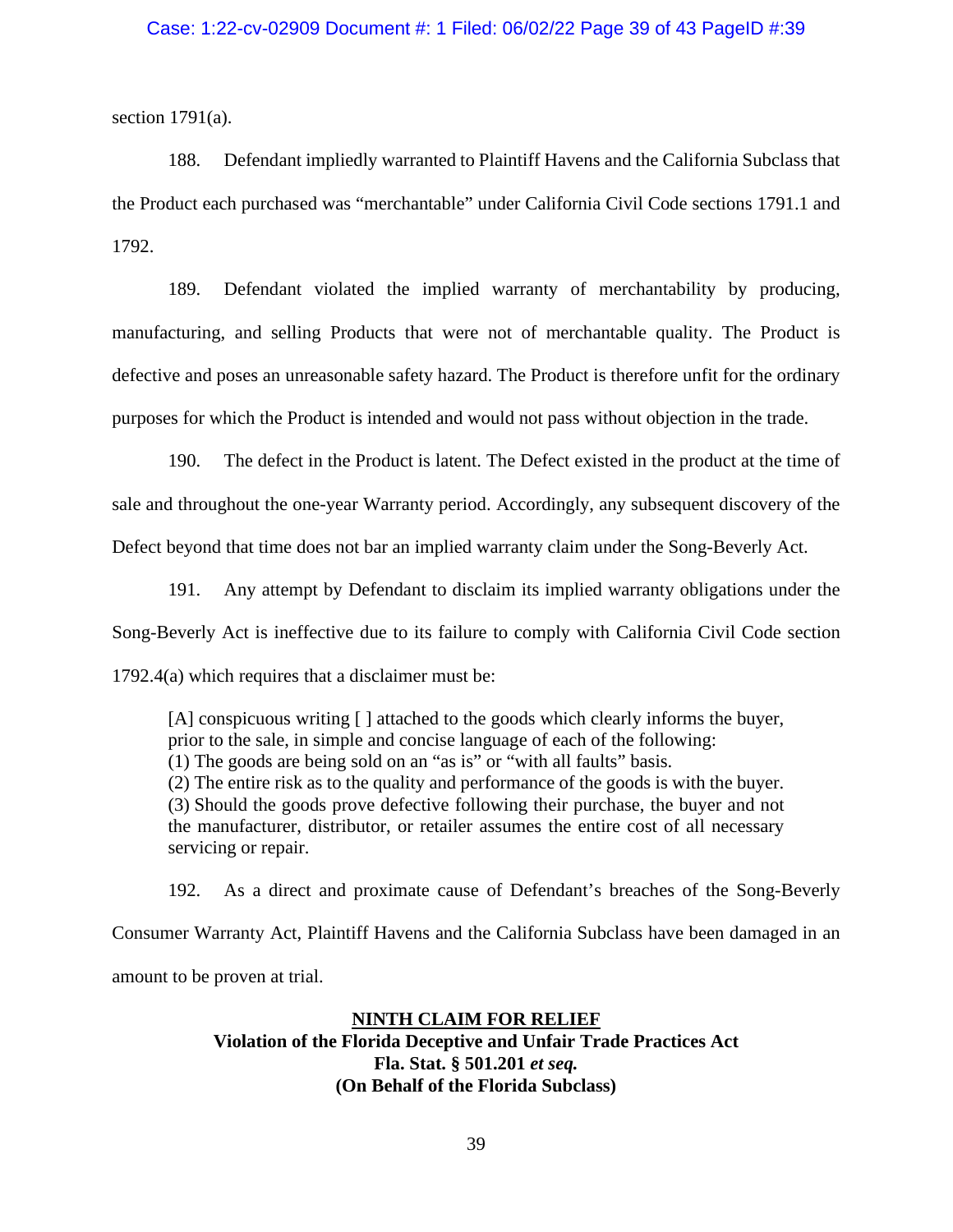### Case: 1:22-cv-02909 Document #: 1 Filed: 06/02/22 Page 40 of 43 PageID #:40

193. Plaintiffs repeat and re-allege each and every allegation contained in paragraphs 1 through 97 as if fully set forth herein.

194. Plaintiff Wilkerson brings this claim on behalf of herself and the Florida Subclass.

195. The Florida Deceptive and Unfair Trade Practices Act ("FDUTPA") prohibits "[u]nfair methods of competition, unconscionable acts or practices, and unfair or deceptive acts or practices in the conduct of any trade or commerce." Fla. Stat. § 501.204(1). Defendant engaged in unfair and deceptive practices that violated the FDUTPA as described above.

196. Defendant engaged in "trade or commerce" in Florida within the meaning of the FDUTPA. Fla. Stat. § 501.203(8).

197. In the course of its business, Defendant failed to disclose and actively concealed the Defect contained in the Instant Pot® Products and the corresponding dangers and risks posed by the Product as described above, and otherwise engaged in activities with a tendency or capacity to deceive.

198. In violation of the FDUTPA, Defendant employed unfair and deceptive acts or practices, fraud, false pretense, misrepresentation, or concealment, suppression or omission of a material fact with intent that others rely upon such concealment, suppression or omission, in connection with the sale of the Instant Pot® Products because Defendant knowingly concealed, suppressed, and omitted material facts regarding the Products that contain a material and unreasonable safety hazard.

199. Defendant acted in an unethical, unscrupulous, outrageous, oppressive, and substantially injurious manner. Defendant engaged in unfair and deceptive business practices and acts in violation of the FDUTPA in at least the following respects:

(a) Defendant promoted and sold a product it knew was defective because it contains a Defect that constitutes a material and unreasonable safety hazard to consumers;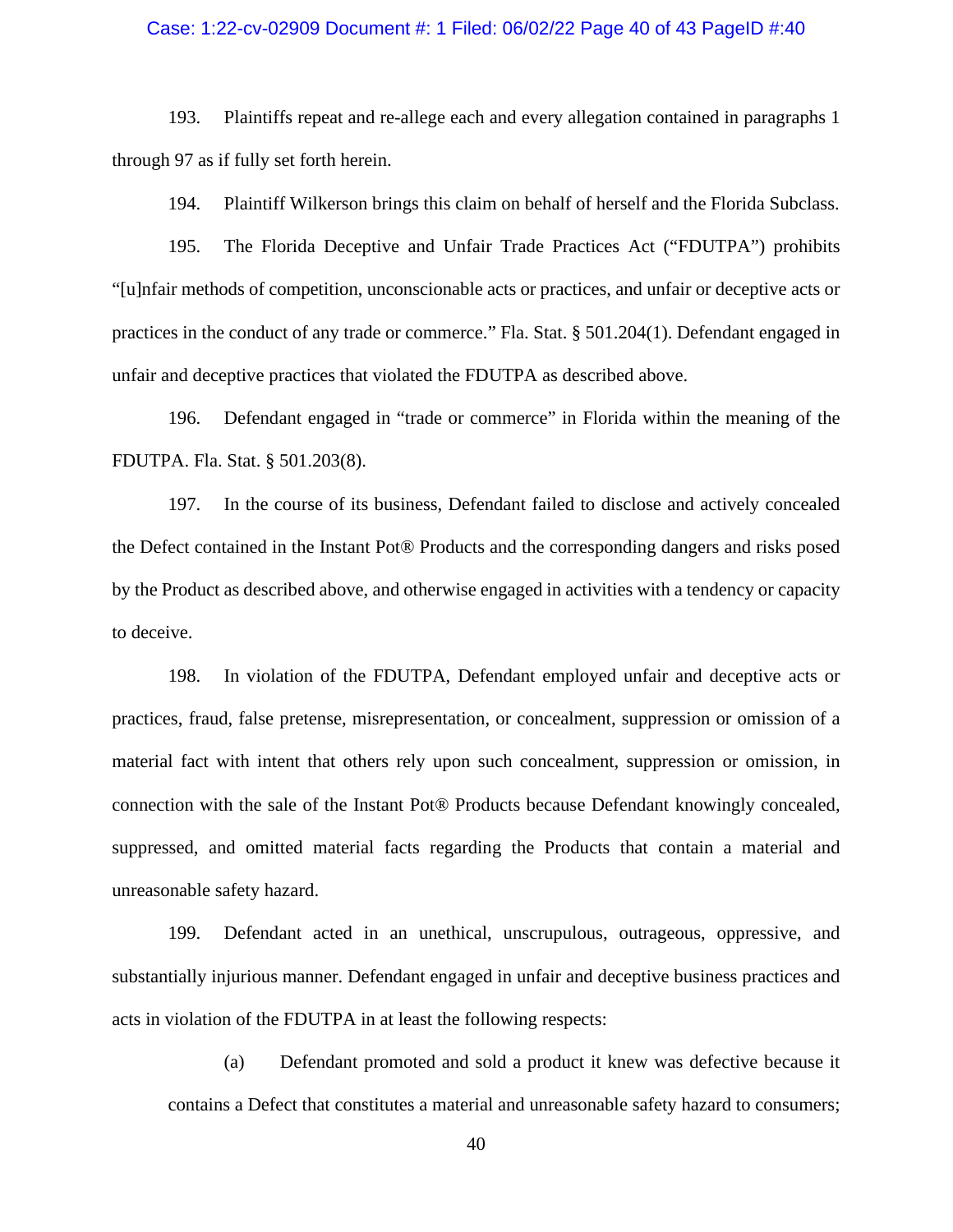#### Case: 1:22-cv-02909 Document #: 1 Filed: 06/02/22 Page 41 of 43 PageID #:41

(b) Defendant promoted and sold its Product with the Defect despite knowing that users do not expect the Product to have a material and unreasonable safety hazard; and

(c) Defendant failed to disclose that the Product is defective, and represented through advertising, its website, product packaging, and other sources that the Product possessed particular qualities that were inconsistent with Defendant's actual knowledge of the Product.

200. The gravity of harm resulting from Defendant's unfair and deceptive conduct outweighs any potential utility.

201. The harm from Defendant's conduct was not reasonably avoidable by consumers.

202. Defendant was under a duty to disclose the Defect because of its exclusive knowledge of the Defect before selling the Product, the Defect resulted in a material and unreasonable safety hazard, and because Defendant made partial representations about the Product without disclosing the Defect as alleged above.

203. As a direct and proximate result of Defendants' violation of the FDUTPA, Plaintiff Wilkerson and the Class Members suffered injury in fact, including lost money or property, as a result of Defendant's unfair, deceptive and fraudulent acts and omissions. Absent Defendant's unfair, deceptive, and fraudulent conduct, Plaintiff Wilkerson and the Class Members would not have purchased the Product or would have returned their Product when they could have done so without penalty.

204. Plaintiff Wilkerson and the Class Members accordingly seek appropriate relief, including recovery of (1) actual damages, under Fla. Stat. section 501.211(2), (2) attorneys' fees under Fla. Stat section 501.2105(1), and (3) such orders or judgments as may be necessary to enjoin Instant Brands from continuing its unfair, and deceptive practices.

### **PRAYER FOR RELIEF**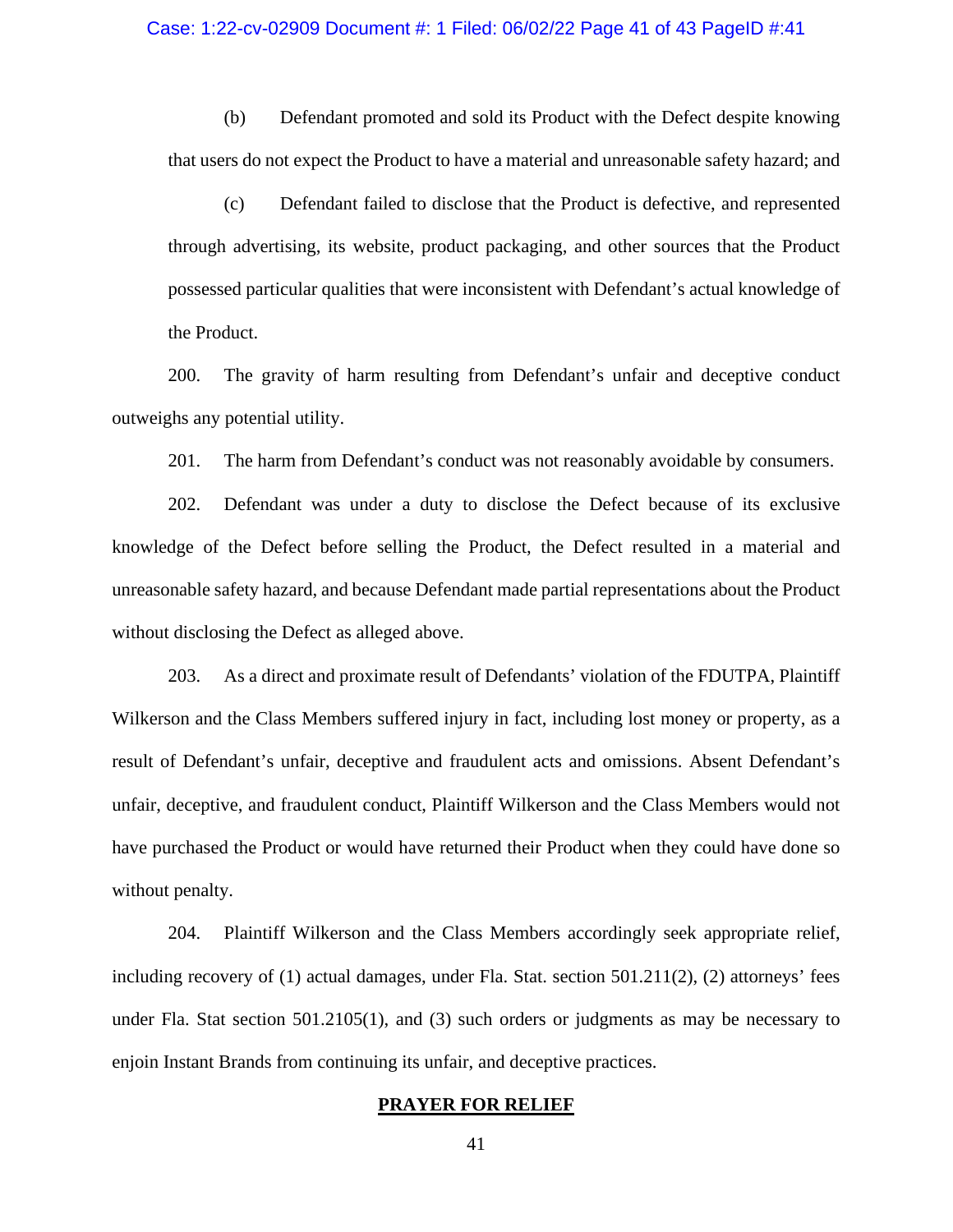# Case: 1:22-cv-02909 Document #: 1 Filed: 06/02/22 Page 42 of 43 PageID #:42

WHEREFORE, Plaintiffs Michelle Havens and Elsie Wilkerson, on behalf of themselves and the Class, respectfully request that this Court:

- (a) Determine that the claims alleged here may maintained as a class action under Federal Rule of Civil Procedure 23, and enter an order certifying the Classes defined above and appointing Plaintiffs as Class representatives;
- (b) Award all actual, general, special, incidental, statutory, punitive, and consequential damages and/or restitution to which Plaintiffs and Class Members are entitled;
- (c) Award pre-judgment and post-judgment interest as provided by law;
- (d) Grant appropriate equitable relief, including, without limitation, an order requiring Instant Brands to: (1) adequately disclose the defective nature of the Product; and (2) return to Plaintiffs and Class Members all costs attributable to remedying or replacing Instant Pot®, including but not limited to economic losses from the purchase of replacement Products;
- (e) Award reasonable attorneys' fees and costs as permitted by law; and
- (f) Grant such other and further relief as the Court deems appropriate.

# **JURY TRIAL DEMAND**

Plaintiffs hereby demands a jury trial for all individual and Class claims so triable.

Respectfully submitted,

Dated: June 2, 2022 By: /s/Shannon M. McNulty

Shannon M. McNulty SMM@cliffordlaw.com CLIFFORD LAW OFFICES, P.C. 120 N. LaSalle Street, 31st Floor Chicago, Illinois 60602 Telephone: 312.899.9090